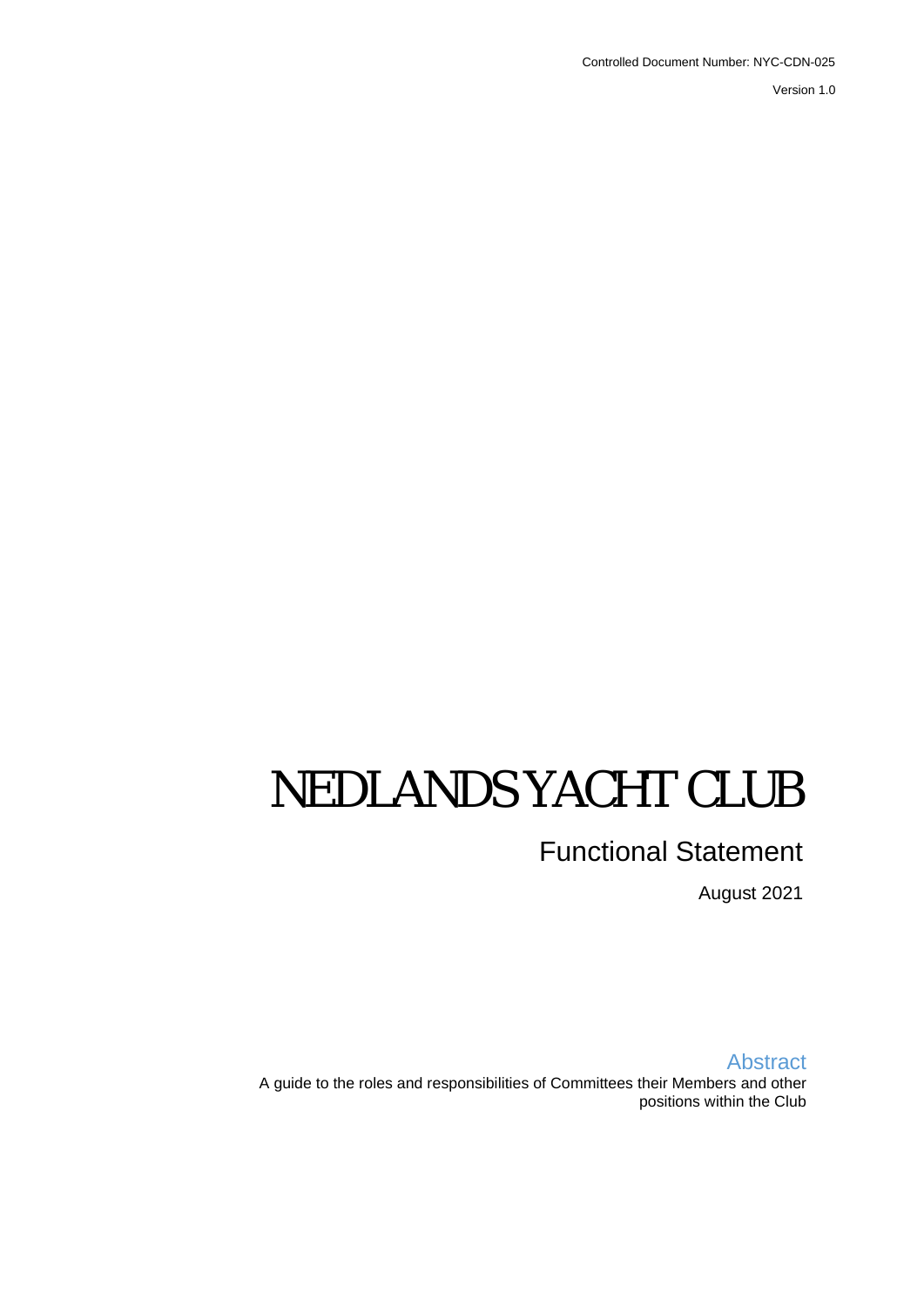#### **Introduction**

This 'functional statement' is intended as a guide to roles and responsibilities for Committees' and positions at NYC. It doesn't replace, or intend to override the Club's Constitution or By-laws, and should be read in conjunction with those documents. The functional statement does not intend to be totally inclusive of all the aspects of committees or responsibilities and is not restrictive in what personal strengths, expertise and initiative a person may bring to a committee or role. It is a guide to people who would like to know more about a role before committing to it, and to provide some guidance in what the role might involve.

#### **Contents**

| Page           | Item                                         |
|----------------|----------------------------------------------|
| $\overline{2}$ | <b>Management Committee</b>                  |
| $\overline{2}$ | Regatta Committee                            |
| 4              | <b>House Committee</b>                       |
| 4              | <b>Membership Committee</b>                  |
| 5              | <b>Environmental Management Committee</b>    |
| 5              | Infrastructure & Planning Committee          |
| 6              | <b>Grounds &amp; Maintenance Committee</b>   |
| 6              | Commodore                                    |
| $\overline{7}$ | Vice Commodore                               |
| 8              | <b>Rear Commodores</b>                       |
| 8              | Rear Commodore Flag Deck                     |
| 9              | <b>Treasurer</b>                             |
| 10             | Management committee member                  |
| 11             | Chair, House Committee                       |
| 11             | Junior Captain                               |
| $12 - 17$      | <b>OTHER CLUB ROLES</b>                      |
|                | On Water Safety Officer                      |
|                | Club Delegate to Swan River Racing Committee |
|                | Club Delegate to Yachting WA                 |
|                | <b>Trophy Officer</b>                        |
|                | Sailing Co-ordinator                         |
|                | <b>Head Coach</b>                            |
|                | <b>Risk Management Officer</b>               |
|                | <b>Grants Officer</b>                        |
|                | <b>Mainsheet Editor</b>                      |
|                | <b>Section Captains</b>                      |
|                | <b>Club Storage Officer</b>                  |
|                | <b>Club Storage Section Representatives</b>  |
|                | <b>Club Storage Section Representatives</b>  |
|                | Sailing in Company Officer                   |
|                | <b>Support Boat Officer</b>                  |
| 18             | <b>Managing Secretary</b>                    |
| 19             | <b>Events Manager</b>                        |
| 20             | <b>Sailing Coordinator</b>                   |
| 22             | <b>Membership Coordinator</b>                |
| 22             | <b>Accounts Coordinator</b>                  |
| 24             | Officer of the Day OOD                       |
| 29             | <b>Management Representative</b>             |
| 29             | <b>Starter</b>                               |
| 30-31          | Other race day roles                         |
|                | Flag Deck Staff/flag pullers/recorders       |
|                | <b>Section Handicappers</b>                  |
|                | <b>Protest Committee Section Reps</b>        |
|                | Start boat skipper                           |
|                | Support boat skipper & crew                  |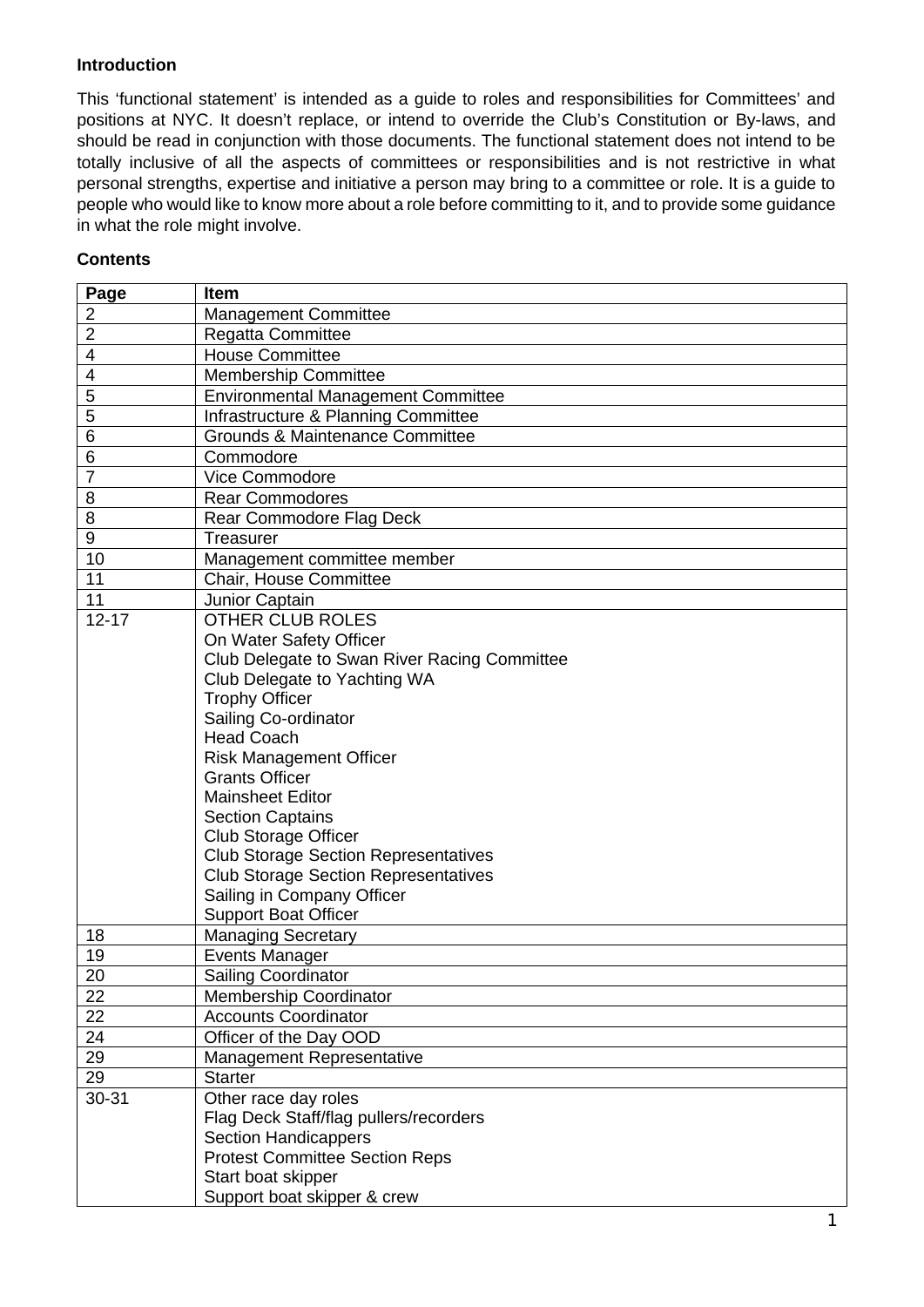| Committee                                  | Management Committee: The affairs and operations of the Club are under<br>the control of a Management Committee elected in accordance with Clause<br>20 of the Club Constitution.                                                                                                                                                                                                                                                                                                                                                                                                                                                                                                                                                                                                                                                                                                                                                                                                                                                                                                                                             |
|--------------------------------------------|-------------------------------------------------------------------------------------------------------------------------------------------------------------------------------------------------------------------------------------------------------------------------------------------------------------------------------------------------------------------------------------------------------------------------------------------------------------------------------------------------------------------------------------------------------------------------------------------------------------------------------------------------------------------------------------------------------------------------------------------------------------------------------------------------------------------------------------------------------------------------------------------------------------------------------------------------------------------------------------------------------------------------------------------------------------------------------------------------------------------------------|
| Purpose                                    | The Management Committee has responsibility for the management of the<br>club both in terms of the general affairs and finances including the approval<br>of an annual budget. It is responsible for all policy matters and does all the<br>things necessary for the good and effective conduct of the Club's affairs.                                                                                                                                                                                                                                                                                                                                                                                                                                                                                                                                                                                                                                                                                                                                                                                                        |
| Governance                                 | Reports to the membership at the club's AGM.<br>Meets monthly on third Monday of month.<br>Minutes are at NYC office.                                                                                                                                                                                                                                                                                                                                                                                                                                                                                                                                                                                                                                                                                                                                                                                                                                                                                                                                                                                                         |
| Role                                       | Make, amend or rescind By-Laws to give effect to the Constitution<br>including By-Laws which fix, from time to time, the entrance fees and<br>subscriptions for membership of the Club and the charges to be paid<br>for the use of any services or facilities provided by the Club and fix a<br>scale of fees for other matters as the committee thinks fit.<br>Establish, alter, appoint and supervise such Standing Committees or<br>$\bullet$<br>sub-Committees as the Management Committee deems necessary<br>for the good conduct of the affairs of the Club and to make such By-<br>Laws for the control and operations of such Standing Committees or<br>sub-Committees as the Management Committee thinks fit.<br>Delegate to any sub-committee powers necessary to enable such<br>$\bullet$<br>subcommittee to carry out the purpose or purposes for which it is<br>appointed.<br>Appoint a Managing Secretary on such terms and for such<br>remuneration as it shall think fit, to carry out the duties of the<br>Managing Secretary outlined in the Constitution.<br>Hire, maintain, suspend or dismiss any staff |
| 2021 - 2022<br>Committee<br><b>Members</b> | <b>Commodore: Phil Stewart</b><br>Vice Commodore: Andy Peryer<br>Rear Commodores: Julia Cheong, Jared Eyles<br><b>Treasurer: Nathan Rock</b><br>Managing Secretary: Duncan Ray<br>Members: John Collier, Peter Snow, Ric Fairey, Susie Hood.                                                                                                                                                                                                                                                                                                                                                                                                                                                                                                                                                                                                                                                                                                                                                                                                                                                                                  |
| Other                                      | Be willing to attend, be actively involved in and be adequately<br>$\bullet$<br>prepared for monthly Management Committee meetings.<br>Be in a position to regularly check for email correspondence from<br>NYC and respond to this as required.<br>Accept that the appointment to Management Committee is for the period of<br>12 months in the first instance.                                                                                                                                                                                                                                                                                                                                                                                                                                                                                                                                                                                                                                                                                                                                                              |

| Committee  | Regatta                                                                                                                                                                                                                                                                                                                                                                                                                |
|------------|------------------------------------------------------------------------------------------------------------------------------------------------------------------------------------------------------------------------------------------------------------------------------------------------------------------------------------------------------------------------------------------------------------------------|
| Purpose    | Arrange and administer the sailing programme of the Club. Any racing or<br>organised 'sailing-in-company' events conducted at NYC must have the<br>formal approval of the regatta committee.                                                                                                                                                                                                                           |
| Governance | <b>Reports to Management Committee</b><br>Meets monthly on first Monday of month<br>Minutes are at NYC office                                                                                                                                                                                                                                                                                                          |
| Role       | Draw up and publish a set of Sailing Instructions to govern racing<br>conducted by the Club.<br>Organise and publish by 30th September each year, a Sailing<br>$\bullet$<br>Programme which shall comprise;<br>A Summer Programme to be sailed from early October to late April<br>$\bullet$<br>which shall include:<br>An Opening Day Regatta<br>$\overline{\phantom{0}}$<br>HMAS Perth Memorial Regatta in February, |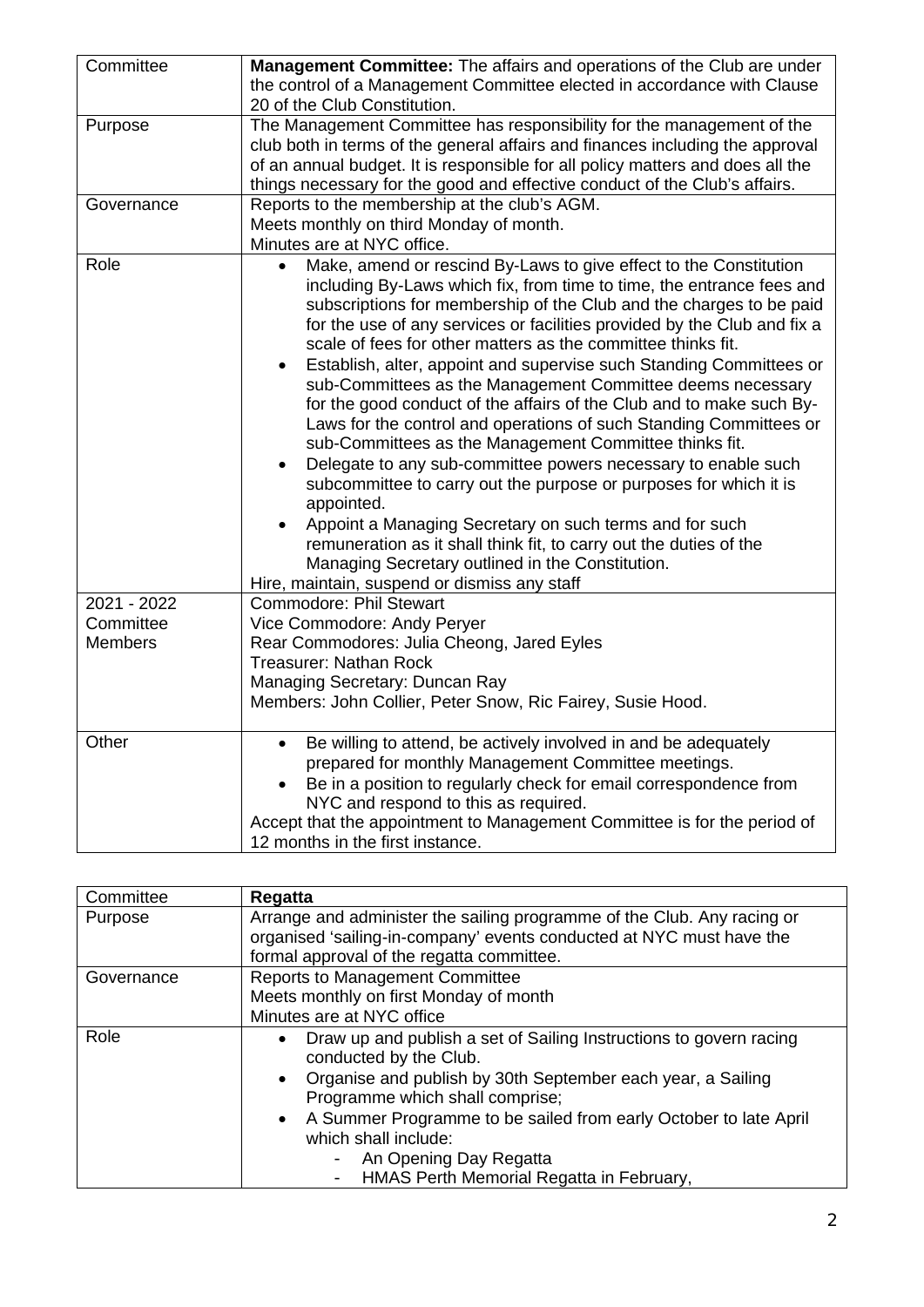| A Club Championship series of six heats, the best 5 results for<br>each entrant being accumulated to determine the final placing<br>in the Championship.<br>A Club Consistency series of not less than 15 heats all results<br>$\overline{\phantom{a}}$<br>counting to determine final placing.<br>A Club Short Course Series where placing shall be awarded<br>$\overline{\phantom{a}}$<br>on a handicap basis after Yardsticks have been applied.<br>Perpetual trophies for the Short Course Series shall be |
|----------------------------------------------------------------------------------------------------------------------------------------------------------------------------------------------------------------------------------------------------------------------------------------------------------------------------------------------------------------------------------------------------------------------------------------------------------------------------------------------------------------|
| awarded.                                                                                                                                                                                                                                                                                                                                                                                                                                                                                                       |
| Such other sailing events including: Metropolitan, Regional,<br>$\blacksquare$<br>State or National Championship events which are approved by<br>the Regatta Committee.                                                                                                                                                                                                                                                                                                                                        |
| A Winter Programme including two sailing days over two months<br>$\bullet$<br>during Winter                                                                                                                                                                                                                                                                                                                                                                                                                    |
| Prepare and maintain a Roster of members to carry out the duties<br>$\bullet$<br>associated with conducting the Sailing Programme of the Club and to<br>ensure those members are aware of their role and responsibilities to<br>the Club.                                                                                                                                                                                                                                                                      |
| The Roster shall include the positions of:<br>$\bullet$<br><b>OOD</b>                                                                                                                                                                                                                                                                                                                                                                                                                                          |
| Race Control Officer who may also be Race Starter and Line<br>Judge                                                                                                                                                                                                                                                                                                                                                                                                                                            |
| <b>Flag Deck Staff</b>                                                                                                                                                                                                                                                                                                                                                                                                                                                                                         |
| <b>Section Handicappers</b><br>$\overline{\phantom{a}}$                                                                                                                                                                                                                                                                                                                                                                                                                                                        |
| Support Boat Drivers and at least one additional Crew per boat                                                                                                                                                                                                                                                                                                                                                                                                                                                 |
| Management Committee Representative<br>Start boat driver                                                                                                                                                                                                                                                                                                                                                                                                                                                       |
| <b>Galley Volunteers</b>                                                                                                                                                                                                                                                                                                                                                                                                                                                                                       |
| <b>First Aid Officer</b>                                                                                                                                                                                                                                                                                                                                                                                                                                                                                       |
| <b>Launch and Retrieve</b>                                                                                                                                                                                                                                                                                                                                                                                                                                                                                     |
| Represent the Club at meetings of YWA and SRRC.                                                                                                                                                                                                                                                                                                                                                                                                                                                                |

## **2021 - 2022 Regatta Committee Members**

| Regatta Chairperson             | <b>Andy Peryer</b>      |
|---------------------------------|-------------------------|
| Flag Deck Control Officer (Vice | Julia Cheong            |
| Chairman of Regatta Committee)  |                         |
| On Water Safety Officer         | <b>Nick Clayton</b>     |
| <b>Support Boat Officer</b>     | <b>Ric Fairey</b>       |
| <b>Club Trophy Officer</b>      | Lucy Bromell            |
| Club Delegate to SRRC           | <b>Greg Hill</b>        |
| Sailing Co-Ordinator            | <b>Graeme Pennifold</b> |
| <b>Club Junior Captain</b>      | Anna Peryer             |
| Hobie 16 Representative         | Andy Peryer             |
| Cruiser 1 Representative        | <b>Ron Stokes</b>       |
| Cruiser 2 & 3/4 Representative  | Greg Morgan             |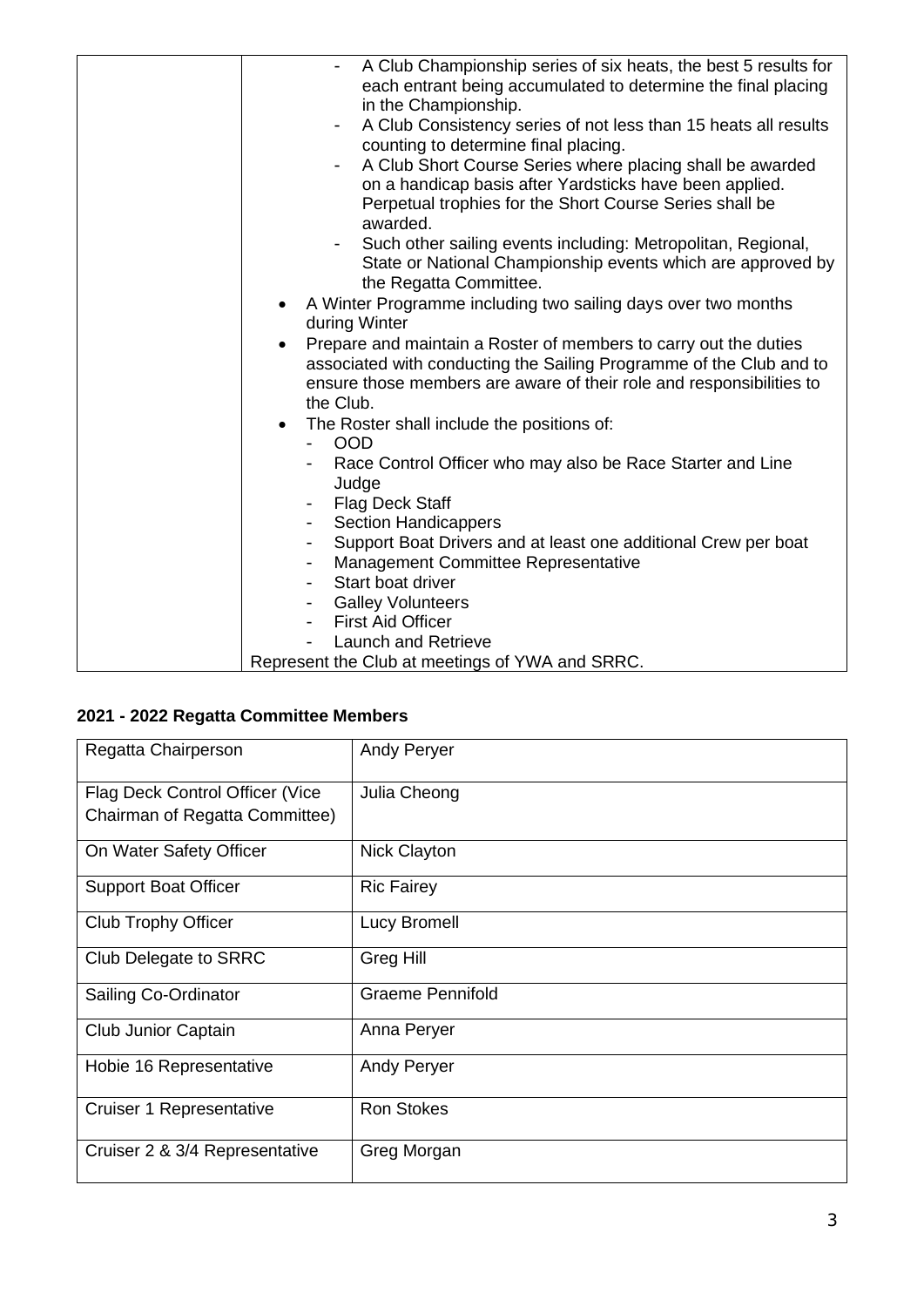| Open Cat Representative | Alan Gamble |
|-------------------------|-------------|
| Junior Representative   |             |
| 125 Representative      | Vacant      |

| Committee     | <b>House Committee</b>                                                            |
|---------------|-----------------------------------------------------------------------------------|
| Purpose       | The House Committee is responsible for administrating and overseeing the          |
|               | running of the Galley for members and overseeing Member events which are          |
|               | carried out by the Membership Coordinator and Events Supervisor.                  |
| Governance    | Reports to Management Committee via Managing Secretary                            |
|               | Meets at approximately monthly intervals if required                              |
|               | Minutes are at NYC office.                                                        |
| Role          | House Committee's responsibilities include                                        |
|               | Oversee Galley management including:                                              |
|               | - Hiring and determining remuneration of Galley staff,                            |
|               | - Setting prices,                                                                 |
|               | - Maintain health standards in accordance with Government regulations,            |
|               | - Ensuring a high standard of service to the Members is maintained,               |
|               | - Overseeing the maintenance and or replacement of equipment,                     |
|               | - Ensuring adequate levels of stocks and goods are maintained to meet<br>demands. |
|               | Service regular Sailing Functions as follows:                                     |
|               | - Opening Day,                                                                    |
|               | - HMAS Perth Memorial Regatta,                                                    |
|               | - Meals as programmed,                                                            |
|               | Presentation Night if not overseen by Events Manager.                             |
| $2021 - 2022$ | Chairperson - Vacant (Flag Officer or person appointed by Commodore)              |
| Committee     | Events Manager - Erin Cobban (Rachel Osborne on leave)                            |
| members       | Galley Attendant - Mackenzie Taylor                                               |
|               | Membership Coordinator - Lucy Bromell                                             |
|               | Section Representation - Appointed by House Committee                             |
|               | Members: TBA                                                                      |

| Committee     | <b>Membership Committee</b>                                                                                                                             |
|---------------|---------------------------------------------------------------------------------------------------------------------------------------------------------|
| Purpose       | To develop and implement strategies to grow Membership, address<br>membership issues and processes, and promote the right type of<br>membership culture |
| Governance    | Reports to Management Committee via Managing Secretary                                                                                                  |
|               | Meets at approximately monthly intervals if required                                                                                                    |
|               | Minutes are at NYC office.                                                                                                                              |
| Role          | Membership Committee's responsibilities include                                                                                                         |
|               | To increase the level of active participation of members at the club<br>To increase membership at the Club                                              |
|               | To identify the best way to onboard Course participants into active<br>and full members                                                                 |
| $2021 - 2022$ | Chairperson – Vacant (Flag Officer or person appointed by Commodore)                                                                                    |
| Committee     | Membership Coordinator - Lucy Bromell                                                                                                                   |
| members       | Members: TBA                                                                                                                                            |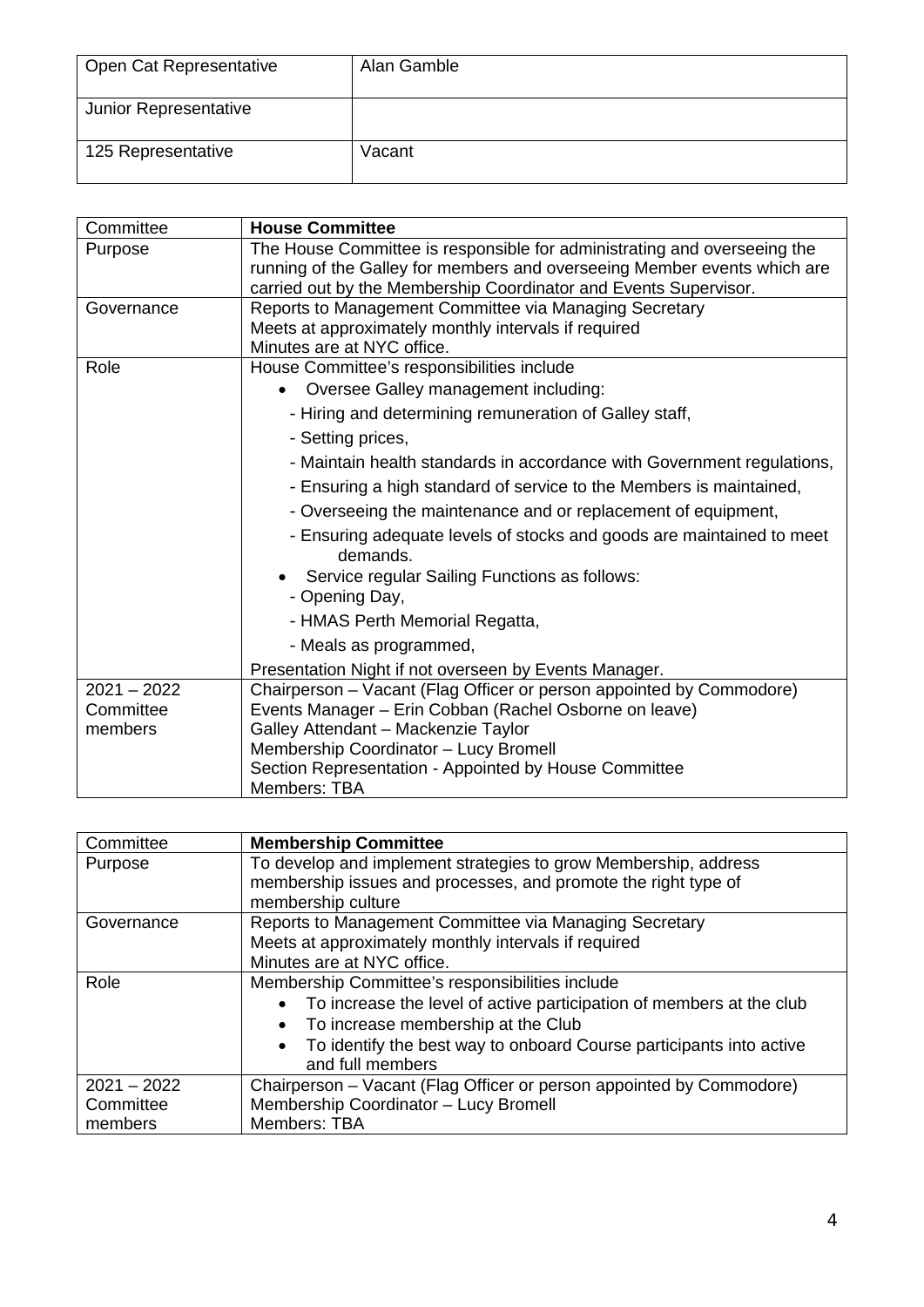| Committee                        | <b>Environmental Management</b>                                                                                                                                                                                                                                                                                                                                                                                                                                                                                                                                                                                                                                                                                                                                                                                                                                                                                                                                                                                                                                                                                                                                                                                                                                                                                                                                                                                                                                                                                                                                                                                                                                                                                                                                                                                                                                                                                                                                                                                                                               |
|----------------------------------|---------------------------------------------------------------------------------------------------------------------------------------------------------------------------------------------------------------------------------------------------------------------------------------------------------------------------------------------------------------------------------------------------------------------------------------------------------------------------------------------------------------------------------------------------------------------------------------------------------------------------------------------------------------------------------------------------------------------------------------------------------------------------------------------------------------------------------------------------------------------------------------------------------------------------------------------------------------------------------------------------------------------------------------------------------------------------------------------------------------------------------------------------------------------------------------------------------------------------------------------------------------------------------------------------------------------------------------------------------------------------------------------------------------------------------------------------------------------------------------------------------------------------------------------------------------------------------------------------------------------------------------------------------------------------------------------------------------------------------------------------------------------------------------------------------------------------------------------------------------------------------------------------------------------------------------------------------------------------------------------------------------------------------------------------------------|
| Purpose                          | To issue and update NYC's Environmental Management System (EMS),<br>which is designed to cover all environmental aspects which the facility can<br>control, and directly manage and those it does not control but can be<br>expected to have an influence over.                                                                                                                                                                                                                                                                                                                                                                                                                                                                                                                                                                                                                                                                                                                                                                                                                                                                                                                                                                                                                                                                                                                                                                                                                                                                                                                                                                                                                                                                                                                                                                                                                                                                                                                                                                                               |
| Governance                       | <b>Reports to Management Committee</b><br>Meets monthly or as required<br>Minutes are at NYC office.                                                                                                                                                                                                                                                                                                                                                                                                                                                                                                                                                                                                                                                                                                                                                                                                                                                                                                                                                                                                                                                                                                                                                                                                                                                                                                                                                                                                                                                                                                                                                                                                                                                                                                                                                                                                                                                                                                                                                          |
| Role                             | To issue and update the NYC Environmental Policy.<br>Maintain the Environmental Risk Register which incorporates<br>operational controls and procedures for reducing those risks.<br>Develop objectives and targets for each significant environmental<br>aspect.<br>Monitor and record the club's environmental performance and strive<br>for continual improvement through education of members and<br>stakeholders.<br>To bring to the Management Committee ideas for improvements to<br>the practices, procedures and facilities that could protect and<br>improve the environment.<br>Liaise with authorities and stakeholders (e.g. Swan River Trust,<br>Nedlands City Council) on matters relating to the environment.<br>Liaise with the Maintenance Committee and Planning and<br>$\bullet$<br>Infrastructure Committee on priorities for improvements to facilities<br>from an environmental compliance view (e.g. asbestos replacement).<br>Identify the club's legal requirements applicable under Federal, State<br>and local legal and other requirements applicable to the facility.<br>Develop and maintain the club's Emergency Response Plan,<br>٠<br>Pollution Control Management Plan and a register of emergency<br>response tests.<br>Maintain an environmental Responsibilities and Training Schedule<br>recording member and staff training in the significant environmental<br>aspects of their roles<br>Establish and maintain a document register describing all the<br>documented aspects of the EMS.<br><b>Preferred competencies</b><br>Appointed by the Management Committee the members should have some<br>knowledge of environmental planning and the types of documentation that<br>are required for compliance with government and other requirements. It also<br>helps to have members who have responsibilities in key environmental risk<br>areas such as fuel storage, rescue boats and cruiser maintenance. A<br>dedication to protecting and improving the wonderful environment we have<br>at Nedlands Yacht Club. |
| 2021 - 2022<br>committee members | <b>Stephanie Turner</b>                                                                                                                                                                                                                                                                                                                                                                                                                                                                                                                                                                                                                                                                                                                                                                                                                                                                                                                                                                                                                                                                                                                                                                                                                                                                                                                                                                                                                                                                                                                                                                                                                                                                                                                                                                                                                                                                                                                                                                                                                                       |

| Committee  | <b>Infrastructure &amp; Planning</b>                                                                                                                                                |
|------------|-------------------------------------------------------------------------------------------------------------------------------------------------------------------------------------|
| Purpose    | To draw up a schedule of works and improvements previously identified by<br>various stakeholders at the "Club" and list them in order of priority within an<br>achievable timeline. |
| Governance | <b>Reports to Management Committee</b><br>Meets monthly or as required                                                                                                              |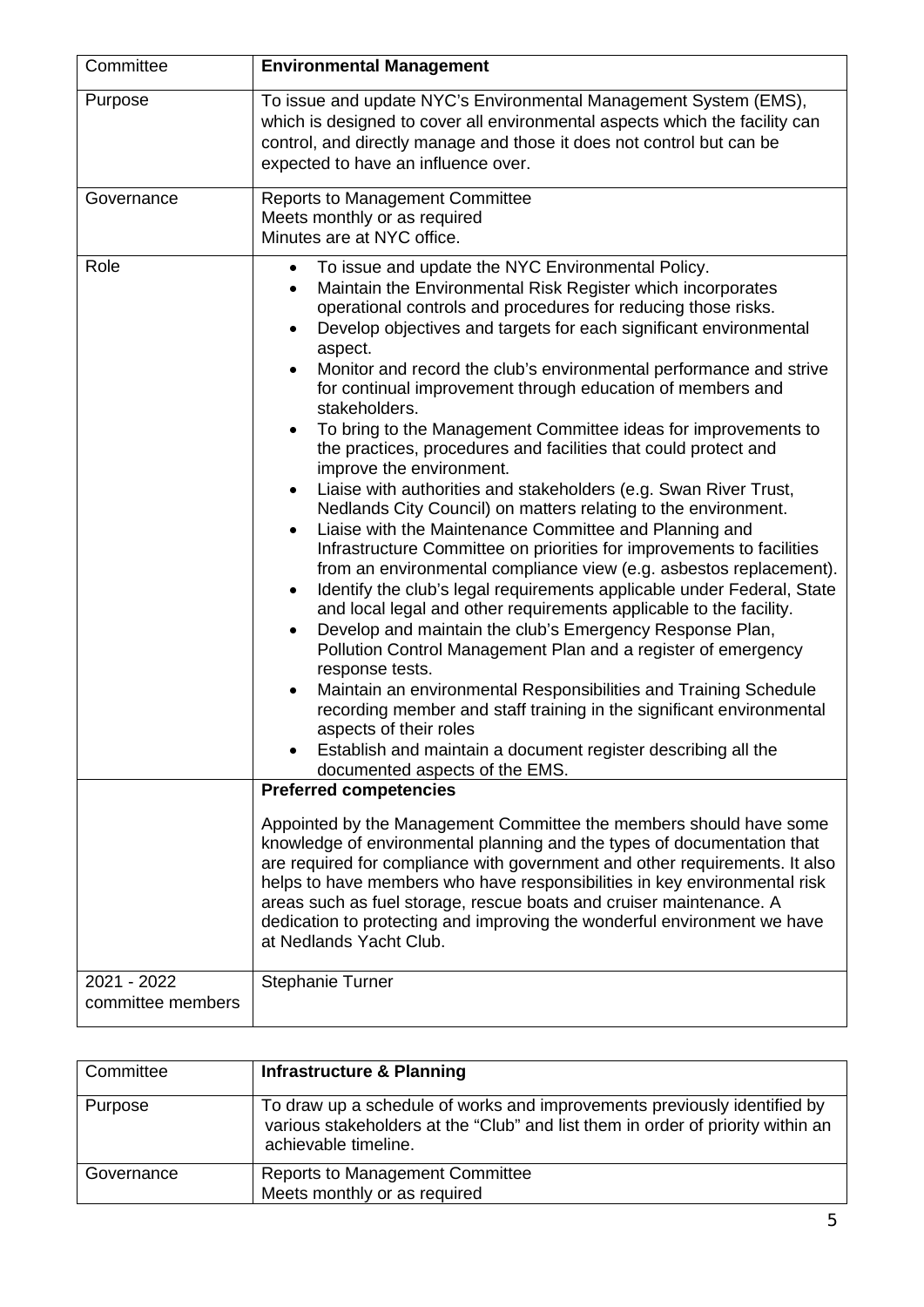|                                           | Minutes are at NYC office.                                                                                                                                                                                                                                                                                                                                                                                                                                                                                                                                                                                                                                                                                                                                                                                                                                                            |
|-------------------------------------------|---------------------------------------------------------------------------------------------------------------------------------------------------------------------------------------------------------------------------------------------------------------------------------------------------------------------------------------------------------------------------------------------------------------------------------------------------------------------------------------------------------------------------------------------------------------------------------------------------------------------------------------------------------------------------------------------------------------------------------------------------------------------------------------------------------------------------------------------------------------------------------------|
| Role                                      | To detail proposal and concept drawings to support and demonstrate<br>an achievable five (5) year plan of improvements for approval by the NYC<br>Management Committee. This plan to have as its central theme the need<br>to reinforce NYC position as an essential community service and training<br>organisation on the Nedlands foreshore.<br>Submit budget costing to the Treasurer to implement plans.<br>Once approved by NYC these proposals and concepts to be further<br>developed and costed to enable a working committee to establish the<br>feasibility and identify sources of funds that will be required to achieve the<br>implementation of the plans.<br>Subject to the NYC Management Committee approval, proceed to<br>procurement of improvements.<br>Review all other sub committees' projects to avoid duplication and<br>make any necessary recommendations. |
| $2021 - 2022$<br><b>Committee Members</b> | Chair: Gavin Tayor<br>Members: TBA                                                                                                                                                                                                                                                                                                                                                                                                                                                                                                                                                                                                                                                                                                                                                                                                                                                    |
|                                           |                                                                                                                                                                                                                                                                                                                                                                                                                                                                                                                                                                                                                                                                                                                                                                                                                                                                                       |

| Committee                | <b>Grounds &amp; Maintenance</b>                                                        |
|--------------------------|-----------------------------------------------------------------------------------------|
| Purpose                  | To liaise with other committees to develop an ongoing maintenance plan for<br>the club. |
| Governance               | <b>Reports to Management Committee</b>                                                  |
|                          | Meets monthly                                                                           |
|                          | Minutes are at NYC office.                                                              |
| Role                     | Liaise with committees and members on maintenance needs.                                |
|                          | Coordinate winter busy bee maintenance program.                                         |
|                          | Arrange materials for maintenance projects.                                             |
|                          | Manage ground water requirements.                                                       |
| 2021 - 2022              | Chair: John Collier                                                                     |
| <b>Committee Members</b> | <b>Chris Cull</b>                                                                       |

| Position       | <b>Commodore</b>                                                                                                                                                                                                                                                                                                                                                                                                                                                                                      |
|----------------|-------------------------------------------------------------------------------------------------------------------------------------------------------------------------------------------------------------------------------------------------------------------------------------------------------------------------------------------------------------------------------------------------------------------------------------------------------------------------------------------------------|
| Purpose        | To lead the club and to ensure it is administered to meet the needs of<br>members in a manner consistent with the club's constitution and by-laws.                                                                                                                                                                                                                                                                                                                                                    |
| Accountability | Accountable to the Management Committee                                                                                                                                                                                                                                                                                                                                                                                                                                                               |
| Role           | To Chair all general meetings of the Club and all Management<br>$\bullet$<br>Committee Meetings, including setting the agendas and reviewing<br>draft minutes.<br>• To receive, on behalf of management committee, reports of club<br>activity from subcommittees including;<br>Regatta – on all aspects of sailing<br>House – on all aspects of galley, bar, functions and security<br>Training - on all aspects of requirements for skill development in<br>sailing and sailing safety and support. |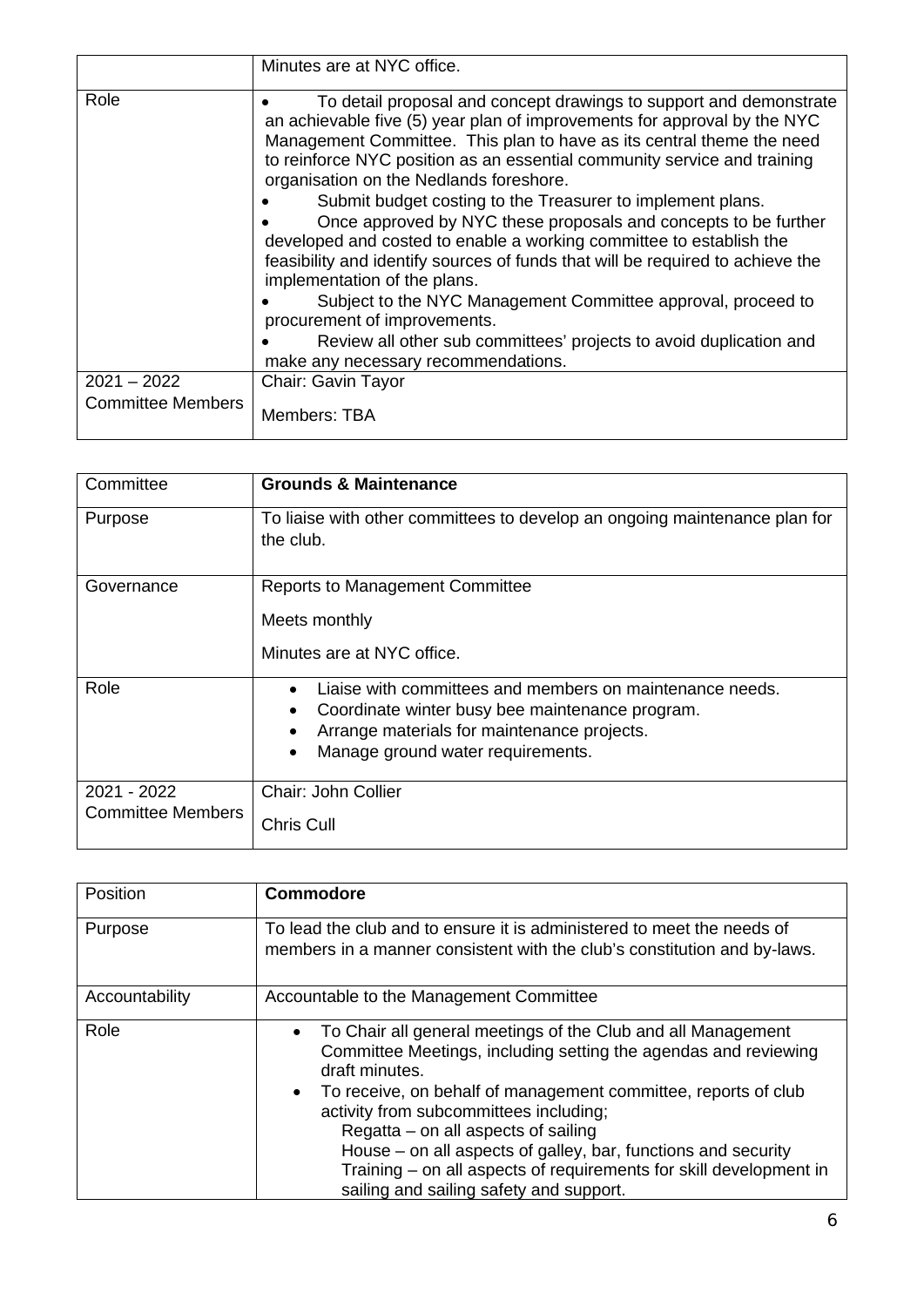|                    | Infrastructure – on all aspects of major works and redevelopment                                                               |
|--------------------|--------------------------------------------------------------------------------------------------------------------------------|
|                    | Maintenance – on all aspects of normal operational ability of the                                                              |
|                    | club                                                                                                                           |
|                    | Environment – on all aspects of protecting the local and natural<br>environment to the satisfaction of regulatory authorities. |
|                    | Foster involvement in club activities, both sailing and volunteering,                                                          |
|                    | to create an outstanding family-friendly, off the beach sailing club                                                           |
|                    | that satisfies the needs of its members.                                                                                       |
|                    | To monitor standards of behaviour within the club and take steps to                                                            |
|                    | ensure that these remain acceptable and consistent with the norms                                                              |
|                    | of the club community.                                                                                                         |
|                    | To lead by example in club activities including involvement in sailing,                                                        |
|                    | volunteering for race support, volunteering for club maintenance and                                                           |
|                    | helping in all aspects of the club.                                                                                            |
|                    | Engender good relationships between members and sections.<br>٠                                                                 |
|                    | Groom and foster participation in club management.<br>٠                                                                        |
|                    | Develop skills and understanding of roles in your successor and                                                                |
|                    | work with management to develop succession plans for other key                                                                 |
|                    | positions within the club.                                                                                                     |
|                    | Guide the club not only in the specific events and activities of the                                                           |
|                    | period of office, recognising that policy set will affect the club into<br>the future.                                         |
|                    | To provide general direction to the Managing Secretary.<br>$\bullet$                                                           |
|                    | Ensure that Schedules 1 2 and 3 relating to the AGM are advised to<br>$\bullet$                                                |
|                    | members at the times required by the Constitution.                                                                             |
|                    | Interpret club constitution and by-laws for application in all aspects                                                         |
|                    | of club administration, identifying and defining changes to the                                                                |
|                    | constitution and by-laws for successful administration of the club.                                                            |
|                    | Ensures the club undertakes reviews of capital expenditure,<br>$\bullet$                                                       |
|                    | infrastructure requirements and development plans to ensure the                                                                |
|                    | future success of the club.                                                                                                    |
|                    | Be accessible to club staff and management committee and provide                                                               |
|                    | a key contact for monitored security surveillance systems in the<br>event of a security alarm.                                 |
|                    | Ensures all Management Committee decisions are carried out.                                                                    |
|                    | <b>Preferred competencies</b>                                                                                                  |
|                    |                                                                                                                                |
|                    | Several years experience on the Management Committee.                                                                          |
|                    | Has served for at least two years as a Rear Commodore and or Vice<br>٠                                                         |
|                    | Commodore.                                                                                                                     |
|                    | Fully understands and can administer all aspects of the Constitution,<br>By-Laws and Sailing Instructions.                     |
|                    | Is skilled in people management, meeting chairmanship, problem                                                                 |
|                    | resolution, crisis management and financial planning.                                                                          |
|                    | Has a good understanding of the duties of all Office bearers and<br>٠                                                          |
|                    | employees.                                                                                                                     |
|                    | Has a good understanding of how the clubhouse, grounds and                                                                     |
|                    | sailing equipment operates.                                                                                                    |
|                    | Enjoys a challenge                                                                                                             |
| 2021 - 2022 Office | <b>Phil Stewart</b>                                                                                                            |
| holder             |                                                                                                                                |

| <b>Position</b> | <b>Vice Commodore</b>                                           |
|-----------------|-----------------------------------------------------------------|
| Purpose         | Chairs the Regatta Committee and stands in for the Commodore as |
|                 | reauired.                                                       |
| Accountability  | Accountable to the Management Committee                         |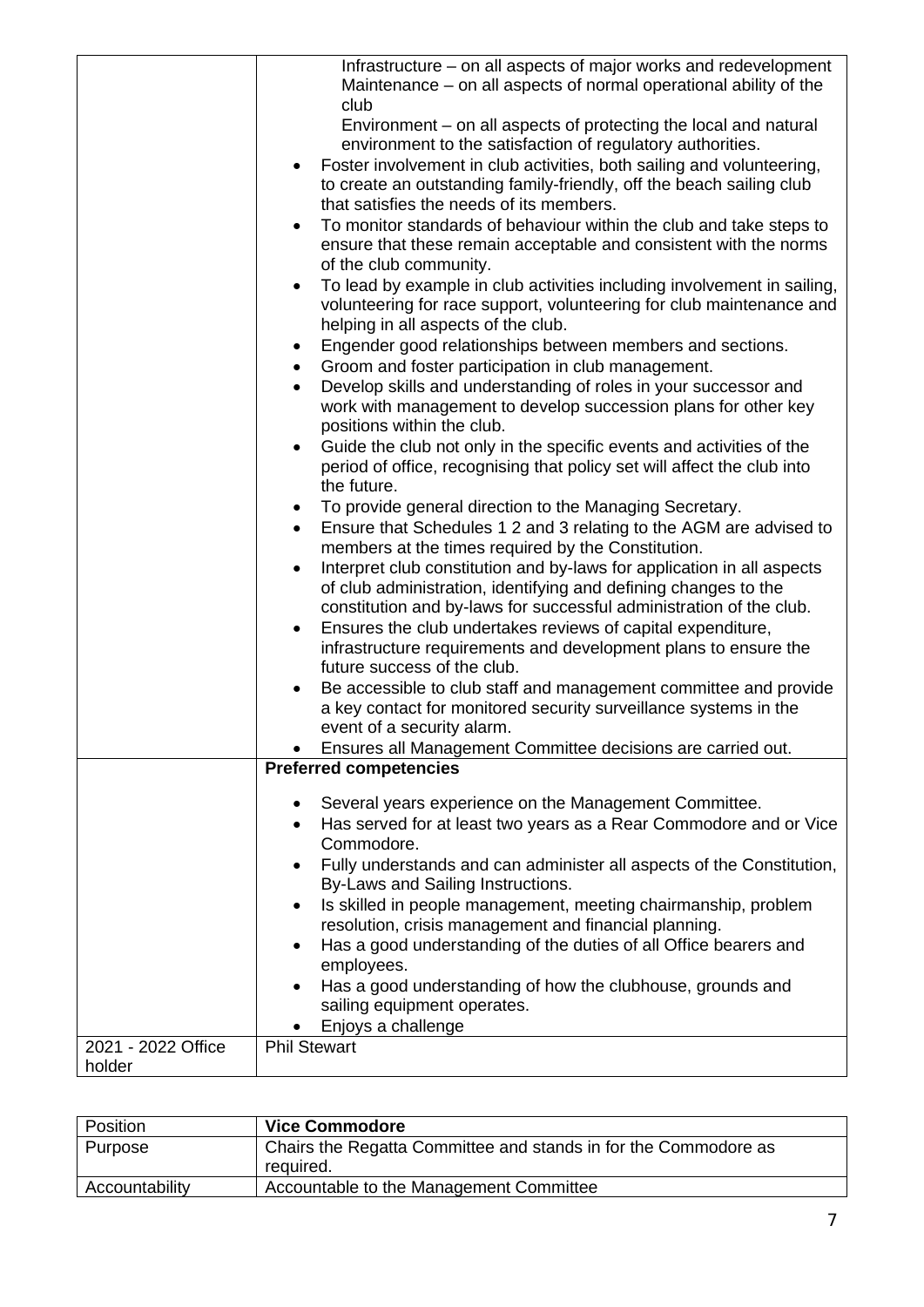| Role<br>The main role is to run/chair the Regatta Committee.<br>Oversees all matters pertaining to sailing and racing.<br>Ensures decisions of the Regatta Committee are carried out.<br>Ensures that racing is conducted in accordance with the Sailing<br>Instructions.<br>Ensures that the By-Laws in 'Section 7 - Administration of Sailing' are<br>fulfilled and complied with.<br>Ensures water bookings for all regatta, special events and club sailing etc<br>get to YWA in time via Sailing Co-Ordinator.<br>Varied other roles such as to attend Management meetings and chair such |  |
|------------------------------------------------------------------------------------------------------------------------------------------------------------------------------------------------------------------------------------------------------------------------------------------------------------------------------------------------------------------------------------------------------------------------------------------------------------------------------------------------------------------------------------------------------------------------------------------------|--|
|                                                                                                                                                                                                                                                                                                                                                                                                                                                                                                                                                                                                |  |
|                                                                                                                                                                                                                                                                                                                                                                                                                                                                                                                                                                                                |  |
|                                                                                                                                                                                                                                                                                                                                                                                                                                                                                                                                                                                                |  |
|                                                                                                                                                                                                                                                                                                                                                                                                                                                                                                                                                                                                |  |
|                                                                                                                                                                                                                                                                                                                                                                                                                                                                                                                                                                                                |  |
|                                                                                                                                                                                                                                                                                                                                                                                                                                                                                                                                                                                                |  |
|                                                                                                                                                                                                                                                                                                                                                                                                                                                                                                                                                                                                |  |
|                                                                                                                                                                                                                                                                                                                                                                                                                                                                                                                                                                                                |  |
|                                                                                                                                                                                                                                                                                                                                                                                                                                                                                                                                                                                                |  |
| if required. Occasionally, assist the OOD at Sunday afternoon                                                                                                                                                                                                                                                                                                                                                                                                                                                                                                                                  |  |
| presentations.                                                                                                                                                                                                                                                                                                                                                                                                                                                                                                                                                                                 |  |
| The role does not cover a single task but does contain a diverse list of                                                                                                                                                                                                                                                                                                                                                                                                                                                                                                                       |  |
| problem solving tasks which relate to both NYC members, the general                                                                                                                                                                                                                                                                                                                                                                                                                                                                                                                            |  |
| public, local authorities, Government agencies and, indeed, fellow flag                                                                                                                                                                                                                                                                                                                                                                                                                                                                                                                        |  |
| officers.                                                                                                                                                                                                                                                                                                                                                                                                                                                                                                                                                                                      |  |
| Manage section representative participation and resolve issues.                                                                                                                                                                                                                                                                                                                                                                                                                                                                                                                                |  |
| Attend the opening days of many West Australian yacht clubs and launches<br>of sea rescue boats.                                                                                                                                                                                                                                                                                                                                                                                                                                                                                               |  |
| The Vice Commodore may be asked to do everything the Commodore                                                                                                                                                                                                                                                                                                                                                                                                                                                                                                                                 |  |
| doesn't want to do.                                                                                                                                                                                                                                                                                                                                                                                                                                                                                                                                                                            |  |
| <b>Preferred competencies:</b>                                                                                                                                                                                                                                                                                                                                                                                                                                                                                                                                                                 |  |
|                                                                                                                                                                                                                                                                                                                                                                                                                                                                                                                                                                                                |  |
| Several years of experience on the Management Committee.                                                                                                                                                                                                                                                                                                                                                                                                                                                                                                                                       |  |
| Has served for at least two years as a Rear Commodore.                                                                                                                                                                                                                                                                                                                                                                                                                                                                                                                                         |  |
| Has a good understanding of the club's administrative operations.                                                                                                                                                                                                                                                                                                                                                                                                                                                                                                                              |  |
| Has a good understanding of the day to day sailing operations.                                                                                                                                                                                                                                                                                                                                                                                                                                                                                                                                 |  |
| Is skilled in people management, problem resolution and crisis                                                                                                                                                                                                                                                                                                                                                                                                                                                                                                                                 |  |
| management.                                                                                                                                                                                                                                                                                                                                                                                                                                                                                                                                                                                    |  |
| Is prepared to become the Commodore.                                                                                                                                                                                                                                                                                                                                                                                                                                                                                                                                                           |  |
| 2021 - 2022 Office<br><b>Andy Peryer</b>                                                                                                                                                                                                                                                                                                                                                                                                                                                                                                                                                       |  |
| holder                                                                                                                                                                                                                                                                                                                                                                                                                                                                                                                                                                                         |  |

| Position             | <b>Rear Commodores</b>                                                   |
|----------------------|--------------------------------------------------------------------------|
| Purpose              | Supports the Commodore and other Flag Officer where-ever possible.       |
|                      | Carries out what-ever duties are assigned to him or her by the Commodore |
|                      | or Management Committee.                                                 |
| Accountability       | Accountable to the Management Committee                                  |
| Role                 | Chair the Regatta or House Committee.                                    |
|                      | <b>Preferred competencies</b>                                            |
|                      | Two years of experience on the Management or Regatta Committee.          |
|                      | Has been a member for several years.                                     |
|                      | Has a general understanding of the club's administrative operations.     |
|                      | Has a good understanding of the day to day sailing operations.           |
|                      | Is skilled in people management, problem resolution and crisis           |
|                      | management.                                                              |
|                      | Is prepared to rise through the ranks to Commodore.                      |
|                      |                                                                          |
| $2021 - 2022$ Office | Julia Cheong, Jared Eyles                                                |
| holders'             |                                                                          |

| Position | <b>Rear Commodore (Flag Deck Officer)</b>                                                                                                                        |
|----------|------------------------------------------------------------------------------------------------------------------------------------------------------------------|
| Purpose  | Responsible for the operation of the Flag Deck, maintenance and<br>positioning of Buoys, and maintenance of Flags, Guns and all other race<br>control equipment. |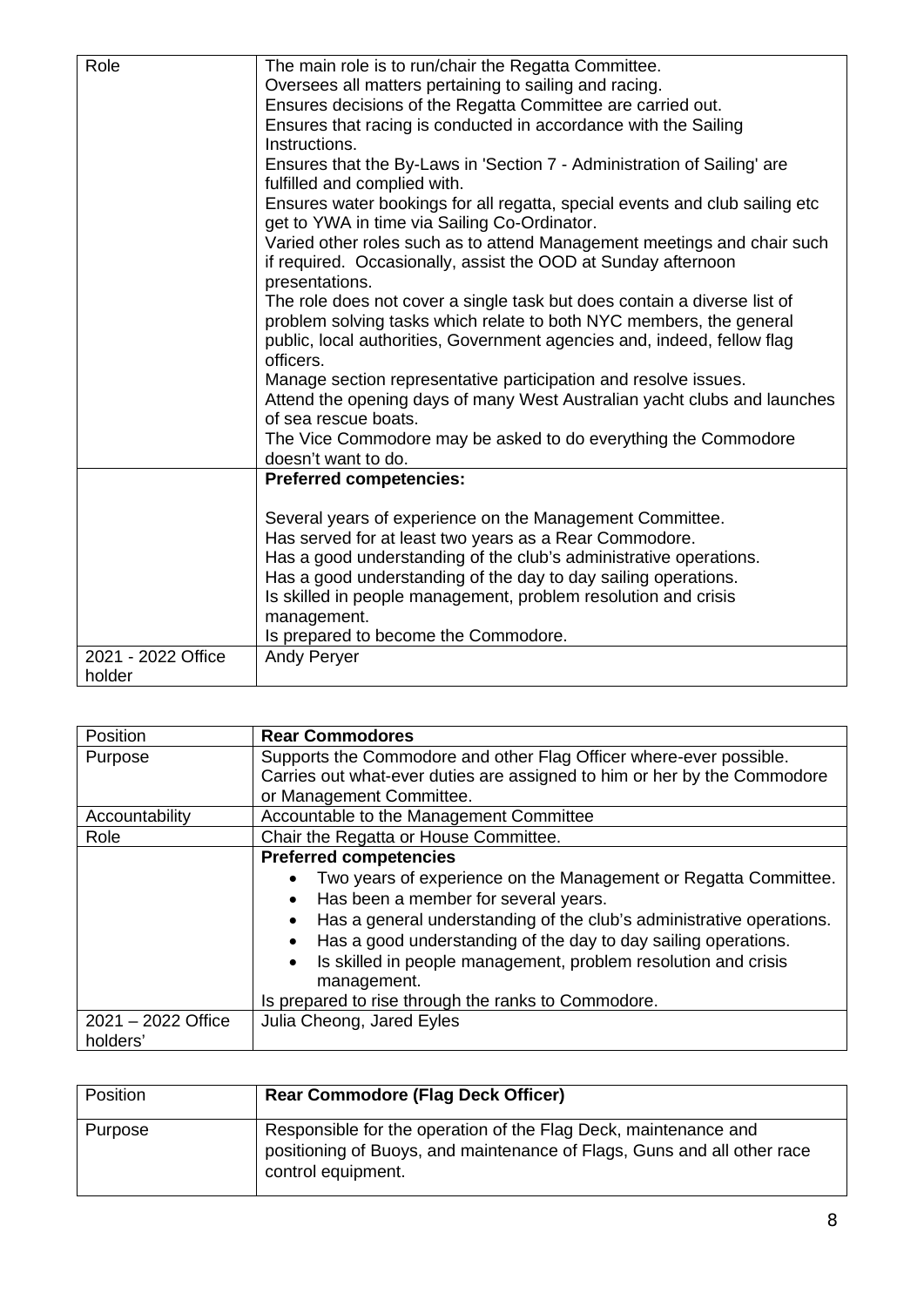| Accountability              | Accountable to the Management Committee                                                                                                                                                                                                                                                                                                                                                                                                                                                                                                                                                                                                                                                                                                                                                                                                                                                                                                                                                                                                                                                                                                                                                                                                                                                                                                                                                                                                                                                       |
|-----------------------------|-----------------------------------------------------------------------------------------------------------------------------------------------------------------------------------------------------------------------------------------------------------------------------------------------------------------------------------------------------------------------------------------------------------------------------------------------------------------------------------------------------------------------------------------------------------------------------------------------------------------------------------------------------------------------------------------------------------------------------------------------------------------------------------------------------------------------------------------------------------------------------------------------------------------------------------------------------------------------------------------------------------------------------------------------------------------------------------------------------------------------------------------------------------------------------------------------------------------------------------------------------------------------------------------------------------------------------------------------------------------------------------------------------------------------------------------------------------------------------------------------|
| Role                        | A member of Management Committee and a member of the Regatta<br>$\bullet$<br>Committee.<br>Performs role of Vice-Chairman of the Regatta Committee.<br>٠<br>Ensures that starts, finishes and time recordings are conducted in<br>$\bullet$<br>accordance with the Sailing Instructions.<br>Ensures that flags, buoys, guns, and all other racing control<br>equipment used for Club and hosted regatta racing is maintained<br>and ready for use.<br>Ensures that the Race Control Officer and Flag Deck Staff are<br>competent and present when required. This includes organising<br>training for Race Control Officers and Flag Deck Staff as required.<br>Prepares an annual budget to operate the Flag Deck for approval by<br>the Management Committee and monitors expenditure against the<br>budget.<br>Authorises all spending on Flag Deck equipment.<br>٠<br>Gives guidance to the Management Committee on future<br>$\bullet$<br>expenditure requirements.<br>Develops the volunteer roster for the annual sailing program.<br>٠<br>Ensures that sign on and retirement sheets, and weather reports are<br>$\bullet$<br>available for each race, and ensures that the results are recorded<br>accurately and processed for each section.<br>Ensures that the weekly results are sent to the news paper and are<br>loaded onto the NYC web site.<br>Ensures Sailing Instructions are available for Regattas.<br>Collates end of year results for presentation night.<br>$\bullet$ |
|                             | <b>Preferred competencies</b>                                                                                                                                                                                                                                                                                                                                                                                                                                                                                                                                                                                                                                                                                                                                                                                                                                                                                                                                                                                                                                                                                                                                                                                                                                                                                                                                                                                                                                                                 |
| 2021-20221 Office<br>holder | Two years of experience on the Management or Regatta<br>Committee.<br>Has been a member for several years.<br>Has a general understanding of the clubs administrative operations.<br>Has a good understanding of the day to day sailing operations.<br>Is skilled in people management, problem resolution and crisis<br>management.<br>Is prepared to rise through the ranks to Commodore.<br>Julia Cheong                                                                                                                                                                                                                                                                                                                                                                                                                                                                                                                                                                                                                                                                                                                                                                                                                                                                                                                                                                                                                                                                                   |

| Position       | <b>Treasurer</b>                                                            |
|----------------|-----------------------------------------------------------------------------|
| Purpose        | The Treasurer is the principal committee member responsible for the         |
|                | financial activities of the club. The day to day activities of the club are |
|                | delegated to and undertaken by the managing secretary.                      |
| Accountability | Accountable to the Management Committee                                     |
| Role           | NYC Constitution clause 24 outlines the Duties of Treasurer.<br>$\bullet$   |
|                | It is the duty of the Treasurer at the Annual General Meeting:              |
|                | to see that adequate accounts are kept properly posted up so<br>(i)         |
|                | as to show the financial position of the Club at all times.                 |
|                | to ensure that all moneys due to the Club are recovered and<br>(ii)         |
|                | that all payments made from the Club's funds have been                      |
|                | properly approved and recorded.                                             |
|                | to report upon the Club's current financial position at each<br>(iii)       |
|                | meeting of the Management Committee, or each meeting of the                 |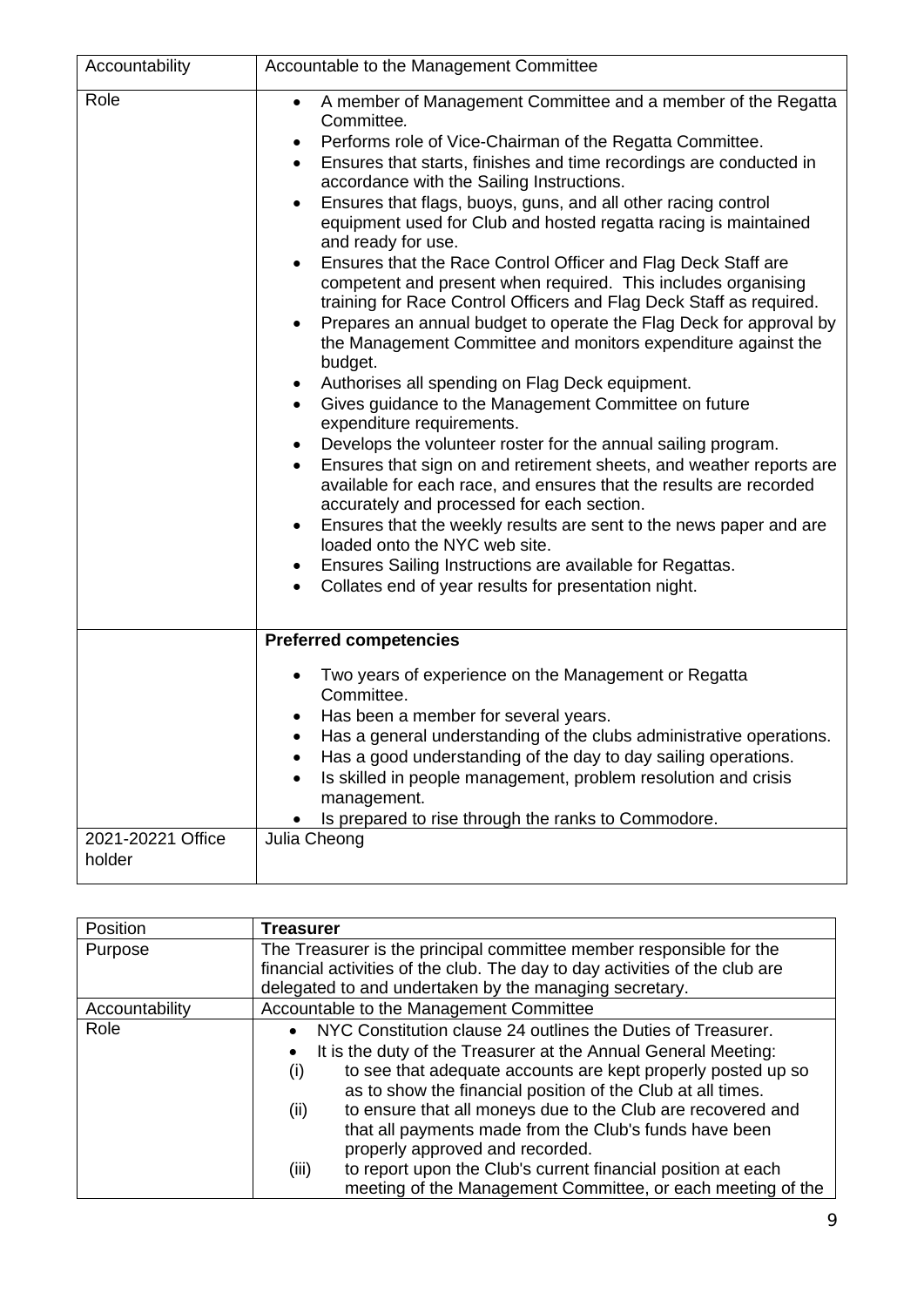|                    | Executive Committee if one has been appointed, and to advise<br>of default in payments to the Club being money due by way of<br>annual subscriptions or otherwise.<br>Produce to each Annual General Meeting a report of the Club's |
|--------------------|-------------------------------------------------------------------------------------------------------------------------------------------------------------------------------------------------------------------------------------|
|                    | financial affairs in the form of an audited Balance Sheet and a<br>Profit and Loss Statement for the year ending on the previous 30th<br>April.                                                                                     |
|                    | • Assists the Managing Secretary with bookkeeping matters.                                                                                                                                                                          |
|                    | Compiles an annual budget, with the assistance of the<br>Management Committee members, and monitors and reports on                                                                                                                  |
|                    | compliance with the agreed budget.                                                                                                                                                                                                  |
|                    | Provides financial advice and guidance to the Management Committee.                                                                                                                                                                 |
|                    | The Treasurer is responsible to the committee for:                                                                                                                                                                                  |
|                    | <b>Budget development</b><br>$\bullet$                                                                                                                                                                                              |
|                    | Presentation of P&L and Balance Sheet each month<br>$\bullet$                                                                                                                                                                       |
|                    | Reporting on expenditure against Budget<br>$\bullet$                                                                                                                                                                                |
|                    | Reporting on profit centre activity<br>$\bullet$                                                                                                                                                                                    |
|                    | The financial activity of the club including delegated activities to the<br>$\bullet$<br>managing secretary                                                                                                                         |
|                    | Ensuring appropriate financial records are kept<br>$\bullet$                                                                                                                                                                        |
|                    | Ensuring all appropriate documentation is presented for audit<br>$\bullet$                                                                                                                                                          |
|                    | Ensuring all banking systems are in place and bank reconciliation<br>$\bullet$<br>is undertaken regularly                                                                                                                           |
|                    | Providing financial and expenditure advice to the committee<br>٠                                                                                                                                                                    |
|                    | Ensuring stock take is undertaken and stock controls are in place<br>$\bullet$                                                                                                                                                      |
|                    | Development and maintenance of a forward financial plan (5 years)<br>$\bullet$<br>in conjunction with the committee                                                                                                                 |
|                    | Assists in the analysis of income streams to support Management<br>$\bullet$                                                                                                                                                        |
|                    | Committee in their decisions regarding which income streams to                                                                                                                                                                      |
|                    | develop and the approaches to be adopted to achieve this                                                                                                                                                                            |
|                    | Provides supervision and oversight of the Managing Secretary                                                                                                                                                                        |
|                    | <b>Preferred competencies:</b>                                                                                                                                                                                                      |
|                    | Sound bookkeeping knowledge or accountancy qualifications.<br>٠                                                                                                                                                                     |
|                    | An understanding of the Club's current financial software package.                                                                                                                                                                  |
|                    | Has a general understanding of the club's administrative<br>operations.                                                                                                                                                             |
|                    | Can develop and implement procedures which improve the                                                                                                                                                                              |
|                    | administration of the Club.                                                                                                                                                                                                         |
|                    | Can audit and police the financial policies, procedures and directives from                                                                                                                                                         |
|                    | the Management Committee.                                                                                                                                                                                                           |
| 2021 - 2022 Office | <b>Nathan Rock</b>                                                                                                                                                                                                                  |
| holder             |                                                                                                                                                                                                                                     |

| <b>Position</b> | <b>Management Committee Member</b>                                                                                                                        |
|-----------------|-----------------------------------------------------------------------------------------------------------------------------------------------------------|
| Purpose         | Carry out the duties assigned to them by the Management Committee and<br>shall participate in the decision-making process of the Management<br>Committee. |
| Accountability  | Accountable to the Management Committee                                                                                                                   |
| Role            | Undertake an aspect of club management and subcommittee<br>$\bullet$<br>work.<br>Provide support to Flag Officers.<br>$\bullet$                           |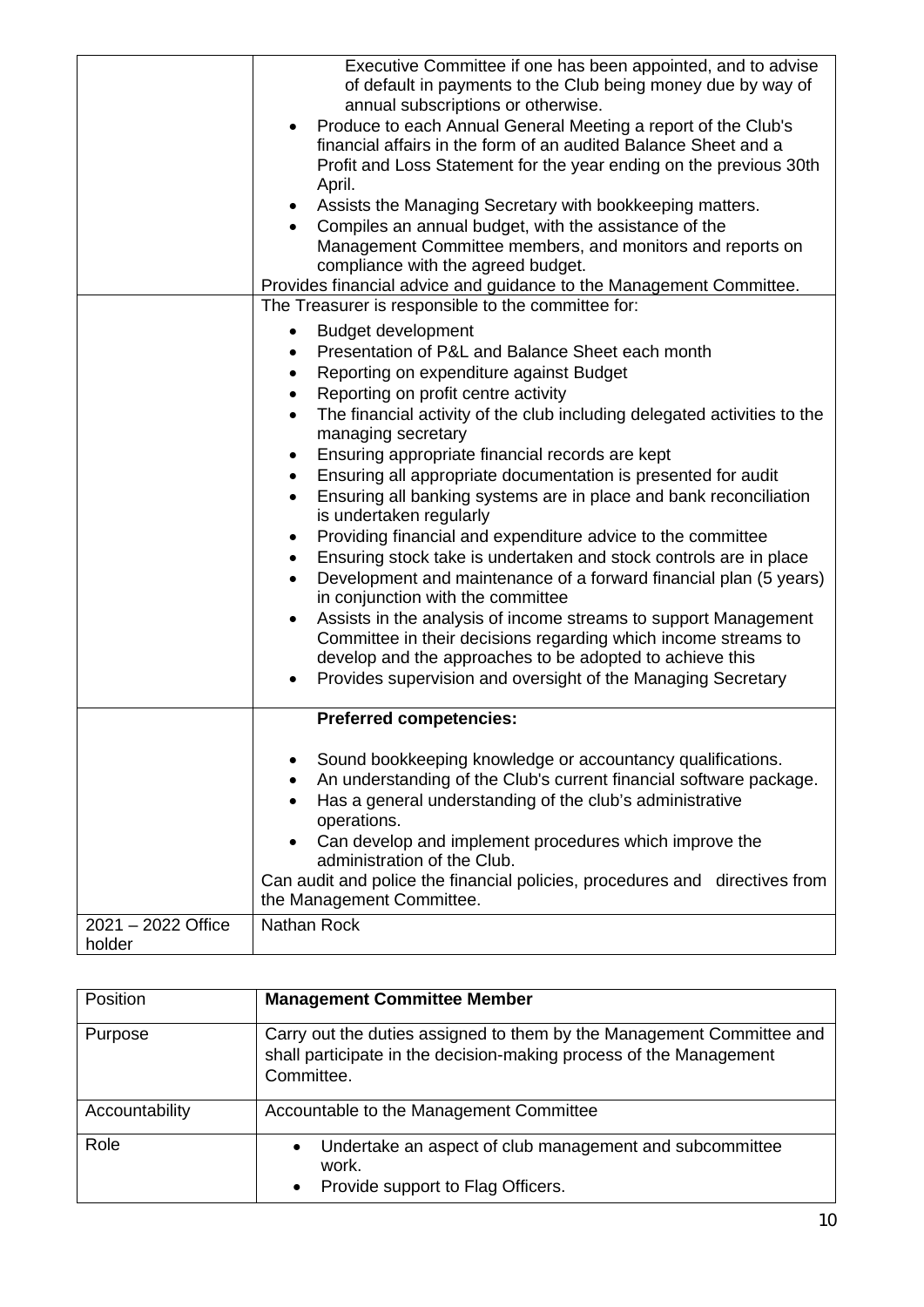|                                 | • Liaise with the membership to identify issues and convey key<br>management messages.<br>Keep up to date with club communications and decision making.<br>$\bullet$<br><b>Preferred competencies</b>                                                                                                                                                 |
|---------------------------------|-------------------------------------------------------------------------------------------------------------------------------------------------------------------------------------------------------------------------------------------------------------------------------------------------------------------------------------------------------|
|                                 | • Has been a member for several years.<br>Has a general understanding of the club's administrative<br>$\bullet$<br>operations.<br>Has a good understanding of the day to day sailing operations.<br>$\bullet$<br>Has specialist knowledge which would assist with the running of<br>$\bullet$<br>the club.<br>• Is prepared to become a Flag Officer. |
| $2021 - 2022$<br><b>Members</b> | Ric Fairey, Peter Snow, John Collier, Susie Hood.                                                                                                                                                                                                                                                                                                     |

| Position                     | <b>Chair of House - Refer House Committee - Nil</b>                                                                                                                                                                                                                                                                                                                                                                                                                                             |
|------------------------------|-------------------------------------------------------------------------------------------------------------------------------------------------------------------------------------------------------------------------------------------------------------------------------------------------------------------------------------------------------------------------------------------------------------------------------------------------------------------------------------------------|
| Purpose                      | Chairs the House Committee which is responsible for administrating and<br>overseeing the running of the Galley for members and overseeing<br>Member events which are carried out by Events Manager                                                                                                                                                                                                                                                                                              |
| Accountability               | Accountable to the Management Committee                                                                                                                                                                                                                                                                                                                                                                                                                                                         |
| Role                         | Ensures that the By-Laws in 'Section 8 - Administration of House'<br>$\bullet$<br>are fulfilled and complied with. If no Committee, Managing<br>Secretary shall be responsible<br>Prepares an annual budget to operate the 'House' for approval by<br>$\bullet$<br>the Management Committee and monitors expenditure against the<br>budget.<br>Authorises all spending on 'House' facilities.<br>$\bullet$<br>Gives guidance to the Management Committee on future<br>expenditure requirements. |
|                              | <b>Preferred competencies</b>                                                                                                                                                                                                                                                                                                                                                                                                                                                                   |
|                              | Several years of experience on the Management or House<br>Committee.<br>Fully understands and can administer all aspects of Section 8 of<br>the By-Laws.<br>Is skilled in people management, meeting chairmanship, problem<br>resolution and crisis management.<br>Has a good understanding of the duties of all House Committee<br>members.<br>Has a good understanding of how the Clubhouse facilities<br>operates                                                                            |
| 2021 - 2022 Office<br>holder | Managing Secretary/Membership Coordinator overseeing                                                                                                                                                                                                                                                                                                                                                                                                                                            |

| <b>Position</b> | <b>Junior Captain</b>                                                                                                    |
|-----------------|--------------------------------------------------------------------------------------------------------------------------|
| Purpose         | Represent the juniors at the club and act as the first point of contact on<br>any matters they wish the club to address. |
| Accountability  | Accountable to the Juniors Committee                                                                                     |
| Role            | Organises and meets with the Junior Sailors to discuss needs and<br>$\bullet$<br>requirements etc on a group basis;      |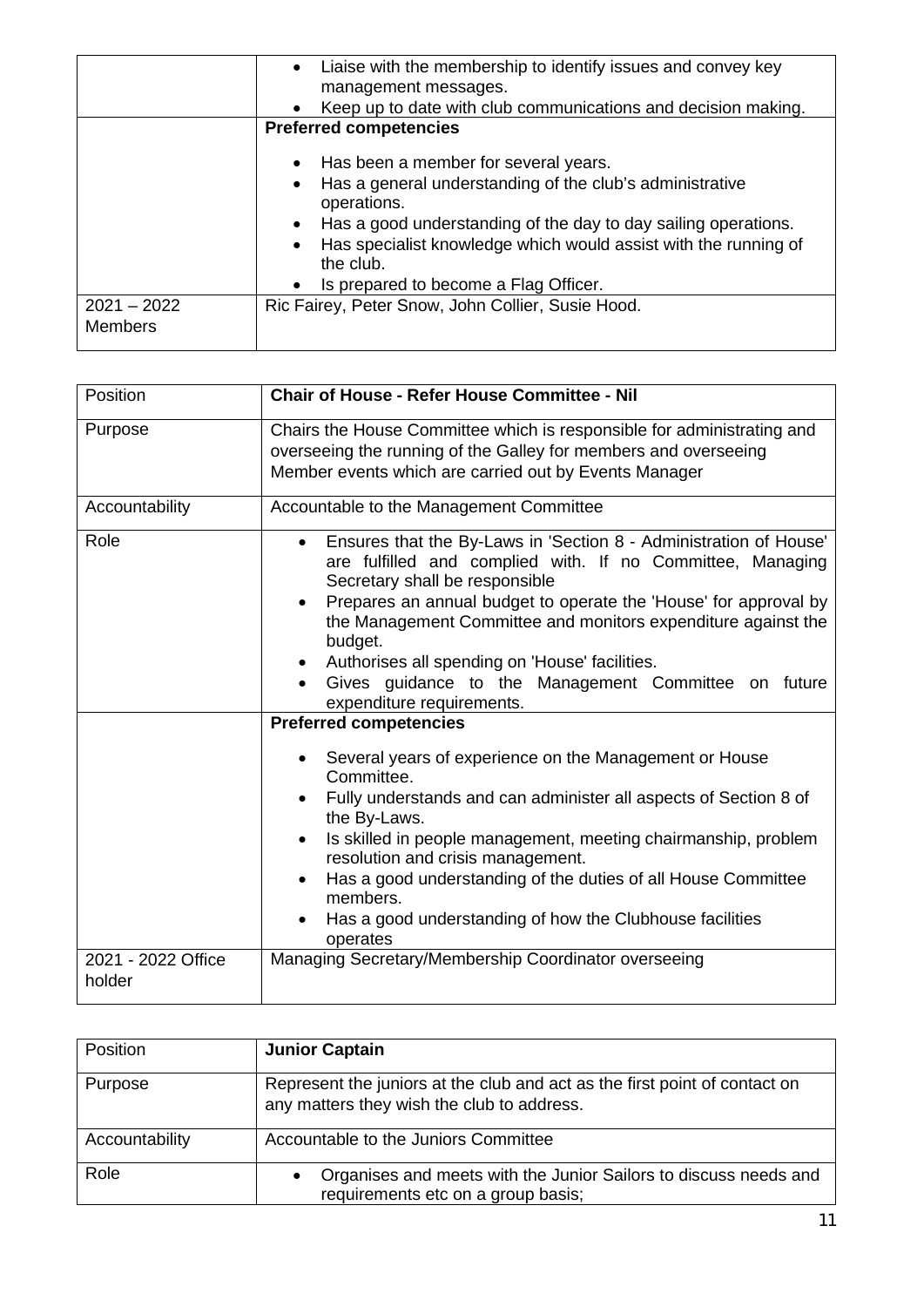|                              | Represents the Junior members' concerns and aspirations to the<br>$\bullet$<br>Sailing Co-Ordinator.<br>Available to meet with Junior Sailors to discuss sailing issues on<br>$\bullet$<br>an individual basis (as requested by Junior Sailors);<br>Meets with the Junior Fleet Management Team to communicate<br>the Junior Fleet needs and requirements;<br>Assists at the Sunday morning Junior Fleet sailing. This might<br>include assisting the coaches (either on shore or on water),<br>helping rig or unrig boats with the Junior Sailors, doing debriefs,<br>short presentations on sailing topics, etc;<br>Meets and encourages new Junior Sailors to the Fleet;<br>$\bullet$<br>Assists individual junior members to resolve any concerns.<br>$\bullet$<br>Assists in organising and attending Junior Fleet non-sailing<br>activities which might be arranged during the year;<br>Represents the NYC Junior Fleet at any formal functions at either<br>$\bullet$<br>NYC or inter-Club activities and regattas;<br>Encourages social inter-action and enjoyment amongst Junior<br>members and their friends.<br>Interacts with other Fleet Captains to assist in introducing and<br>arranging opportunities for Junior Sailors to sail on other classes of<br>boats;<br>Breaks the Flag on Open Day.<br>Breaks the Flag at Club Regattas (H.M.A.S. Perth Memorial<br>Regatta) |
|------------------------------|------------------------------------------------------------------------------------------------------------------------------------------------------------------------------------------------------------------------------------------------------------------------------------------------------------------------------------------------------------------------------------------------------------------------------------------------------------------------------------------------------------------------------------------------------------------------------------------------------------------------------------------------------------------------------------------------------------------------------------------------------------------------------------------------------------------------------------------------------------------------------------------------------------------------------------------------------------------------------------------------------------------------------------------------------------------------------------------------------------------------------------------------------------------------------------------------------------------------------------------------------------------------------------------------------------------------------------------------------------------------------------------|
|                              | Preferred competencies:<br>Is under 21 years of age.<br>$\bullet$<br>Has been a junior member at the Club for at least two years.<br>$\bullet$<br>Has the respect of the Junior members.<br>$\bullet$<br>Is skilled in public speaking (relative to their age) and listening<br>skills.                                                                                                                                                                                                                                                                                                                                                                                                                                                                                                                                                                                                                                                                                                                                                                                                                                                                                                                                                                                                                                                                                                  |
| 2021 - 2022 Office<br>holder | Anna Peryer                                                                                                                                                                                                                                                                                                                                                                                                                                                                                                                                                                                                                                                                                                                                                                                                                                                                                                                                                                                                                                                                                                                                                                                                                                                                                                                                                                              |

### **Other club roles**

| <b>Position</b> | <b>On Water Safety Officer</b>                                                                                                                                                                                                                                                                                                                                                                                                                                                                                                                                                                                                                                                               |
|-----------------|----------------------------------------------------------------------------------------------------------------------------------------------------------------------------------------------------------------------------------------------------------------------------------------------------------------------------------------------------------------------------------------------------------------------------------------------------------------------------------------------------------------------------------------------------------------------------------------------------------------------------------------------------------------------------------------------|
| Purpose         | The Club's On Water Safety Officer is concerned with (responsible for)<br>improving the level of safety on the water. Safety issues relating to<br>grounds or house are the responsibility of those committees.                                                                                                                                                                                                                                                                                                                                                                                                                                                                              |
| Accountability  | Accountable to the Regatta Committee                                                                                                                                                                                                                                                                                                                                                                                                                                                                                                                                                                                                                                                         |
| Role            | On Water Safety Officer's responsibilities encompass everything<br>$\bullet$<br>to do with sailing and covers the safety requirements of boats and<br>the safety of sailors which leads to rescue safety and procedures<br>on shore whilst racing.<br>Ensure that section representative monitor and check the<br>$\bullet$<br>compliance of the boats in their fleet with the requirements of the<br><b>RRoS Safety Regulations.</b><br>Use an acceptable 'response time' to determine a ratio of<br>$\bullet$<br>Supports Boats to competing boats for club sailing and special<br>events. Consider local factors such as - protected waters, boats<br>are within sight of NYC tower, etc. |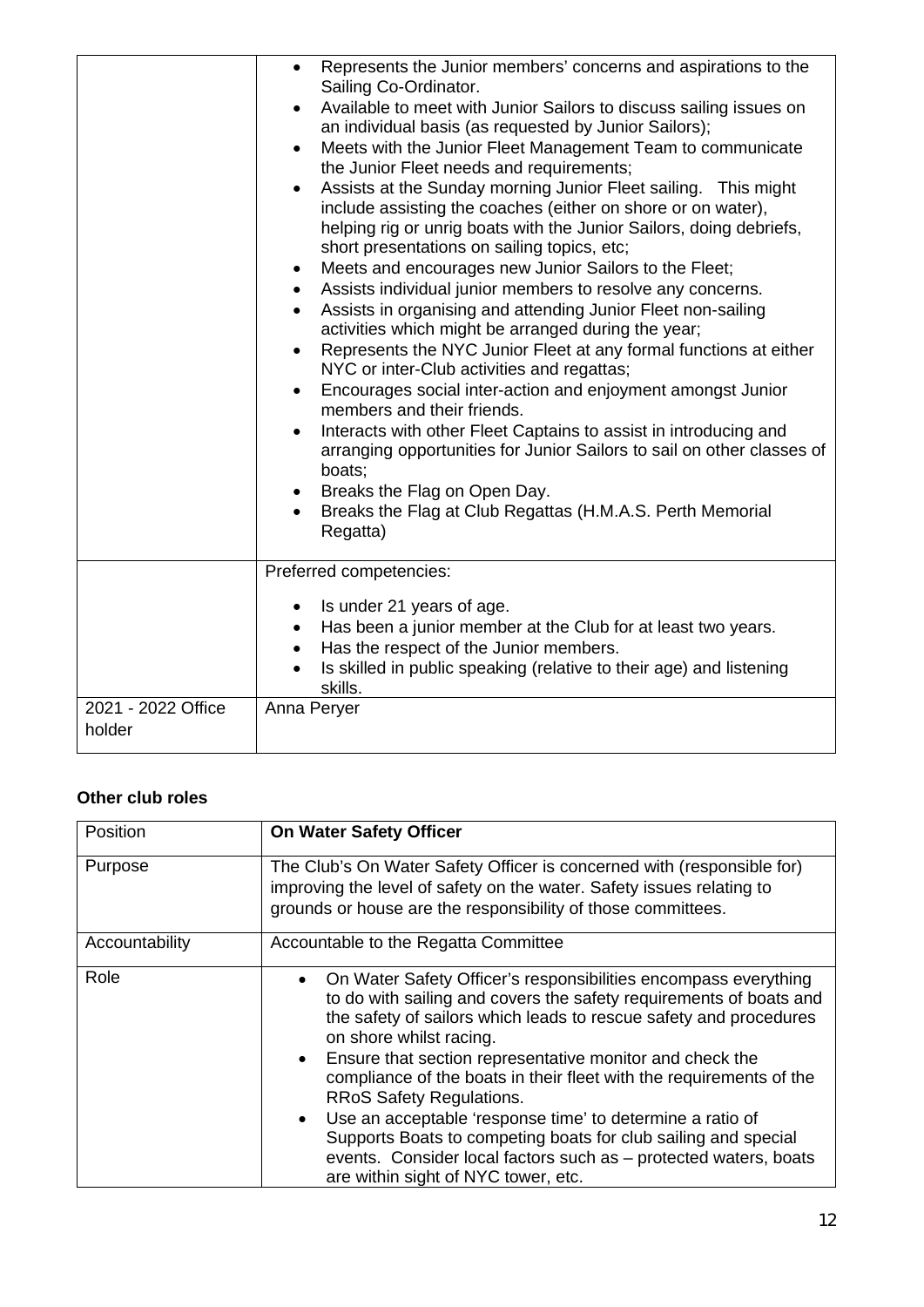|                              | Ensure that there is a process to ensure that Support Boats are<br>checked before launching to ensure they are fully operational e.g.<br>pre and post launch checklists.<br>Ensure that Support Boat Skippers and Crew are trained and<br>$\bullet$<br>have written guidelines for their duties on the water.<br>Ensure that Support Boat Skippers and Crew are trained to right<br>$\bullet$<br>all types of boats at NYC (e.g. special techniques are required for<br>righting Tornadoes).<br>Ensure that OOD are competent for the role as they have the<br>responsibility of initiating all actions which affect the safe conduct<br>of boats on the water and ashore and need to activate and<br>oversee any necessary emergency procedures to minimize the<br>impact of an incident.<br>Ensure that OOD have extra observers in the tower to assist with<br>monitoring the fleet when conditions are poor.<br>Ensure OOD wears a 'high visibility vest'. |
|------------------------------|----------------------------------------------------------------------------------------------------------------------------------------------------------------------------------------------------------------------------------------------------------------------------------------------------------------------------------------------------------------------------------------------------------------------------------------------------------------------------------------------------------------------------------------------------------------------------------------------------------------------------------------------------------------------------------------------------------------------------------------------------------------------------------------------------------------------------------------------------------------------------------------------------------------------------------------------------------------|
|                              | <b>Preferred competencies</b>                                                                                                                                                                                                                                                                                                                                                                                                                                                                                                                                                                                                                                                                                                                                                                                                                                                                                                                                  |
|                              | Has been a member for several years.<br>Has a good understanding of the club's administrative operations.<br>$\bullet$<br>Has a good understanding of the day to day sailing operations.<br>$\bullet$<br>Is skilled in people management, problem resolution and crisis<br>$\bullet$<br>management.                                                                                                                                                                                                                                                                                                                                                                                                                                                                                                                                                                                                                                                            |
| 2021 - 2022 Office<br>holder | <b>Nick Clayton</b>                                                                                                                                                                                                                                                                                                                                                                                                                                                                                                                                                                                                                                                                                                                                                                                                                                                                                                                                            |

| <b>Club Delegate to</b><br><b>Swan River Racing</b><br><b>Committee</b> | Is a member of the Regatta Committee.<br>$\bullet$<br>Represents the Club at meetings of SRRC.<br>Attends all SRRC Delegates meetings.<br>$\bullet$<br>Represents the Club's point of view at those meetings, including<br>$\bullet$<br>voting on motions in accordance with instructions received from<br>the Regatta Committee.<br>Reports to the Regatta Committee all relevant matters arising at<br>$\bullet$<br>the SRRC meetings.<br>Ensures that all applications for Club sponsored sailing events on<br>$\bullet$<br>the Swan River are submitted on time. |
|-------------------------------------------------------------------------|----------------------------------------------------------------------------------------------------------------------------------------------------------------------------------------------------------------------------------------------------------------------------------------------------------------------------------------------------------------------------------------------------------------------------------------------------------------------------------------------------------------------------------------------------------------------|
| 2021 - 2022 Office<br>holder                                            | Greg Hill                                                                                                                                                                                                                                                                                                                                                                                                                                                                                                                                                            |

| <b>Club Delegate to</b><br><b>Yachting WA</b> | Is a member of the Management Committee<br>$\bullet$<br>Represents the Club at meetings of YWA<br>$\bullet$<br>Attends all YAWA Delegates meetings.<br>$\bullet$<br>Represents the Club's point of view at those meetings, including<br>$\bullet$<br>voting on motions in accordance with instructions received from<br>the Management Committee.<br>Reports to the Regatta Committee all relevant matters arising at<br>$\bullet$<br>the YWA meetings.<br>Liaises with YWA as required<br>$\bullet$ |
|-----------------------------------------------|------------------------------------------------------------------------------------------------------------------------------------------------------------------------------------------------------------------------------------------------------------------------------------------------------------------------------------------------------------------------------------------------------------------------------------------------------------------------------------------------------|
| $2021 - 2022$ Office<br>holder                | Susie Hood                                                                                                                                                                                                                                                                                                                                                                                                                                                                                           |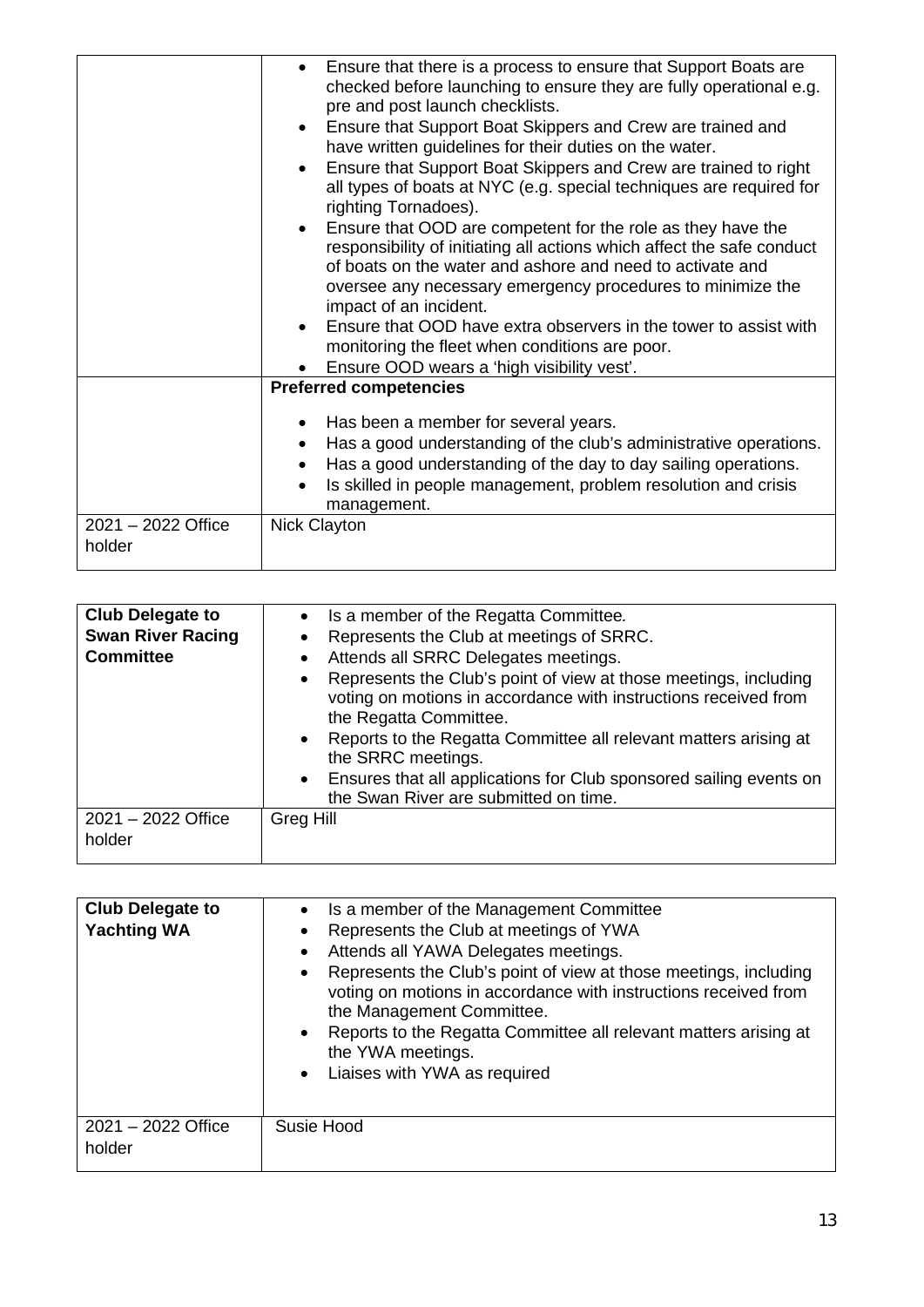| <b>Trophy Officer</b>        | Responsible for supply of pennants and trophies for Club sailing<br>$\bullet$<br>events and the maintenance of Club Perpetual trophies.<br>Prepares an annual budget for the purchase of pennants and<br>$\bullet$<br>trophies for approval by the Management Committee.<br>Researches and present to the Management Committee suitable<br>$\bullet$<br>designs and ideas for the Consistency, Championship and special<br>events trophies.<br>Purchases all trophies once design/budget is approved by the<br>Management Committee.<br>Organises the maintenance of all Perpetual trophies as part of the<br>$\bullet$<br>Busy-Bee programme. |
|------------------------------|------------------------------------------------------------------------------------------------------------------------------------------------------------------------------------------------------------------------------------------------------------------------------------------------------------------------------------------------------------------------------------------------------------------------------------------------------------------------------------------------------------------------------------------------------------------------------------------------------------------------------------------------|
| 2021 - 2022 Office<br>holder | Lucy Bromell                                                                                                                                                                                                                                                                                                                                                                                                                                                                                                                                                                                                                                   |

| <b>Head Coach</b>              | Support the Sailing Coordinator by<br>Attending training committee meetings<br>Finding and recommending appropriate coaches for different<br>$\bullet$<br>courses when requested to do so.<br>Thinking about the number and type of coach boats needed for<br>$\bullet$<br>regular Sunday training and for special events.<br>Identifying potential coaches and assistant coaches among the<br>$\bullet$<br>club's members.<br>Informing the training coordinator of the required training for<br>$\bullet$<br>aspiring coaches (should the coordinator not be familiar with<br>these things). |
|--------------------------------|------------------------------------------------------------------------------------------------------------------------------------------------------------------------------------------------------------------------------------------------------------------------------------------------------------------------------------------------------------------------------------------------------------------------------------------------------------------------------------------------------------------------------------------------------------------------------------------------|
| $2021 - 2022$ Office<br>holder | Vacant                                                                                                                                                                                                                                                                                                                                                                                                                                                                                                                                                                                         |

| <b>Risk Management</b> | <b>Purpose</b>                                                                                                                                                                                                      |
|------------------------|---------------------------------------------------------------------------------------------------------------------------------------------------------------------------------------------------------------------|
| <b>Officer</b>         | To assist in minimising health and safety incidents at Nedlands Yacht<br>Club<br><b>Role and responsibility:</b>                                                                                                    |
|                        | Bring to the immediate attention of the Commodore urgent health<br>and safety risks                                                                                                                                 |
|                        | To submit a report at the monthly Management Meeting of<br>٠<br>observed risks to club members or others whilst on club premises<br>and incident reports.                                                           |
|                        | To make all staff and members are made aware of:<br>a) NYC health and safety policies and procedures and<br>requirements<br>b) Health and safety reporting systems and processes to                                 |
|                        | ensure that NYC is made aware of all health and safety incidents<br>c) Decisions of the Management Committee pertaining to health<br>and safety management                                                          |
|                        | To put forward recommendations on how to eliminate the risks to<br>the Management Committee                                                                                                                         |
|                        | To coordinate the implementation of Management Committee<br>$\bullet$<br>decisions pertaining to the management of health and safety risks                                                                          |
|                        | To itemize all risks reported and keep records of actions taken<br>$\bullet$<br>and date all individual risks where eliminated. The single<br>recording document of all risks to be known as the <b>R.M.I. List</b> |
|                        | (Risk Management Item List)                                                                                                                                                                                         |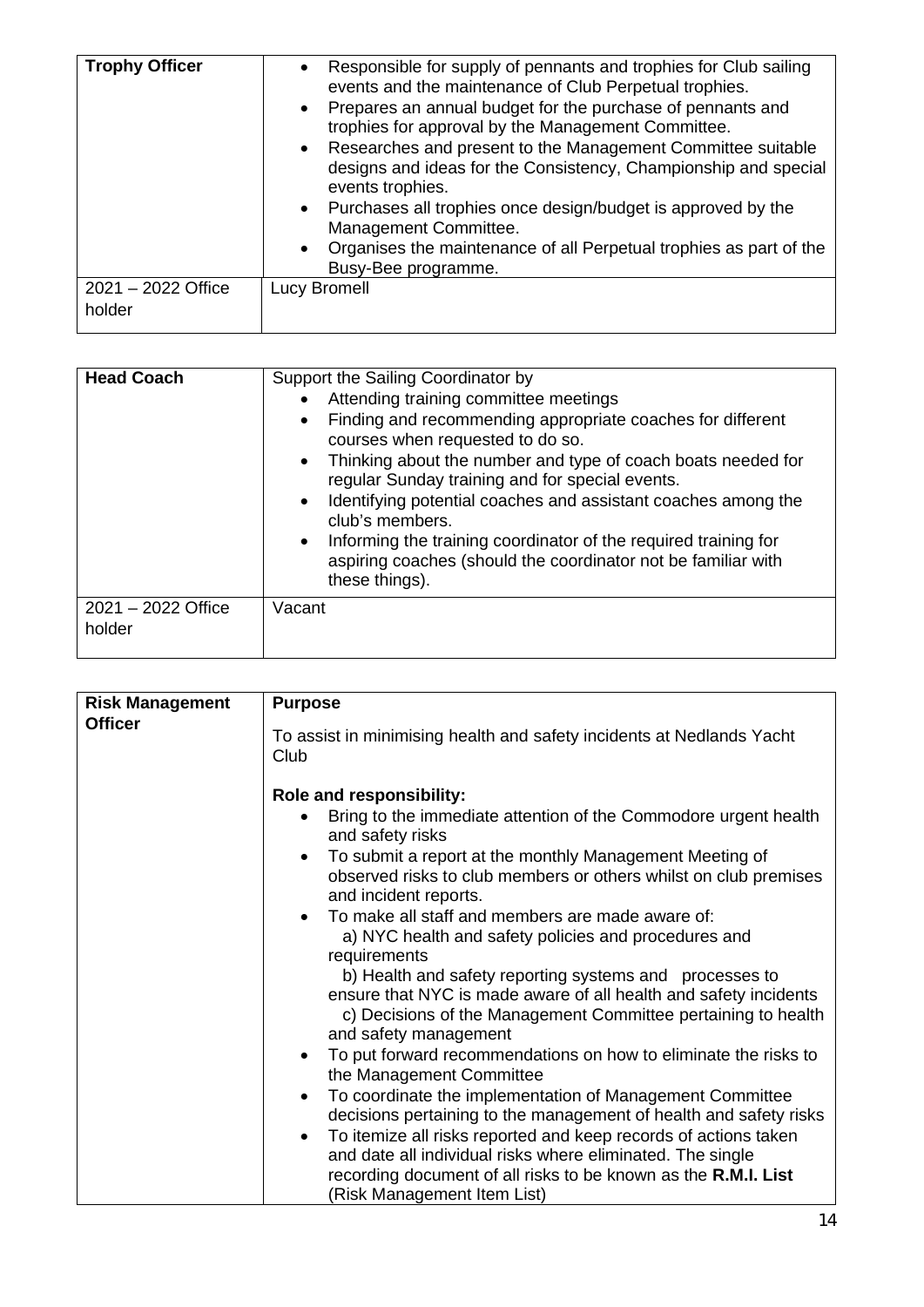|                              | Itemized risks that have been dealt with and eliminated to stay on<br>the record permanently for future reference. |
|------------------------------|--------------------------------------------------------------------------------------------------------------------|
| 2021 - 2022 Office<br>holder | <b>Phil Stewart</b>                                                                                                |

| <b>Grants Officer:</b>       | Purpose: - To assist NYC to increase revenue                                                                                                                                                                                                                                                                                                                                                                                                                                                                                                                                                                                                                                                                                            |
|------------------------------|-----------------------------------------------------------------------------------------------------------------------------------------------------------------------------------------------------------------------------------------------------------------------------------------------------------------------------------------------------------------------------------------------------------------------------------------------------------------------------------------------------------------------------------------------------------------------------------------------------------------------------------------------------------------------------------------------------------------------------------------|
|                              | Accountability: - Accountable to the Management Committee                                                                                                                                                                                                                                                                                                                                                                                                                                                                                                                                                                                                                                                                               |
|                              | Role: -                                                                                                                                                                                                                                                                                                                                                                                                                                                                                                                                                                                                                                                                                                                                 |
|                              | Prepare a plan to increase NYC's revenue for Management<br>Committee's review and approval before end of February<br>annually. Plan must include recommendations on initiatives to<br>increase NYC's revenue.<br>Prepare a brief report on the status of initiatives being<br>implemented to increase NYC revenue on a monthly basis to the<br><b>Management Committee</b><br>Coordinate the implementation of decisions made by the<br>Management Committee regarding initiatives to increase NYC's<br>revenue<br>Identify and recommend to the Management Committee<br>sponsorship / grants / corporate partnership opportunities.<br>Coordinate the implementation of Management Committee<br>decisions pertaining to these matters. |
|                              | <b>Preferred Competencies: - Marketing, business development and</b>                                                                                                                                                                                                                                                                                                                                                                                                                                                                                                                                                                                                                                                                    |
|                              | philanthropic sponsorship skills.                                                                                                                                                                                                                                                                                                                                                                                                                                                                                                                                                                                                                                                                                                       |
| 2021 - 2022 Office<br>holder | TBC (Not previously implemented)                                                                                                                                                                                                                                                                                                                                                                                                                                                                                                                                                                                                                                                                                                        |

| <b>Mainsheet Editor:</b> | The Management Committee periodically publishes a magazine<br>$\bullet$<br>called "Mainsheet".                                                                                                                                                                                                                                                                                         |
|--------------------------|----------------------------------------------------------------------------------------------------------------------------------------------------------------------------------------------------------------------------------------------------------------------------------------------------------------------------------------------------------------------------------------|
|                          | The subscription to "Mainsheet" is determined by the<br>Management Committee from time to time and for members may<br>be included with, or additional to, their annual membership<br>subscription.                                                                                                                                                                                     |
|                          | Notices which are required to be given to all members as per<br>$\bullet$<br>Constitution, are deemed to have been properly given if included<br>in an issue of "Mainsheet" forwarded by pre-paid mail to a<br>member, at the address showing in the Club's Register of<br>Members, or distributed by email to the email address registered<br>on the Club's database for that person. |
|                          | • Ensures at least one issue of "Mainsheet" is be published<br>quarterly throughout the year.                                                                                                                                                                                                                                                                                          |
|                          | Arranges the production and distribution of Mainsheet.<br>$\bullet$                                                                                                                                                                                                                                                                                                                    |
|                          | Collates articles from the 'Section Mainsheet Scribes'.<br>$\bullet$                                                                                                                                                                                                                                                                                                                   |
|                          | Assembles, edits and arranges printing and distribution of<br>'Mainsheet'.                                                                                                                                                                                                                                                                                                             |
|                          | Encourages members to contribute articles.                                                                                                                                                                                                                                                                                                                                             |
|                          | Advertise yacht club news.                                                                                                                                                                                                                                                                                                                                                             |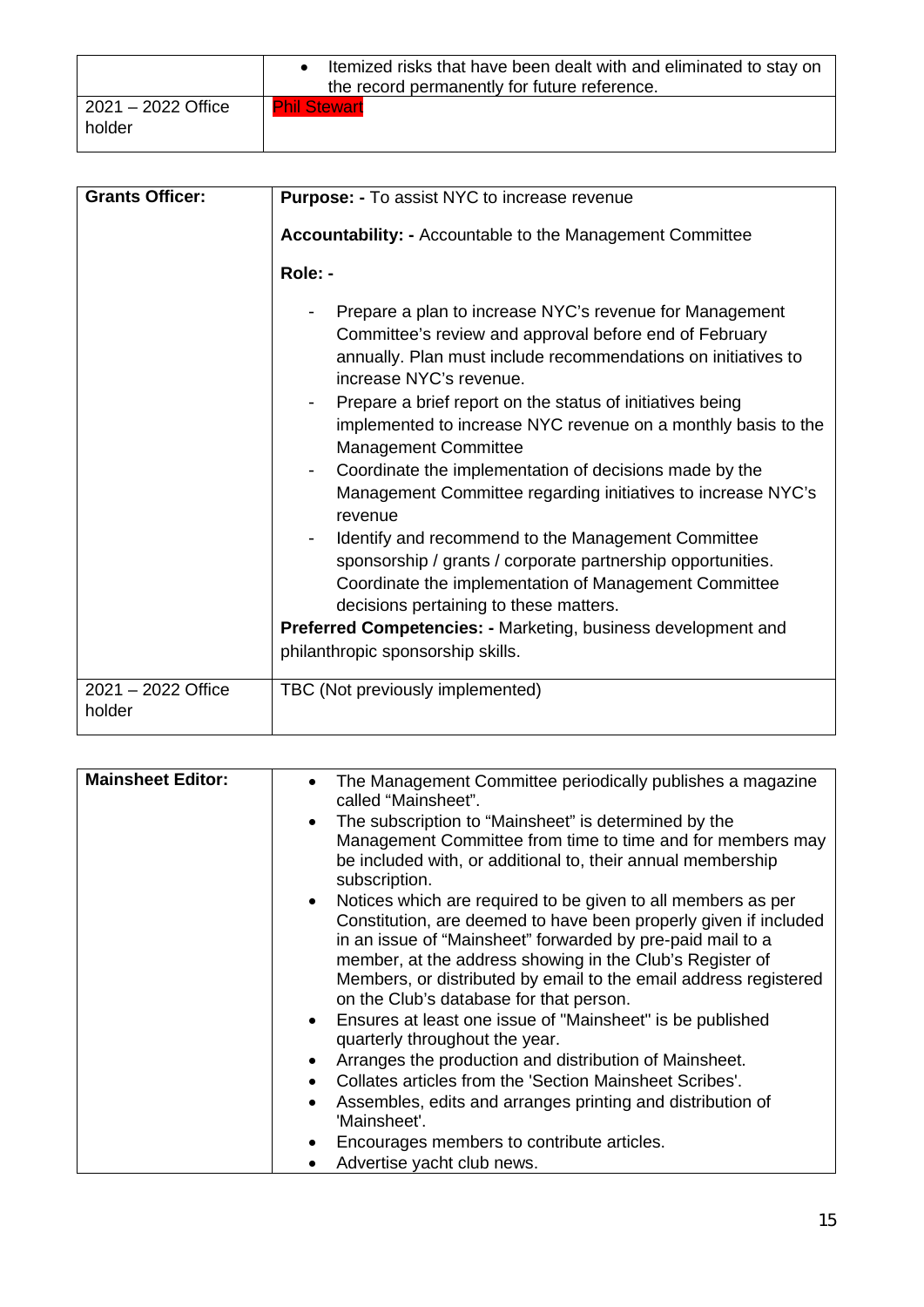|                                | Mainsheet should include the Commodore's report, Report from<br>Training, and Storage, and Regatta plus any news from the<br>Office as well as the news from the sections.<br>Raise public awareness of NYC and raise revenue by<br>advertising<br>• Put the mainsheet on NYC website as a pdf file. |
|--------------------------------|------------------------------------------------------------------------------------------------------------------------------------------------------------------------------------------------------------------------------------------------------------------------------------------------------|
| $2021 - 2022$ Office<br>holder | <b>Managing Secretary</b>                                                                                                                                                                                                                                                                            |

#### **Section Captains**

| Hobie 16 Representative         | <b>Andy Peryer</b>                   |
|---------------------------------|--------------------------------------|
| <b>Cruiser 1 Representative</b> | <b>Ron Stokes / Mike Ipkendanz</b>   |
| Cruiser 2 & 3/4 Representative  | <b>Greg Morgan / Mike Fitzgerald</b> |
| Open Cat Representative         | <b>Alan Gamble / Jared Eyels</b>     |
| Junior Representative           | Anna Peryer                          |
| 125 Representative              | <b>Annika Pennifold</b>              |

| <b>Club Storage Officer:</b>   | • Keeps an accurate and up to date register of all boat storage<br>locations and the boats stored in them<br>• Assists the Management Committee to administer By-Law<br>'Section 6. STORAGE OF BOATS ON CLUB PREMISES'<br>• Assists the Section Storage Officers with their storage problems<br>• Liaises with Managing Secretary to assist invoicing |
|--------------------------------|-------------------------------------------------------------------------------------------------------------------------------------------------------------------------------------------------------------------------------------------------------------------------------------------------------------------------------------------------------|
| $2021 - 2022$ Office<br>holder | lan Smart                                                                                                                                                                                                                                                                                                                                             |

| <b>Club Storage</b><br><b>Representatives:</b> | Keeps an accurate and up to date register of their boat storage<br>٠<br>location and the boats stored in them<br>• Keep Club Storage Officer and Membership Coordinator up to<br>date with changes in storage<br>Assist members with storage space/pens/racks allocations<br>Assist the Managing Secretary with matters of unpaid fees and<br>٠<br>abandoned boats |
|------------------------------------------------|--------------------------------------------------------------------------------------------------------------------------------------------------------------------------------------------------------------------------------------------------------------------------------------------------------------------------------------------------------------------|
| 2021 - 2022 Office<br>holder                   | Jared Eyels - Catamaran & Open Dinghy Compound<br>Susie Hood - Dinghy Shed & F Shed<br>David Feldman - Cruiser Hardstands<br>Dave Edwards - Moorings & Pens<br>Graeme Pennifold - Training Dinghy Shed<br>Don Mullaley - Cruiser Facilities Bookings & Work Bays<br>Ian Smart - Storage Officer                                                                    |

| <b>Club Storage Section</b> | Assist Club Storage Representatives with storage management |
|-----------------------------|-------------------------------------------------------------|
| <b>Representatives</b>      |                                                             |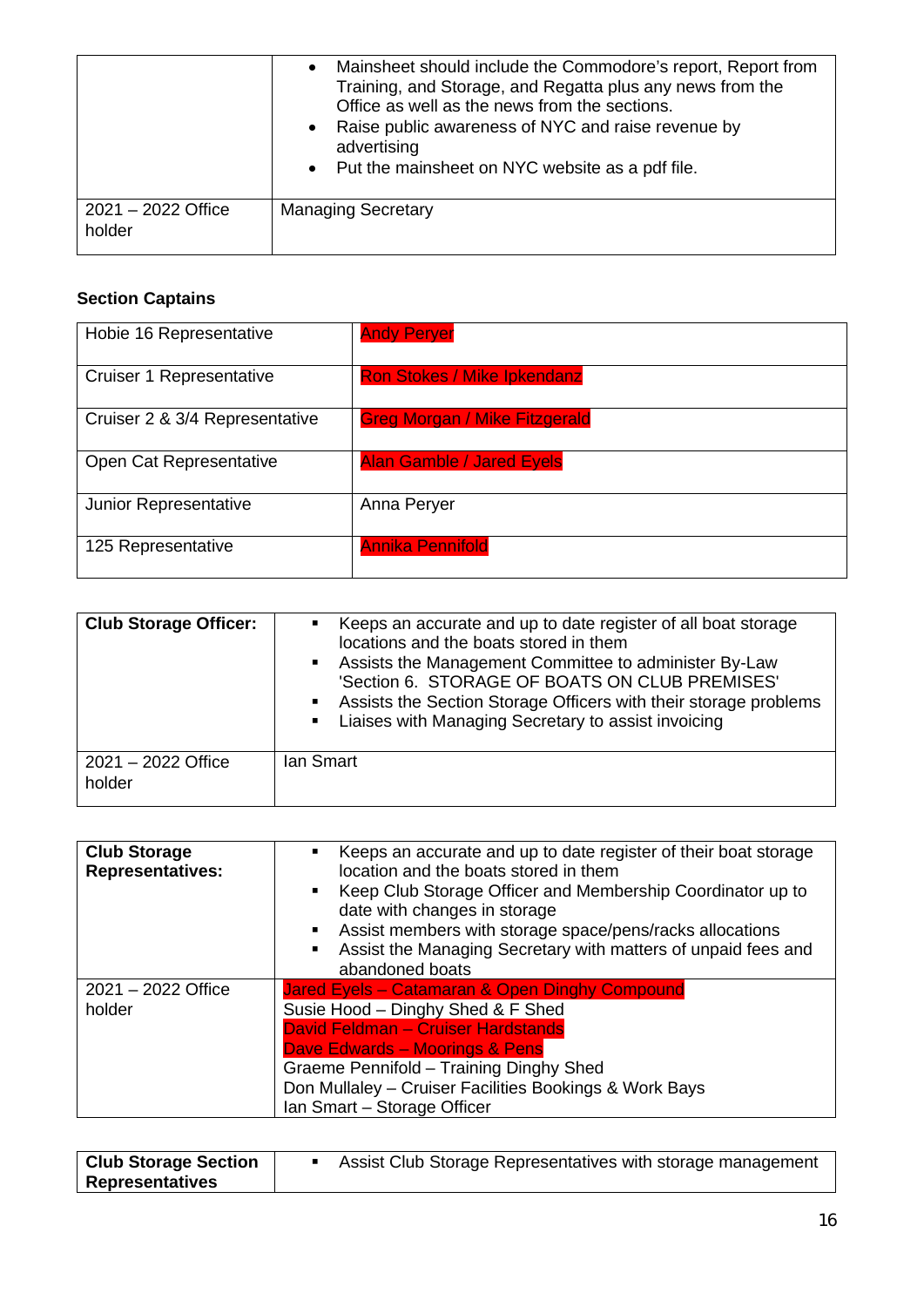| <b>NYC Cruising Section</b><br><b>Sailing in Company</b><br><b>Coordinator (SICC)</b> | To foster a social atmosphere at NYC by establishing a Cruising section<br>in which members can enjoy aspects of sailing unrelated to racing. This<br>will provide a new avenue for participation at NYC and diversify the<br>range of activities offered at the club to assist with growing NYC's<br>membership base and increase member participation.                                                                                                                                                                                                                                                                                                                                                                                                                                                                                                                       |
|---------------------------------------------------------------------------------------|--------------------------------------------------------------------------------------------------------------------------------------------------------------------------------------------------------------------------------------------------------------------------------------------------------------------------------------------------------------------------------------------------------------------------------------------------------------------------------------------------------------------------------------------------------------------------------------------------------------------------------------------------------------------------------------------------------------------------------------------------------------------------------------------------------------------------------------------------------------------------------|
| Governance                                                                            | The SICC reports to Management Committee and will provide updates<br>to the Management Committee on the activities of the Cruiser section<br>on a monthly basis.<br>The SICC will formalise a Cruising Section Management Committee if<br>deemed necessary and appropriate after consultation with NYC<br>members participating in Cruising activities and the Management<br>Committee.                                                                                                                                                                                                                                                                                                                                                                                                                                                                                        |
| Role                                                                                  | To establish, manage and coordinate the activities of the NYC<br>Cruising Section in the 2021/2022 sailing season.<br>The activities of the Cruising Section may include, at the<br>discretion of the SICC in consultation with the Commodore and /<br>or Vice Commodores activities such as:<br>The promotion of cruising (not racing) activities at NYC<br>Organising the annual Carnac cruise and Ocean Reef<br>$\overline{\phantom{a}}$<br>cruise<br>Picnic cruises on the river and other destinations such as<br>Coogee, Rockingham or Mandurah and the estuary<br>Training in areas not associated with racing such as<br>Sail handling (reefing, heaving to)<br>Anchoring and mooring<br>Navigation<br><b>Fishing skills</b><br>$\bullet$<br>Cooking, preparing for a cruise, and other<br>$\bullet$<br>practicalities like sleeping, abluting etc<br>Boat maintenance |
| 2021 - 2022 Office<br>holder                                                          | Peter Twiby                                                                                                                                                                                                                                                                                                                                                                                                                                                                                                                                                                                                                                                                                                                                                                                                                                                                    |

| <b>Support Boat Officer:</b> | • Authorises the use of the rescue boats for any non-<br>programmed event.<br>• Ensures that the Club rescue and training boats are always<br>operational and in good working order for Club and Regatta<br>racing and for training. This includes arranging for regular and<br>emergency maintenance by specialist outboard motor<br>mechanics. |
|------------------------------|--------------------------------------------------------------------------------------------------------------------------------------------------------------------------------------------------------------------------------------------------------------------------------------------------------------------------------------------------|
|                              | • Ensures that the skippers and crew are competent and present<br>when required. This includes organising training for skippers and<br>crews as required.                                                                                                                                                                                        |
|                              | Prepares an annual budget to operate the rescue boats for<br>$\bullet$<br>approval by the Management Committee and monitors<br>expenditure against the budget.<br>• Authorises all spending on the rescue boats.                                                                                                                                 |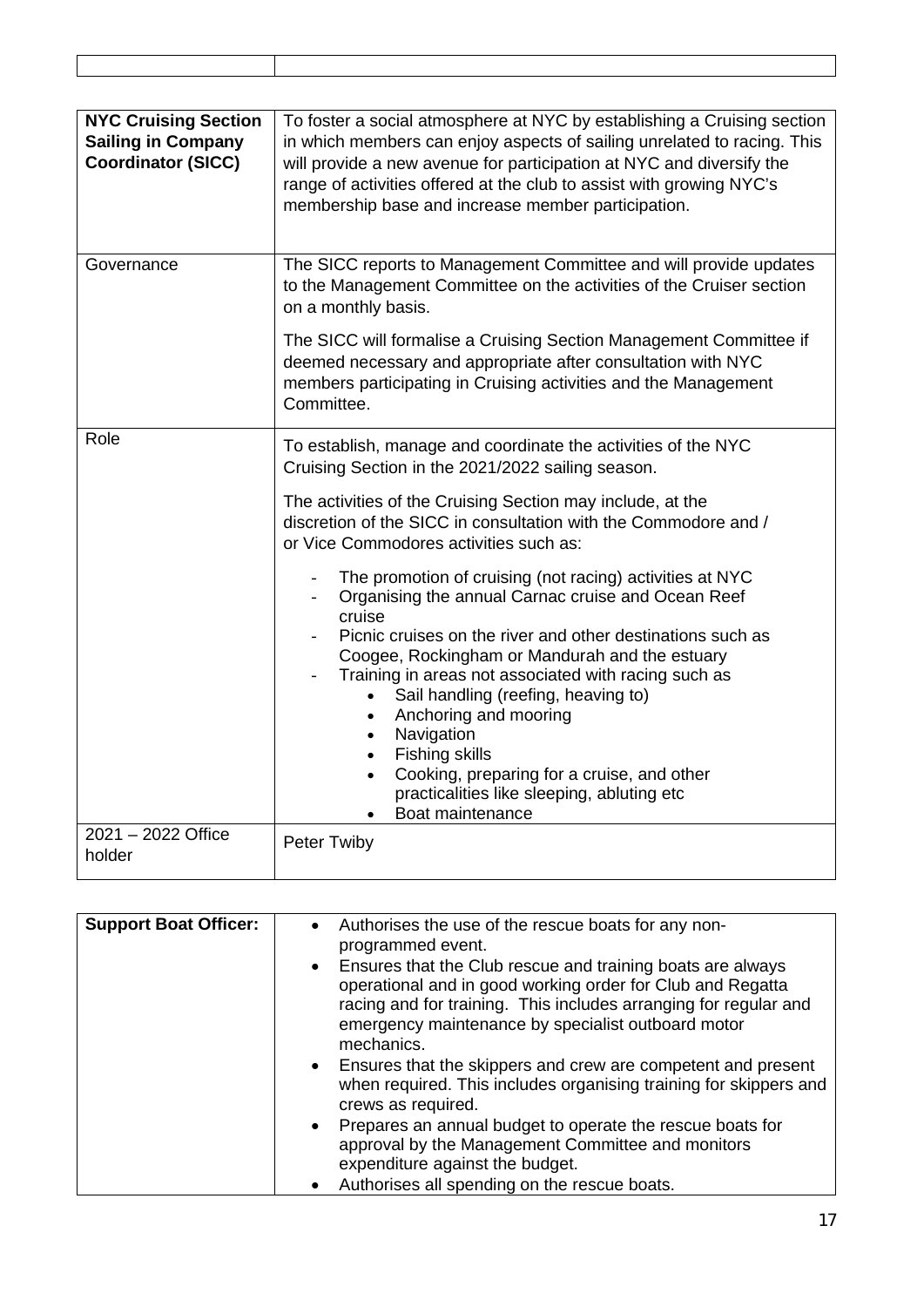|                               | Gives guidance to the Management Committee on future<br>expenditure requirements.<br>Negotiates and organises the purchase and installation of<br>$\bullet$<br>replacement motors, boats and ancillary equipment.<br>• Assists with the compilation of the Rescue Boat Drivers and<br>Crew roster.<br>Schedule replacement of capital equipment.<br>$\bullet$ |
|-------------------------------|---------------------------------------------------------------------------------------------------------------------------------------------------------------------------------------------------------------------------------------------------------------------------------------------------------------------------------------------------------------|
| 2021 - 20221 Office<br>holder | <b>Ric Fairey</b>                                                                                                                                                                                                                                                                                                                                             |

#### **PAID POSITIONS**

| Position       | <b>Managing Secretary</b>                                                                                                                                                                                                                                                                                                                                                                                                                                                                                                                                                                                                                                                                                                                                                                                                                                                                                                                                                                                                                                                                                                                                                                                                                                                                                                                                                                                                                                                                                                                                                                                                                                                                                                                                                         |
|----------------|-----------------------------------------------------------------------------------------------------------------------------------------------------------------------------------------------------------------------------------------------------------------------------------------------------------------------------------------------------------------------------------------------------------------------------------------------------------------------------------------------------------------------------------------------------------------------------------------------------------------------------------------------------------------------------------------------------------------------------------------------------------------------------------------------------------------------------------------------------------------------------------------------------------------------------------------------------------------------------------------------------------------------------------------------------------------------------------------------------------------------------------------------------------------------------------------------------------------------------------------------------------------------------------------------------------------------------------------------------------------------------------------------------------------------------------------------------------------------------------------------------------------------------------------------------------------------------------------------------------------------------------------------------------------------------------------------------------------------------------------------------------------------------------|
| Purpose        | Consistent with the position, as required from time to time by the Club<br>Commodore.                                                                                                                                                                                                                                                                                                                                                                                                                                                                                                                                                                                                                                                                                                                                                                                                                                                                                                                                                                                                                                                                                                                                                                                                                                                                                                                                                                                                                                                                                                                                                                                                                                                                                             |
| Accountability | Accountable to the Management Committee                                                                                                                                                                                                                                                                                                                                                                                                                                                                                                                                                                                                                                                                                                                                                                                                                                                                                                                                                                                                                                                                                                                                                                                                                                                                                                                                                                                                                                                                                                                                                                                                                                                                                                                                           |
| Role           | Operations and maintenance of the Club, in accordance with<br>$\bullet$<br><b>Management Committee</b><br>Manage and lead the employees of the Club.<br>$\bullet$<br>Advertise, recruit, select and engage employees and contractor<br>$\bullet$<br>positions, on levels of remuneration, terms and conditions as<br>approved by the Management Committee.<br>Assist the Management Committee and its sub committees to<br>effectively discharge their responsibilities by performing general<br>secretarial and administrative duties.<br>Managing activities relevant to the protection of the Club's<br>$\bullet$<br>assets, undertakings and records such as the Club's insurance<br>requirements, auditors, the implementation of credit policies, the<br>implementation of policies relating to the repairs and<br>maintenance of fixed assets and credit policies<br>Represents the Club externally (non-sailing) within the<br>$\bullet$<br>parameters established by the Management Committee.<br>Ensure the Club complies with its statutory and regulatory<br>$\bullet$<br>obligations with respect to its employees, contractors, assets<br>and services<br>Oversee management of fixed assets of the Club but manage<br>٠<br>scheduled and remedial fixed asset maintenance. Manage the<br>fixed assets of the club according to the budget and long-term<br>plan<br>Oversee plan, implement and manage Club related non-sailing<br>activities in accordance with the directions of the Management<br>Committee.<br>Compile and prepare annual budget<br>Present annual budget<br>Maintain 5-year plan as created by Management Committee<br>Policies and compliance<br>٠<br>Maintain By-Laws<br>Prepare and present AGM and Special General Meetings as<br>required |

 $\overline{\phantom{a}}$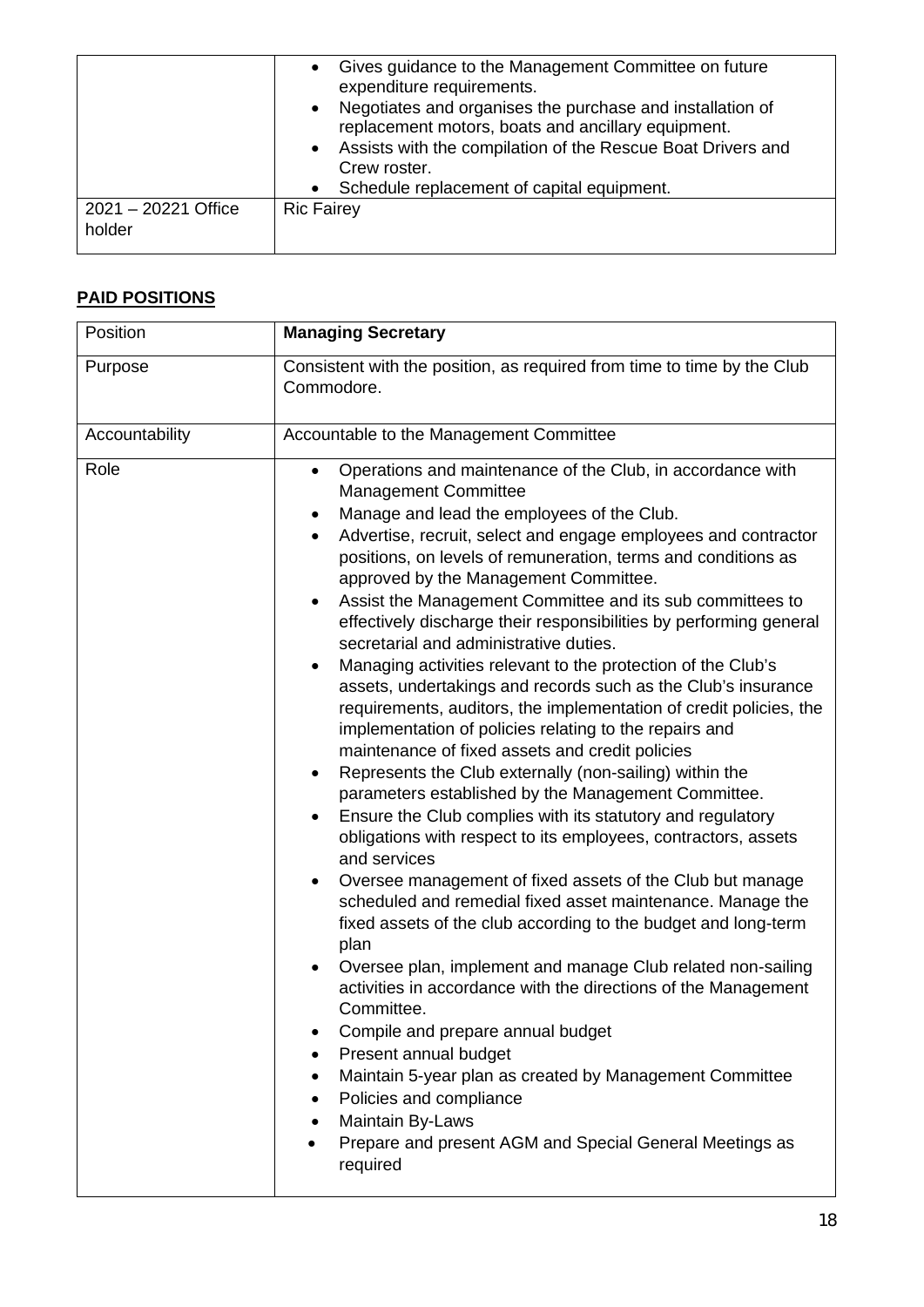| <b>Web Support Officer:</b>          | Manage and maintain the Club Web site<br>$\bullet$<br>While there are no Constitutional or By law requirements for this<br>$\bullet$<br>role, it is an important role for the club<br>Delegate the ability to update selected areas of the site (e.g.<br>Training and Results) to selected people. The number of people<br>should be minimised to reduce the risk of inadvertent errors<br>being introduced to the site, deviation from our web site<br>standards, and to minimise support effort from the website<br>support person.<br>Ensure that anyone authorised to update the site is properly<br>$\bullet$<br>trained in how to update the site, what to be careful of to limit<br>unintended damage, and in the standards and naming<br>conventions of the site.<br>Ensure weekly results are updated.<br>$\bullet$<br>Ensure that the Web site design principles are maintained.<br>Keep it simple and uncluttered,<br>- Keep the menus simple,<br>- Keep the navigation simple,<br>Don't hide items in obscure places,<br>Fit for purpose.<br>Develop an annual improvement plan that is endorsed by the<br>Management Committee and consistent with the age and skill<br>set of the club membership, and the age and variation of their<br>internet services and PCs<br>Typically, it is not the Web site support person's role to create<br>material for the site, rather it is provided by other members of<br>the club. |
|--------------------------------------|----------------------------------------------------------------------------------------------------------------------------------------------------------------------------------------------------------------------------------------------------------------------------------------------------------------------------------------------------------------------------------------------------------------------------------------------------------------------------------------------------------------------------------------------------------------------------------------------------------------------------------------------------------------------------------------------------------------------------------------------------------------------------------------------------------------------------------------------------------------------------------------------------------------------------------------------------------------------------------------------------------------------------------------------------------------------------------------------------------------------------------------------------------------------------------------------------------------------------------------------------------------------------------------------------------------------------------------------------------------------------------------------------------------------------------------|
| <b>Promotions and</b><br>Sponsorship | The purpose of this role is to promote those events and facets of the<br>Club so required by the Management Committee in order to facilitate<br>the achievement of the aims of the Management Committee for the<br>good of the Club.                                                                                                                                                                                                                                                                                                                                                                                                                                                                                                                                                                                                                                                                                                                                                                                                                                                                                                                                                                                                                                                                                                                                                                                                   |
|                                      | <b>Preferred competencies:</b>                                                                                                                                                                                                                                                                                                                                                                                                                                                                                                                                                                                                                                                                                                                                                                                                                                                                                                                                                                                                                                                                                                                                                                                                                                                                                                                                                                                                         |
|                                      | Has a general understanding of the club's administrative<br>operations.<br>Can develop and implement procedures which improve the<br>$\bullet$<br>administration of the Club.<br>Can audit and police the policies, procedures and directives<br>from the Management Committee.                                                                                                                                                                                                                                                                                                                                                                                                                                                                                                                                                                                                                                                                                                                                                                                                                                                                                                                                                                                                                                                                                                                                                        |
| 2021 - 2022 Office<br>holder         | Duncan Ray                                                                                                                                                                                                                                                                                                                                                                                                                                                                                                                                                                                                                                                                                                                                                                                                                                                                                                                                                                                                                                                                                                                                                                                                                                                                                                                                                                                                                             |

| Position       | <b>Events Manager</b>                                                                                                                                                                                       |
|----------------|-------------------------------------------------------------------------------------------------------------------------------------------------------------------------------------------------------------|
| Purpose        | Consistent with the position, as required from time to time by the<br><b>Managing Secretary</b>                                                                                                             |
| Accountability | Accountable to the Managing Secretary and House Committee                                                                                                                                                   |
|                | Overall responsibility for administering the Clubhouse facilities<br>$\bullet$<br>for non-member functions and ensuring adequate levels of stock<br>and goods are maintained to meet demands for functions. |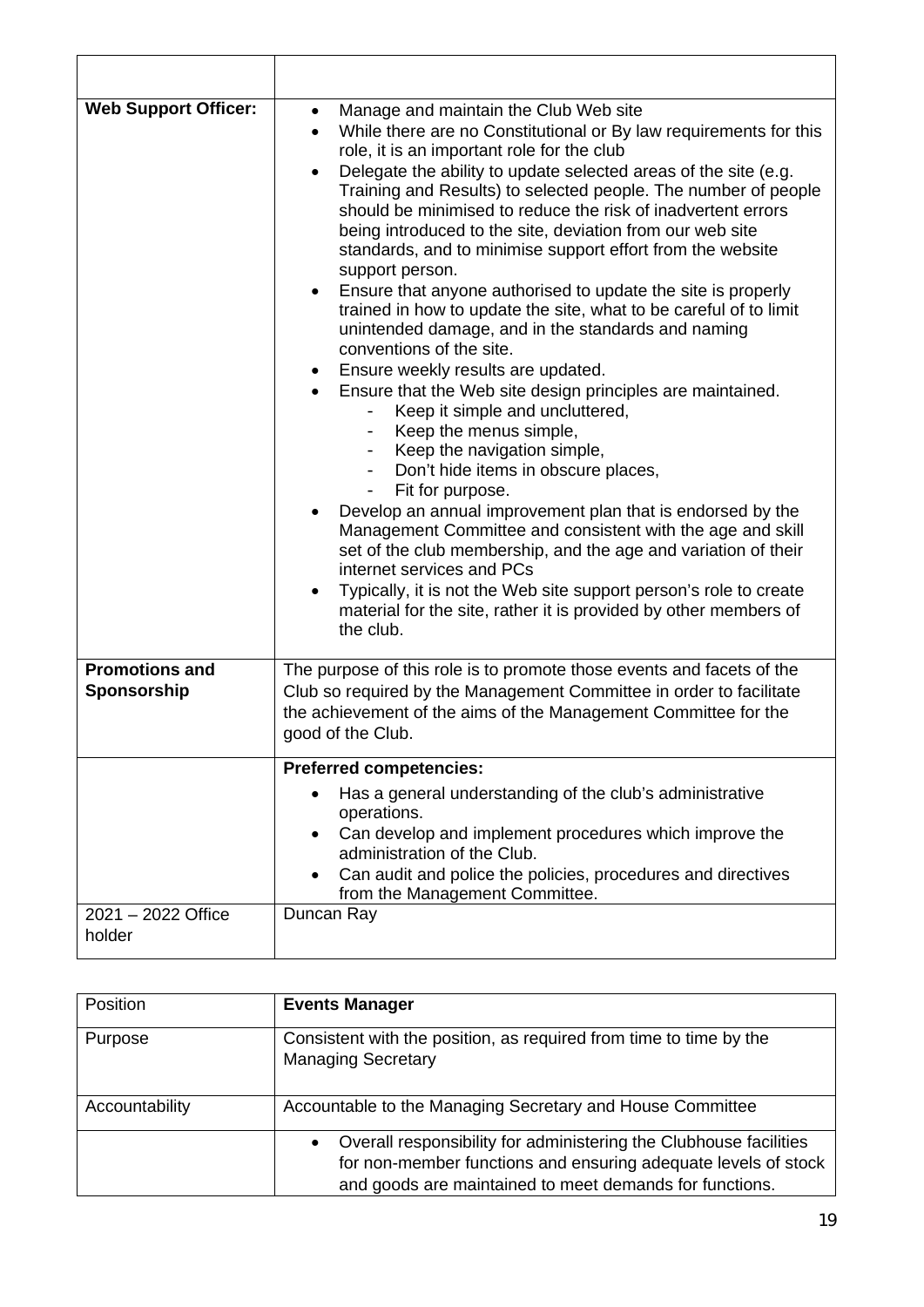|                              | Enable better use of the facilities for commercial benefit to the<br>$\bullet$<br>Club without unnecessary disruption to members.<br>Complete monthly report for Management Committee.<br>$\bullet$<br>Ensuring Terms and Conditions are adhered to ensure minimal<br>disruption to NYC members.<br>Provide updated function list and monthly event figures to<br>$\bullet$<br>Management Committee on a monthly basis<br>Ensure security of Club at all times including keys and locks<br>٠<br>Attend House Committee meetings if required<br>$\bullet$<br>Plan, define and oversee delivery of sailing and non-sailing<br>$\bullet$<br>marketing activities.<br>Research marketing opportunities for gaining more events and<br>$\bullet$<br>members and provide written justification.<br>For events, implement systems to improve setups and<br>$\bullet$<br>communication<br>Oversee Club communications and Social Media outlets<br><b>Preferred competencies:</b><br>Has a good understanding of the Liquor Act.<br>$\bullet$<br>Has a good understanding of the liquor trade.<br>$\bullet$<br>Is skilled at operating a Bar and Licensed premises.<br>$\bullet$ |
|------------------------------|-------------------------------------------------------------------------------------------------------------------------------------------------------------------------------------------------------------------------------------------------------------------------------------------------------------------------------------------------------------------------------------------------------------------------------------------------------------------------------------------------------------------------------------------------------------------------------------------------------------------------------------------------------------------------------------------------------------------------------------------------------------------------------------------------------------------------------------------------------------------------------------------------------------------------------------------------------------------------------------------------------------------------------------------------------------------------------------------------------------------------------------------------------------------------|
|                              | Has experience and expertise in functions.<br>Is a qualified and approved Bar Manager (under DRGL).                                                                                                                                                                                                                                                                                                                                                                                                                                                                                                                                                                                                                                                                                                                                                                                                                                                                                                                                                                                                                                                                     |
| Role                         | Will act and cost any special events as required by Management<br>$\bullet$<br>Committee and advised by Managing Secretary<br>Raise the profile of NYC.<br>Support funding applications and seek sponsorship for events.<br>Contribute to the organisation of special events.                                                                                                                                                                                                                                                                                                                                                                                                                                                                                                                                                                                                                                                                                                                                                                                                                                                                                           |
| Accountability               | <b>Reports to Managing Secretary</b>                                                                                                                                                                                                                                                                                                                                                                                                                                                                                                                                                                                                                                                                                                                                                                                                                                                                                                                                                                                                                                                                                                                                    |
| 2021 - 2022 Office<br>holder | Rachel Osborne (Erin Coban, Maternity cover)                                                                                                                                                                                                                                                                                                                                                                                                                                                                                                                                                                                                                                                                                                                                                                                                                                                                                                                                                                                                                                                                                                                            |

| Position       | <b>Sailing Coordinator</b>                                                                                                                                                                                                                                                                                                                                                                                                              |
|----------------|-----------------------------------------------------------------------------------------------------------------------------------------------------------------------------------------------------------------------------------------------------------------------------------------------------------------------------------------------------------------------------------------------------------------------------------------|
| Purpose        | Consistent with the position, as required from time to time by the<br><b>Managing Secretary</b>                                                                                                                                                                                                                                                                                                                                         |
| Accountability | Accountable to the Managing Secretary and Regatta Committee                                                                                                                                                                                                                                                                                                                                                                             |
|                | Co-ordinates training requirements for skill development in sailing and<br>sailing support to foster safe participation and enjoyment of club sailing<br>and training activities.                                                                                                                                                                                                                                                       |
|                | Reports to Chairperson, Regatta Committee and Managing Secretary                                                                                                                                                                                                                                                                                                                                                                        |
|                | In conjunction with the Regatta Committee, consults with the<br>$\blacksquare$<br>Managing Secretary and Section Representatives to plan,<br>develop and implement training activities in aspects of sailing,<br>sailing support and training<br>Fosters a culture of shared learning that support the sailing and<br>$\mathbf{E}^{\text{max}}$<br>volunteering activities of the club and foster a culture of safety<br>and awareness. |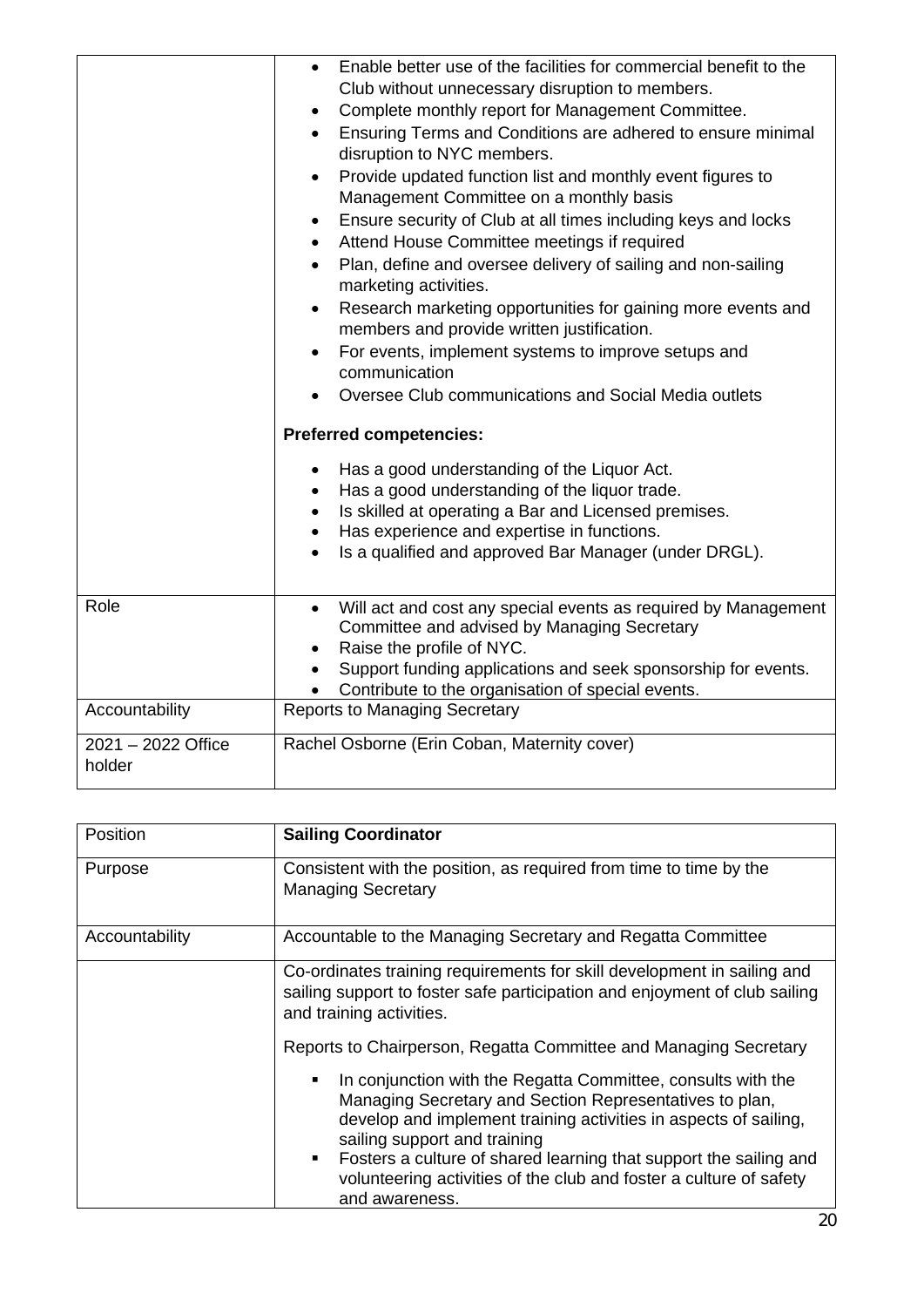| Manages sailing instructions as advised by Regatta Committee<br>٠                                                           |
|-----------------------------------------------------------------------------------------------------------------------------|
| Organises Regattas as advised by Regatta Committee                                                                          |
| Develops basic sailing skills for junior, youth and adult sailors<br>$\blacksquare$                                         |
| and support fleet development programs.                                                                                     |
| Bridges the skill gap between Basic Skills and junior club racing<br>٠                                                      |
| and build junior club racing participation and skills.                                                                      |
| Provides correct paperwork for Coaches to Managing Secretary<br>٠                                                           |
| Provides fortnightly time-sheets to Managing Secretary                                                                      |
| Ensure courses are marketed and set up on Australian Sailing<br>٠                                                           |
| site                                                                                                                        |
| Ensures all monies are received and liaise with Managing<br>$\blacksquare$                                                  |
| Secretary                                                                                                                   |
| Ensures all Club training courses are invoiced<br>٠                                                                         |
| Ensures use of Club boats is invoiced as required<br>п.                                                                     |
| Ensures budgets are advised by end February and any future<br>٠                                                             |
| expenses advised in advance to Managing Secretary                                                                           |
| Develops first aid skills in NYC members to support club sailing<br>٠                                                       |
| activities and enhance the life skills of members                                                                           |
| Attends Regatta meetings<br>٠                                                                                               |
| Coordinates Sailing Programme (Yellow Book) with Regatta<br>٠                                                               |
| Committee                                                                                                                   |
| Meets with Junior Sailors and/or Parents/Interested Parties to<br>$\blacksquare$                                            |
| discuss sailing issues on an individual basis and at their request;                                                         |
| Meeting and encouraging new Junior Sailors to the Fleet;<br>٠                                                               |
| Coordinates Parent participation in arranging non-sailing                                                                   |
| activities which might be arranged during the year;                                                                         |
| Coordinating and encouraging Junior Fleet Parents participation<br>٠                                                        |
| in regular roster programs and voluntary help positions with the                                                            |
| Club                                                                                                                        |
| Organises sailing activities in conjunction with the Coaches;<br>٠                                                          |
| Attends Junior Fleet functions;<br>$\blacksquare$                                                                           |
| Liaises with the Junior Sailors, Junior Fleet Parents and<br>٠                                                              |
| Interested Parties to keep them informed of current and proposed                                                            |
| activities, by way of:                                                                                                      |
| Weekly emails;                                                                                                              |
| Updates the NYC website Club Calendar                                                                                       |
| Junior Fleet boat storage representative:                                                                                   |
| Checks current boats stored and matching to the Boat Storage<br>٠                                                           |
|                                                                                                                             |
| Register; and<br>٠                                                                                                          |
| Informs the Storage Officer and Managing Secretary of any<br>discrepancies to maintain an up-to-date Boat Storage Register. |
| ٠                                                                                                                           |
| Liaises with Coaches to assess and plan Junior Fleet                                                                        |
| development and requirements;                                                                                               |
| Maintains a Junior Fleet Register and keeping the NYC Managing<br>٠                                                         |
| Secretary informed of changes on a timely basis;<br>٠                                                                       |
| Encourages Parents to take an active role in the Junior Fleet                                                               |
| program and NYC generally;                                                                                                  |
| Promoting the Junior Fleet and NYC generally<br><b>Preferred competencies:</b>                                              |
|                                                                                                                             |
| Has a general understanding of the club's administrative                                                                    |
| operations.                                                                                                                 |
| Can develop and implement procedures which improve the                                                                      |
| administration of the Club.                                                                                                 |
| Can audit and police the policies, procedures and directives                                                                |
| from the Management Committee.                                                                                              |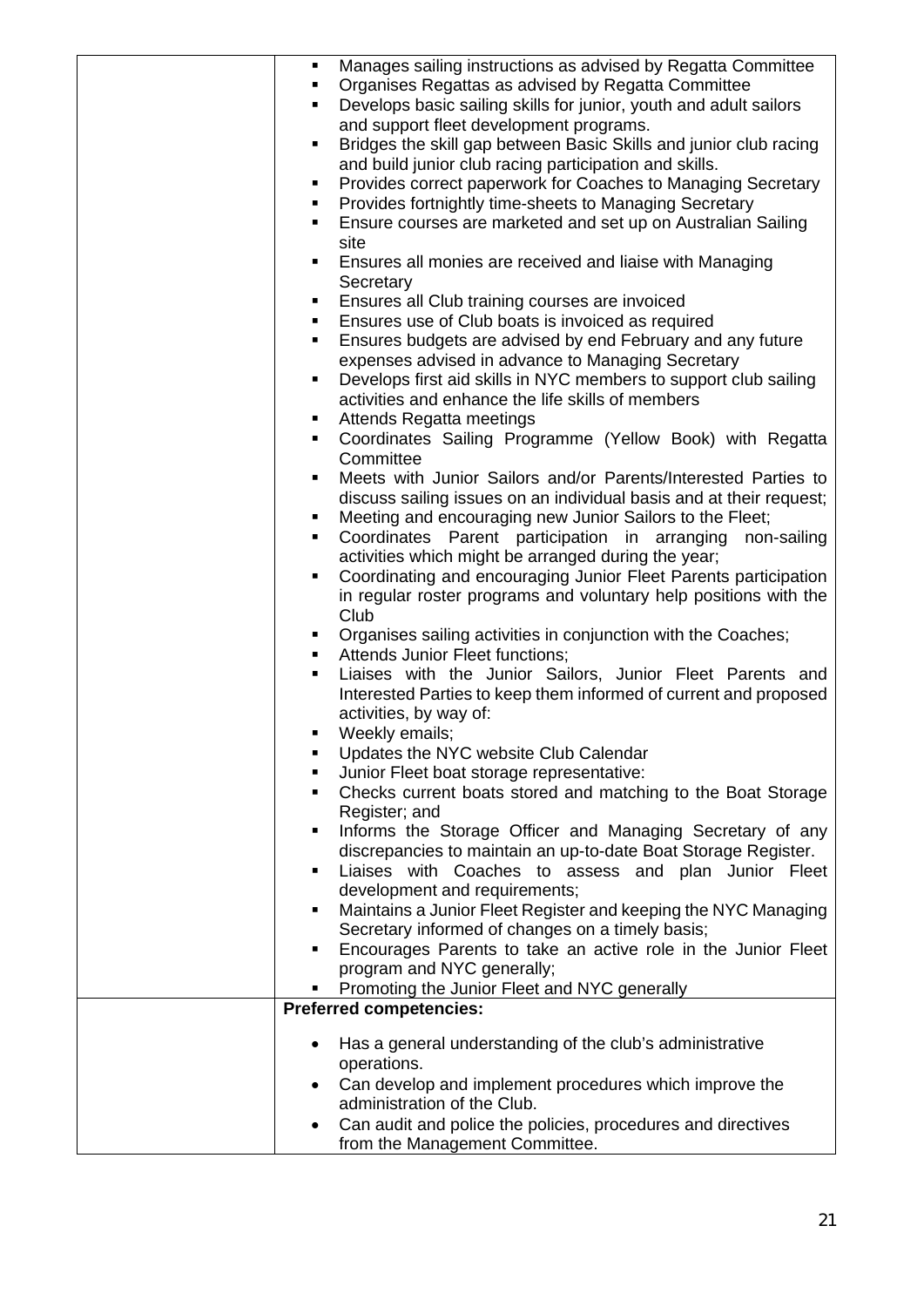| 2021 - 2022 Office | <b>Graeme Pennifold</b> |
|--------------------|-------------------------|
| holder             |                         |

| Position                     | <b>Membership Coordinator</b>                                                                                                                                                                                                                                                                                                                                                                                                                                                                                                                                                                                                                                                                                                                                                                                                                                                                                                                                                                                                                                                                                                                                                                                                                                                                                                                                                                                                                                                                                                                                                    |
|------------------------------|----------------------------------------------------------------------------------------------------------------------------------------------------------------------------------------------------------------------------------------------------------------------------------------------------------------------------------------------------------------------------------------------------------------------------------------------------------------------------------------------------------------------------------------------------------------------------------------------------------------------------------------------------------------------------------------------------------------------------------------------------------------------------------------------------------------------------------------------------------------------------------------------------------------------------------------------------------------------------------------------------------------------------------------------------------------------------------------------------------------------------------------------------------------------------------------------------------------------------------------------------------------------------------------------------------------------------------------------------------------------------------------------------------------------------------------------------------------------------------------------------------------------------------------------------------------------------------|
| Purpose                      | Consistent with the position, as required from time to time by the<br><b>Managing Secretary</b>                                                                                                                                                                                                                                                                                                                                                                                                                                                                                                                                                                                                                                                                                                                                                                                                                                                                                                                                                                                                                                                                                                                                                                                                                                                                                                                                                                                                                                                                                  |
| Accountability               | Accountable to the Managing Secretary                                                                                                                                                                                                                                                                                                                                                                                                                                                                                                                                                                                                                                                                                                                                                                                                                                                                                                                                                                                                                                                                                                                                                                                                                                                                                                                                                                                                                                                                                                                                            |
| Role                         | Processing new members and enquiries (Shared with<br>Membership Coordinator)<br>Induction packs sent to new members<br>$\bullet$<br>Ensure Duty Man and Mail Chimp are up to date with members<br>$\bullet$<br>details<br>Provide member support and on-site induction for new members<br>٠<br>Assist in Management of Storage as a support to Storage<br>Officer<br>Ensure members are dealt with in accordance with their<br>membership rights and privileges, and their obligations to the<br>club.<br>Prepare and maintain sailing promotional materials (welcome<br>pack, induction, Yellow Book)<br>Check Sunday sign in sheets to ensure financial members are<br>$\bullet$<br>sailing and temporary membership is upheld<br>Assist with making sure all storage is paid and accurate<br>٠<br>Arranges the production and distribution of Mainsheet &<br>Traveller<br>Raise the (sailing) profile of NYC.<br>Support funding applications and seek sponsorship for events.<br>٠<br>Maintain and analyse membership register (Rev Sport)<br>$\bullet$<br>Manage membership and plan Club member key events,<br>$\bullet$<br>excluding Australia Day<br>Assistance to implement and create sailing marketing activities.<br>٠<br>Maintain website - sailing aspects<br>Ensure Sunday raffle and volunteer bar vouchers are prepared<br>Collection of Australian Sailing compliance forms in support of<br><b>Safety Officer</b><br>Merchandise Inventory<br><b>Preferred competencies:</b><br>Understands membership requirements<br>Sound knowledge of sailing (preferred) |
| 2021 - 2022 Office<br>holder | <b>Lucy Bromell</b>                                                                                                                                                                                                                                                                                                                                                                                                                                                                                                                                                                                                                                                                                                                                                                                                                                                                                                                                                                                                                                                                                                                                                                                                                                                                                                                                                                                                                                                                                                                                                              |

| Position | <b>Accounts Coordinator</b>                                                                     |
|----------|-------------------------------------------------------------------------------------------------|
| Purpose  | Consistent with the position, as required from time to time by the<br><b>Managing Secretary</b> |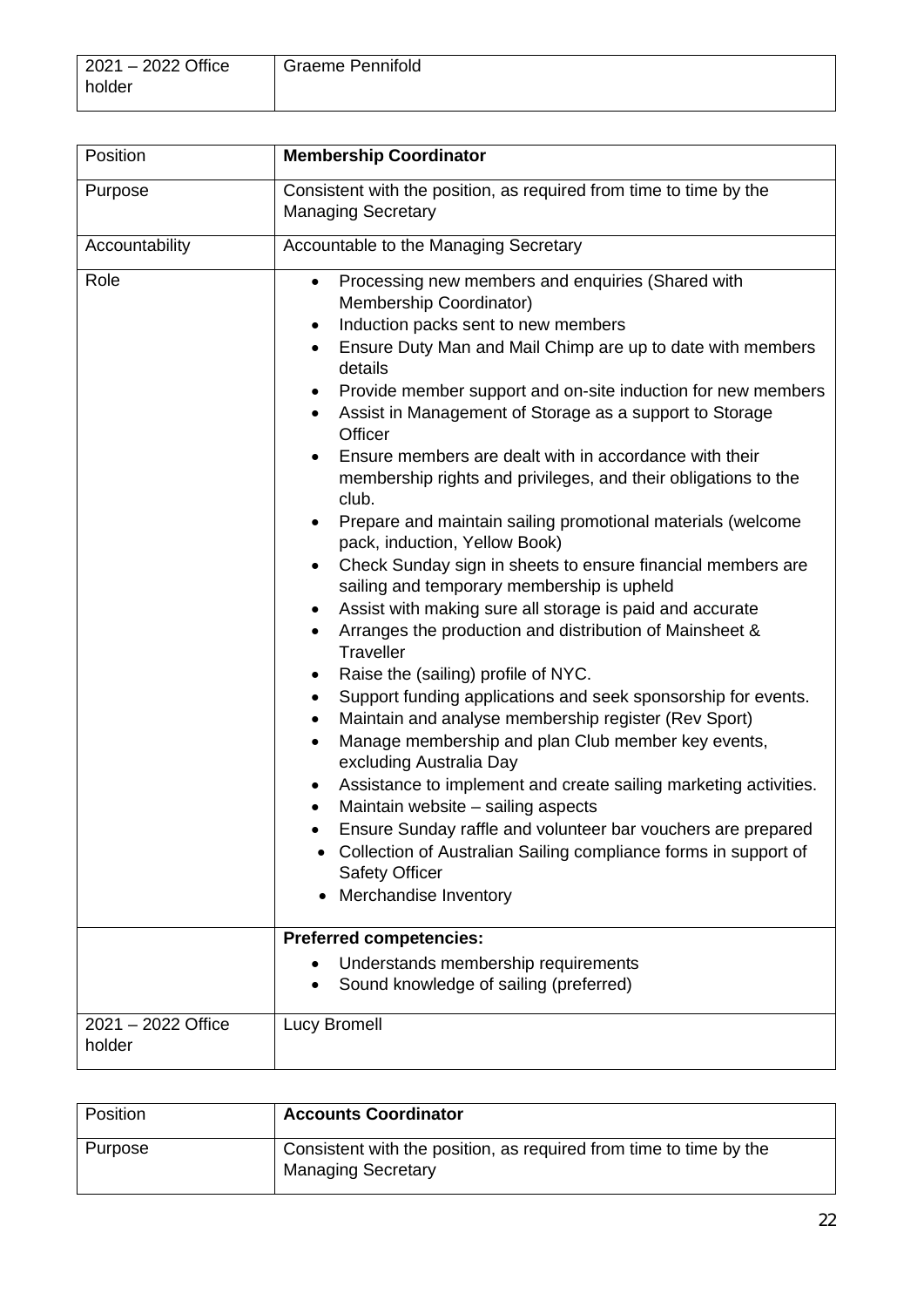| Accountability               | Accountable to the Managing Secretary                                                                                                                                                                                                                                                                                                                                                                                                                                                                                                                                                                                                                                                                                                                                                                                                                                                                                                                                                                                                                                                                                                                                                                                                                                                                     |
|------------------------------|-----------------------------------------------------------------------------------------------------------------------------------------------------------------------------------------------------------------------------------------------------------------------------------------------------------------------------------------------------------------------------------------------------------------------------------------------------------------------------------------------------------------------------------------------------------------------------------------------------------------------------------------------------------------------------------------------------------------------------------------------------------------------------------------------------------------------------------------------------------------------------------------------------------------------------------------------------------------------------------------------------------------------------------------------------------------------------------------------------------------------------------------------------------------------------------------------------------------------------------------------------------------------------------------------------------|
| Role                         | Maintain Club financial accounts to trial balance level<br>$\bullet$<br>Record fixed assets<br>Keep record of warranties<br>٠<br>Assist Sailing Coordinator with training enrolment and payments<br>Prepare Financial reports by collecting, analysing, and<br>summarising account information and trends.<br><b>BAS</b> and payroll<br>$\bullet$<br>Accurate processing & claim of GST<br>٠<br>Accounts payable and receivables<br>$\bullet$<br>Maintain Club financial accounts to trial balance level<br>$\bullet$<br>Monthly Bank reconciliation<br>Resolve accounts discrepancies in a timely manner<br>٠<br>Maintain Depreciation and fixed asset register<br>٠<br>Maintain security by observing internal controls and policies<br>$\bullet$<br>Secure financial information by completing data base back-ups.<br>$\bullet$<br>Maintain financial records by filing accounting documents,<br>$\bullet$<br>warranties, insurance policies, etc.<br>Provide financial reports on a timely manner or as needed to<br>assist with management reporting<br><b>Assist Treasurer</b><br><b>Assist Auditor</b><br>$\bullet$<br>Contribute to team effort by accomplishing related results as<br>needed<br>Assist in all Club enquiries and incoming calls, directing<br>to relevant persons where required |
|                              | <b>Preferred competencies:</b>                                                                                                                                                                                                                                                                                                                                                                                                                                                                                                                                                                                                                                                                                                                                                                                                                                                                                                                                                                                                                                                                                                                                                                                                                                                                            |
|                              | Minimum 3 years demonstrated experience in sales processing<br>(invoicing, statement receipting, reconciliation), purchases<br>(supplier invoice entry, payments and reconciliation), payroll<br>(processing, reporting, superannuation, PAYG, payroll tax) and<br>management/financial reporting (profit & loss, balance sheet,<br>performance reporting and BAS)<br>Practical experience with MYOB with a high degree of accuracy<br>٠<br>Knowledge and experience of MS Office<br>٠<br>Proven ability to work autonomously and effectively manage<br>work loads and deadlines<br>Knowledge and understanding of account management<br>٠<br>principles<br>Professional presentation and a positive attitude<br>Excellent written and personal communication skills, a pleasant<br>and professional phone manner and an ability to communicate<br>with people on all levels                                                                                                                                                                                                                                                                                                                                                                                                                              |
| 2021 - 2022 Office<br>holder | Claire Bisgood                                                                                                                                                                                                                                                                                                                                                                                                                                                                                                                                                                                                                                                                                                                                                                                                                                                                                                                                                                                                                                                                                                                                                                                                                                                                                            |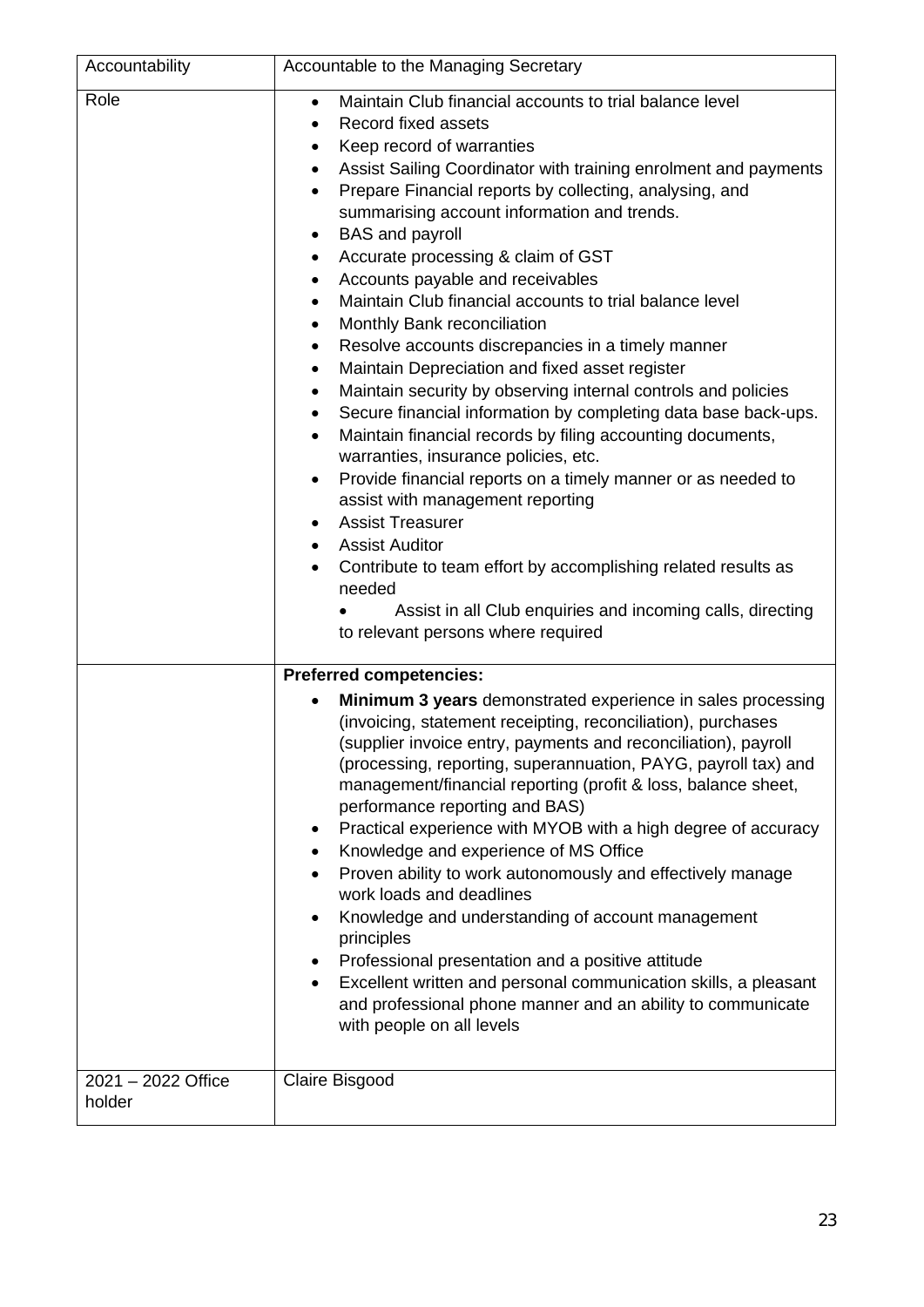| <b>Officer of the Day</b><br><b>OOD</b><br>(NB: OOD Duties<br>available on file) | Main Purpose of the position of Officer of the Day OOD                                                                                                                                                                                                                                                                                                                                                                                                                                                                                                                                                                                                                                                                                                                                           |
|----------------------------------------------------------------------------------|--------------------------------------------------------------------------------------------------------------------------------------------------------------------------------------------------------------------------------------------------------------------------------------------------------------------------------------------------------------------------------------------------------------------------------------------------------------------------------------------------------------------------------------------------------------------------------------------------------------------------------------------------------------------------------------------------------------------------------------------------------------------------------------------------|
|                                                                                  | The "Officer of the Day" is the official representative of the Club and<br>carries full authority and responsibility for all activities of the club whilst<br>on duty.                                                                                                                                                                                                                                                                                                                                                                                                                                                                                                                                                                                                                           |
|                                                                                  | Duties (Roles) of the OOD On the day                                                                                                                                                                                                                                                                                                                                                                                                                                                                                                                                                                                                                                                                                                                                                             |
|                                                                                  | Report for duty prior to 12.00 noon (no later than 12.10) and remain on<br>duty until full list of duties completed (approx 6.00 pm). Retrieve the<br>OOD keys and OOD kit from the office. Keep the keys with you while<br>on duty.                                                                                                                                                                                                                                                                                                                                                                                                                                                                                                                                                             |
| 12.00 noon public<br>address                                                     | Introduce yourself on the PA,<br>$\bullet$<br>Welcome members and guests,                                                                                                                                                                                                                                                                                                                                                                                                                                                                                                                                                                                                                                                                                                                        |
|                                                                                  | Announce the sailing programme,                                                                                                                                                                                                                                                                                                                                                                                                                                                                                                                                                                                                                                                                                                                                                                  |
|                                                                                  | Announce duty briefing for 12.15 main clubhouse calling<br>rostered volunteers to briefing by name (except canteen),                                                                                                                                                                                                                                                                                                                                                                                                                                                                                                                                                                                                                                                                             |
|                                                                                  | Raise the Australian flag (top) and Club pennant (below),<br>$\bullet$<br>Check first aid kits available in the canteen and review the<br>emergency plan (Appendix 1),<br>From the office, print 2 copies out of the latest (e.g. 11.30 am)<br>$\bullet$<br>local waters forecast (access via www.seabreeze.com.au or<br>www.bom.gov.au).                                                                                                                                                                                                                                                                                                                                                                                                                                                        |
| 12.15pm Chair the<br>duty roster briefing                                        | Introduce duty volunteers, advise Julia Saw if any changes so<br>$\bullet$<br>that she can amend Master Copy Sailing Programme,<br>Review duties and responsibilities (support/start boats/flags,<br>$\bullet$<br>crews, day buoys and radios),<br>Discuss expected conditions and possible course,<br>$\bullet$<br>Ensure boats fuelled by those launching Support 1 and 2,<br>Request departure for Support 2 of 12.45pm to lay day buoys,<br>Request departure for Support 1 and Start Boat not later than<br>1.00 pm,<br>Indicate location of first aid kits (canteen, junior club house, start<br>$\bullet$<br>box and boats),<br>Identify volunteers qualified for first aid,<br>$\bullet$<br>Address any queries.<br>$\bullet$                                                            |
| 12.45pm review<br>conditions                                                     | Post one copy of the current weather forecast on the junior club<br>$\bullet$<br>house window and ensure availability of sign-on sheets and<br>retirement sheets (these go beneath course notice board in the<br>Junior Club House),<br>Review the OOD Log Book (kept in the top drawer of the OOD<br>$\bullet$<br>desk) for any issues from previous week,<br>Radio check Support and Start boats,<br>$\bullet$<br>From the computer in the OOD office, check current wind<br>speeds on Melville Water (5 minutely real time data available at<br>www.bom.gov.au/products/IDW60900.shtml or<br>www.seabreeze.com.au) and record in the Log Book,<br>Determine which course to sail or if conditions are unsuitable,<br>$\bullet$<br>cancel racing. (See para 24.6 of the Sailing Instructions), |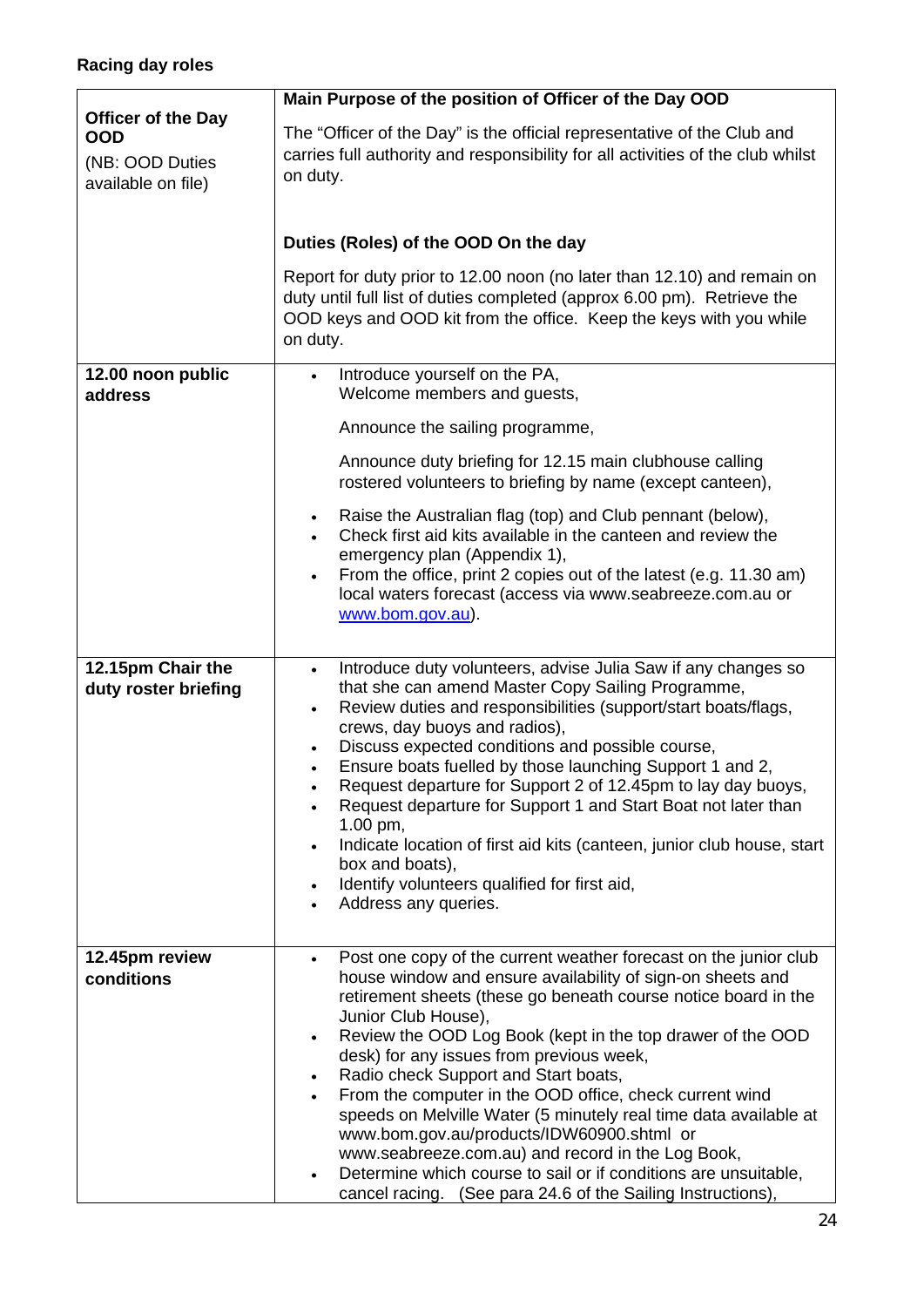|                                 | If the wind is consistently more than 20 knots, display code flag<br>$\bullet$<br>'Y' instructing all sailor and support crews to wear PFD's,<br>change boat start to a club box start and call for 2 additional<br>volunteers to observe on-water boat safety from the flag deck /<br>start box. Increase support boat crew on Wargardo to 3 people.<br>Also,<br>Acquire the name of a member on shore who has a First Aid<br>Certificate and is prepared to assist if called up in an<br>emergency.                                                                                                                                                                                                                                                                                                                                                                                                                                                                                                                                                                                                                                                                                                                                                                                     |
|---------------------------------|-------------------------------------------------------------------------------------------------------------------------------------------------------------------------------------------------------------------------------------------------------------------------------------------------------------------------------------------------------------------------------------------------------------------------------------------------------------------------------------------------------------------------------------------------------------------------------------------------------------------------------------------------------------------------------------------------------------------------------------------------------------------------------------------------------------------------------------------------------------------------------------------------------------------------------------------------------------------------------------------------------------------------------------------------------------------------------------------------------------------------------------------------------------------------------------------------------------------------------------------------------------------------------------------|
| 1.00pm public<br>address.       | Introduce yourself on the PA (start tower),<br>٠<br>Welcome members and guests again,<br>٠<br>Re-announce the sailing programme,<br>$\bullet$<br>Announce Club rules concerning eligibility to compete, wearing<br>$\bullet$<br>of buoyancy vests, procedure for nominating to sail/sign on and<br>registering retirement etc<br>Read the current local waters forecast for Melville water,<br>٠<br>Announce course to be sailed and current Melville water wind<br>strength and gusts,<br>Remind sailors regarding Sunsmart precautions (Slip-Slap-Slop)<br>$\bullet$<br>and hydration in hot weather,<br>Remind vehicle owners of security and advise that valuables<br>$\bullet$<br>may be left at the canteen,<br>Announce "In the interests of safety, members and guests are<br>$\bullet$<br>asked to report any incidents or bring any matters of concern to<br>the attention of the OOD".                                                                                                                                                                                                                                                                                                                                                                                         |
| 1.15pm final pre-start<br>check | Check with Support Boats that buoys are in position (permanent<br>$\bullet$<br>and day buoys).<br>Dalkeith day buoy - Red top marker mid way between NYC start<br>buoy (candy stripe) and jetty end.<br>Waratah day buoy – Green top marker 100m WSW of NYC start<br>buoy (candy stripe).<br>Flying 11 day buoy - Yellow day buoy 350m beyond Armstrong<br>(32) and approx. 300m out from PFS pens.<br>Manly Junior day buoys - Yellow day buoys in place when<br>Junior fleets sailing in the afternoon.<br>Manly Junior Day Buoy No. 1 (Wing mark)<br>Placed in a position approximately at the intersection of two<br>lines consisting of, the easterly extension of a line from Perth<br>Flying Squadron start box to Armstrong Buoy, and the northerly<br>extension of a line from Bond Spit to Deepwater Spit.<br>Manly Day Buoy No. 2 (Bottom mark)<br>Will be placed in a position approximately 50 metres North of<br>Hallmark Buoy.<br>Check that starter, flag pullers / recorders are on station<br>$\bullet$<br>Radio to receive wind speed measures from Start Boat (or<br>Support 1 when Club box start) in lead up to first warning signal<br>from Start boat. If necessary review starting arrangements.<br>Note: The Race Committee comprises OOD, Starter & Line Judge |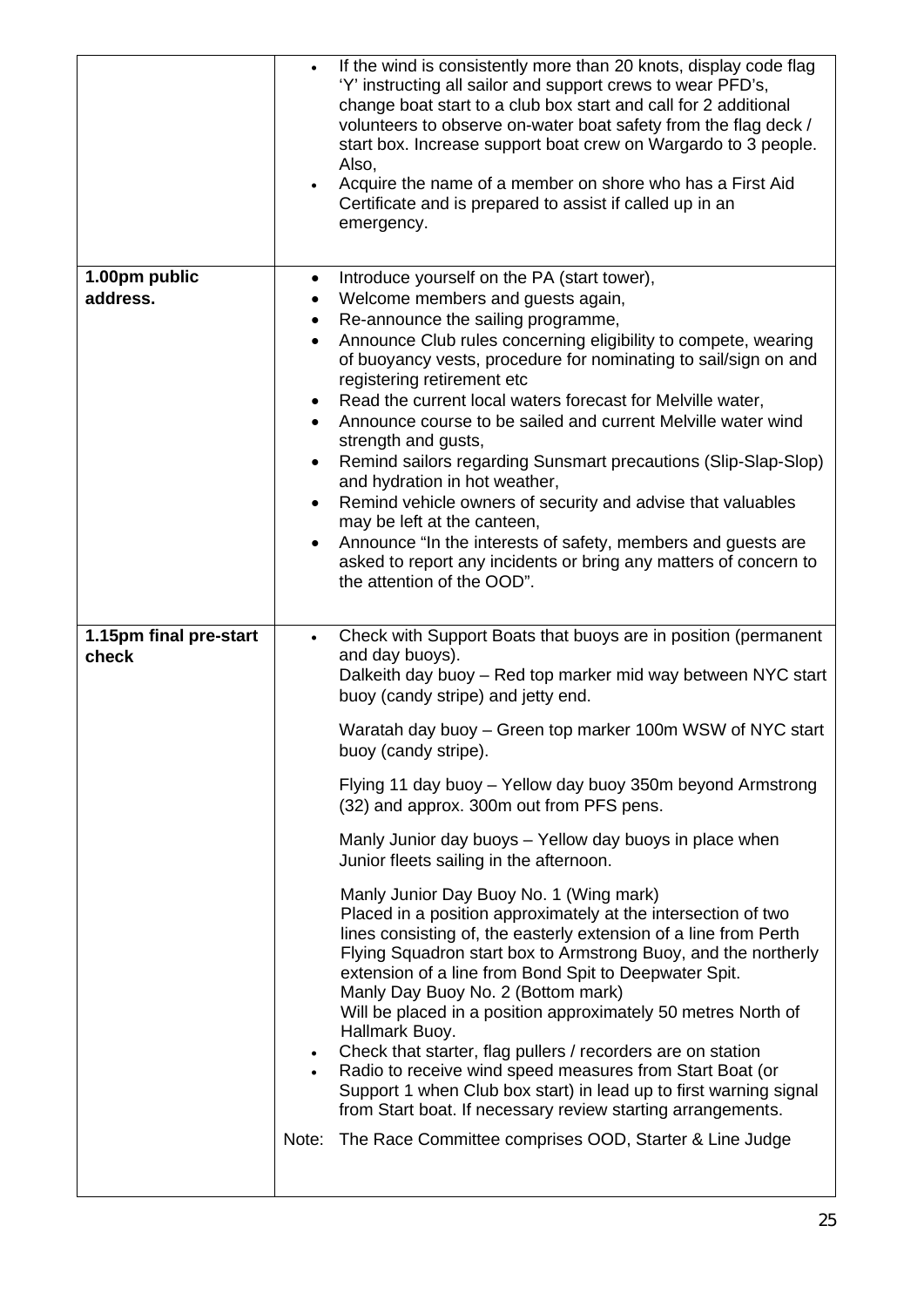| <b>While Racing</b>   | Monitor racing from the tower with the assistance of flag pullers /<br>recorders and liaise with support boats such that they can attend<br>capsize or other on-water incidents promptly.<br>Remain in radio contact at all times. Use hand transceiver if<br>$\bullet$<br>your duties require you to leave the tower.<br>Monitor wind conditions from the BOM Melville Water point and<br>from information collected on support boat and transmitted<br>ashore.<br>Decide whether to "shorten course".<br>$\bullet$<br>Issue relevant instructions to support boats (shortened course<br>etc)<br>If Cruiser fleet is racing hoist one yellow ball if wind is below 12<br>knots and two balls if 12 knots or above.<br>Read the 'Protest Procedures' in case you need them.<br>Remind retirees to sign retirement sheets.                                                                                                           |
|-----------------------|-------------------------------------------------------------------------------------------------------------------------------------------------------------------------------------------------------------------------------------------------------------------------------------------------------------------------------------------------------------------------------------------------------------------------------------------------------------------------------------------------------------------------------------------------------------------------------------------------------------------------------------------------------------------------------------------------------------------------------------------------------------------------------------------------------------------------------------------------------------------------------------------------------------------------------------|
| <b>After Racing</b>   | Ensure all boats are accounted for (i.e. either crossed the<br>$\bullet$<br>finishing line or retired).<br>Advise Support Boats that they can cease patrolling, pull day<br>$\bullet$<br>buoys and come ashore.<br>Ensure Day buoys are retrieved.<br>$\bullet$<br>Remind sailors that protest time ends 30 minutes after the last<br>boat (from any fleet) has finished. (see Sailing Instructions).<br>Remind the rostered volunteers (by name) to retrieve support<br>$\bullet$<br>boats and provide assistance in the afternoon canteen session.<br>Remove the weather forecast from the window notice.<br>Ensure hazards, incidents or near misses are reported by<br>completion of a safety action form to be marked attention<br>Grounds, House or On-water and file in the office.<br>Complete any additional comments on the day's activities to the<br>$\bullet$<br>OOD log book.<br>Remove all flags from the flag deck. |
| If there is a Protest | Provide protesting yacht with relevant forms.<br>Commence proceedings as per the 'Protest Procedures'<br>٠<br>(Appendix 2).                                                                                                                                                                                                                                                                                                                                                                                                                                                                                                                                                                                                                                                                                                                                                                                                         |
| 5.00pm                | Announce that presentations will be at 5.30 pm. (Do not delay<br>$\bullet$<br>for protests – announce results are provisional and subject to<br>result of protest).                                                                                                                                                                                                                                                                                                                                                                                                                                                                                                                                                                                                                                                                                                                                                                 |
| 5.15pm                | Set up microphone and pennants for presentations.<br>٠<br>Make Club announcements as required including<br>who is on Duty Roster next week and request duty volunteers<br>report for briefing at 12.15 next sailing day.<br>Thank all volunteers (by name if possible) using the amended<br>programme<br>Announce Results and present pennants around 5.30.<br>Request assistance putting away tables and chairs on<br>departure.                                                                                                                                                                                                                                                                                                                                                                                                                                                                                                   |
| End of day check      | Please ensure that: -                                                                                                                                                                                                                                                                                                                                                                                                                                                                                                                                                                                                                                                                                                                                                                                                                                                                                                               |
|                       | Flags returned to OOD's office and secured.                                                                                                                                                                                                                                                                                                                                                                                                                                                                                                                                                                                                                                                                                                                                                                                                                                                                                         |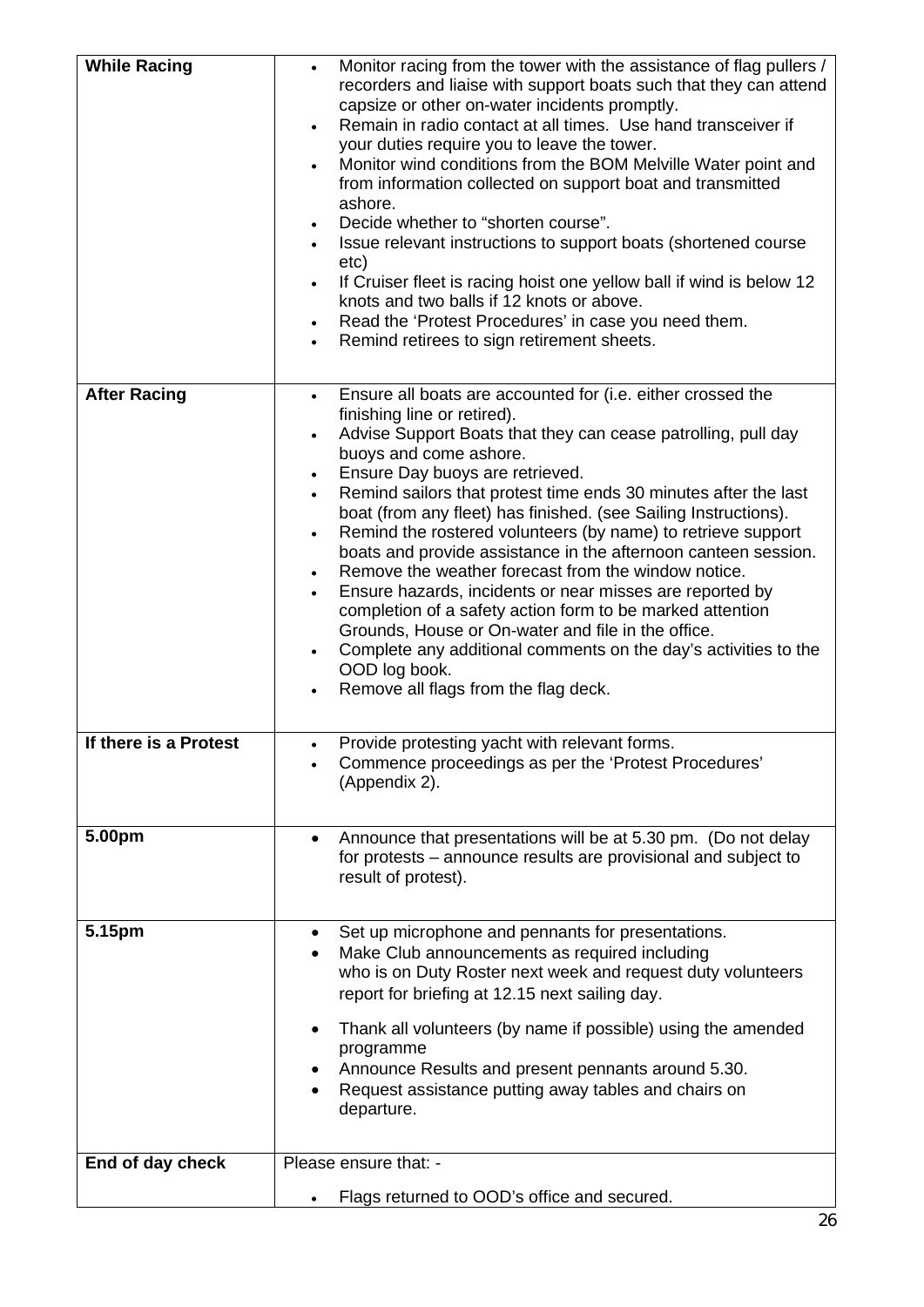| <b>Emergencies</b>                          | Start box, Flag deck and OOD's office are tidy and secured.<br>٠<br>Support / Start boats secure and radios and keys returned to<br>OOD's office.<br>Flag and Club pennant lowered and stored.<br>Log is filled out and note any incident / hazard reports.<br>$\bullet$<br>OOD's keys returned to key cabinet in Club office.<br>$\bullet$<br>All hoses are put away and storage sheds and compounds are<br>$\bullet$<br>locked.<br>OOD kit packed and complete and returned to Club office.<br>$\bullet$<br>All tables and chairs are put away.<br>$\bullet$<br>Someone is responsible for locking up the Clubhouse<br>$\bullet$<br>(Management rep or bosun)<br>Ensure appropriate action is taken by dealing with personal<br>$\bullet$<br>injuries to any sailors, volunteers or visitors. Call for first aid<br>qualified assistance or refer to the first aid register.<br>Ensure an ambulance is called if necessary or other appropriate<br>$\bullet$<br>medical assistance is arranged.<br>First aid boxes are in club canteen, junior club house and OOD's<br>$\bullet$<br>office (know where they are).<br>Fill in an incident / accident report if anyone is injured or<br>$\bullet$<br>involved in a near-miss.<br>Refer to the emergency plan (Appendix 1) for further details.<br>$\bullet$<br>If an incident occurs on the water then refer to the<br><b>EMERGENCY PROCEDURE in Appendix 1.</b> |
|---------------------------------------------|------------------------------------------------------------------------------------------------------------------------------------------------------------------------------------------------------------------------------------------------------------------------------------------------------------------------------------------------------------------------------------------------------------------------------------------------------------------------------------------------------------------------------------------------------------------------------------------------------------------------------------------------------------------------------------------------------------------------------------------------------------------------------------------------------------------------------------------------------------------------------------------------------------------------------------------------------------------------------------------------------------------------------------------------------------------------------------------------------------------------------------------------------------------------------------------------------------------------------------------------------------------------------------------------------------------------------------------------------------------------------------------------------------------|
|                                             |                                                                                                                                                                                                                                                                                                                                                                                                                                                                                                                                                                                                                                                                                                                                                                                                                                                                                                                                                                                                                                                                                                                                                                                                                                                                                                                                                                                                                  |
| <b>Assistant OOD</b>                        | <b>Purpose</b><br>Assist the OOD                                                                                                                                                                                                                                                                                                                                                                                                                                                                                                                                                                                                                                                                                                                                                                                                                                                                                                                                                                                                                                                                                                                                                                                                                                                                                                                                                                                 |
| <b>Roles and</b><br><b>Responsibilities</b> | Arrive 10:00 hrs<br>1. Open office<br>Assist OOD / management Representative.<br>Get Sign On sheets and temporary membership forms and put<br>them out on the on the bench in Junior Club House (JCH).<br>Put out retirement sheet on bench just inside foyer of JCH.<br>Turn on computer for OOD ready for weather report.<br>In the tower<br>2.<br>Boats starts: go up there around time that Start boat returns to<br>club.<br>Box starts: normally there during starts.<br>Take the sign on sheets and temporary membership forms up to<br>٠<br>Tower.<br>Ensures OOD signs the temporary membership forms, if not<br>already signed by Club Officer.<br>Add names of temporary members to the sign on sheets.<br>Keeps record on temporary members racing to monitor the 3-<br>$\bullet$<br>race max.<br>Records boats returning to NYC during racing and writes on<br>٠<br>DNF on timing sheet. (Not essential but a good idea especially<br>as some sailors forget to sign the retirement sheet and pack up                                                                                                                                                                                                                                                                                                                                                                                               |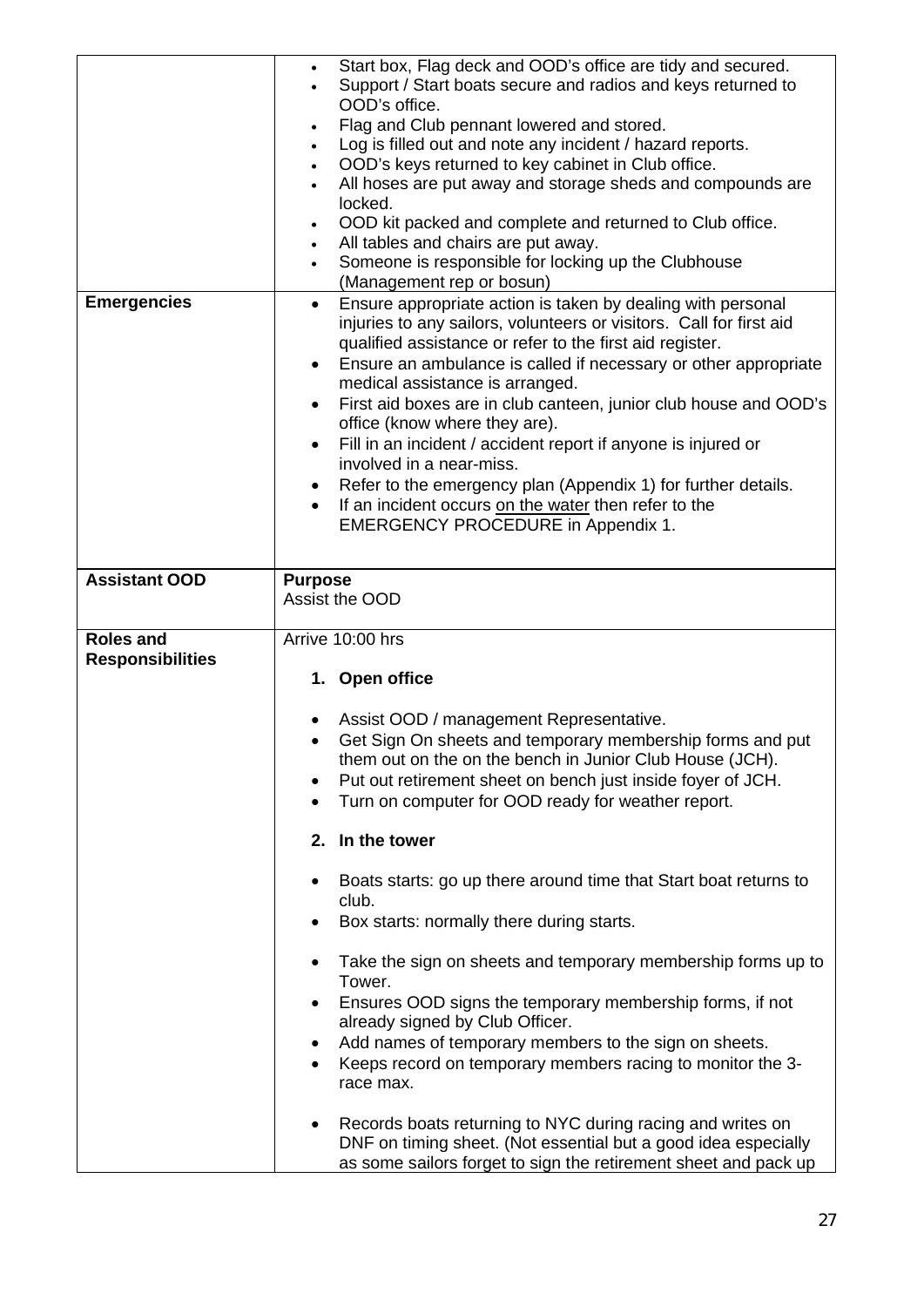| and go home! Otherwise we'd be looking for boats when they<br>are safely in shed.)                                                                                                                                                                                   |
|----------------------------------------------------------------------------------------------------------------------------------------------------------------------------------------------------------------------------------------------------------------------|
| Alerts Starter to boats coming in for a finish, particularly<br>important for the Open Cat race which can be quite soon after<br>the return of Start boat and things not settled in the tower. Also<br>alerts the less experienced starters (and the less focussed). |
| Assist with the start of the Open Cat Race 2.                                                                                                                                                                                                                        |
| Checks with Starter that the actual start times are as per Start<br>Schedule. (Needed for correct elapsed times). Actual Start time<br>entered on Sign On Sheets.                                                                                                    |
| As boats finish, records the boat numbers, fleets and times onto<br>a finish sheet.                                                                                                                                                                                  |
| Ideal practice would see a recorder calling times, starter<br>confirming finishing time and Assistant OOD recording.<br>Finishing ideally has 3 on the team. OOD are not usually<br>involved in the finish.                                                          |
| Develop knowledge of NYC boats (will be a big help at finish<br>$\bullet$<br>times).                                                                                                                                                                                 |
| Transfers finishing time onto the Sign On sheets.                                                                                                                                                                                                                    |
| Completed Sign On sheets handed to Section Handicappers.                                                                                                                                                                                                             |
| Leaves Start Box at completion of racing and returns to NYC<br>Office.                                                                                                                                                                                               |
| 3. After sailing                                                                                                                                                                                                                                                     |
| Section handicappers return Sign On sheets and completed<br>result sheets to Assistant OOD who collects these for the OOD<br>prior to Presentations.                                                                                                                 |
| After Presentations, collects the results summary from OOD and<br>enter the results both for publication in the West Australian and<br>for records.                                                                                                                  |
| 4. For special Regattas                                                                                                                                                                                                                                              |
| In addition to above,<br>٠<br>Ensures that nomination forms are prepared and distributed.<br>Ensures that boats have nominated (completed the forms).<br>If required, sends results of visiting boats back to their clubs.                                           |
| 5. Other non-sailing responsibilities on Sundays.                                                                                                                                                                                                                    |
| Respond to member or visiting sailor enquiries if Management<br>Representative not available.<br>Provide Sailing Instructions and Course sheets as requested.                                                                                                        |
| Receives money from members. if Management Representative<br>not available.                                                                                                                                                                                          |
| Meets and greets new members/visitors.<br>٠                                                                                                                                                                                                                          |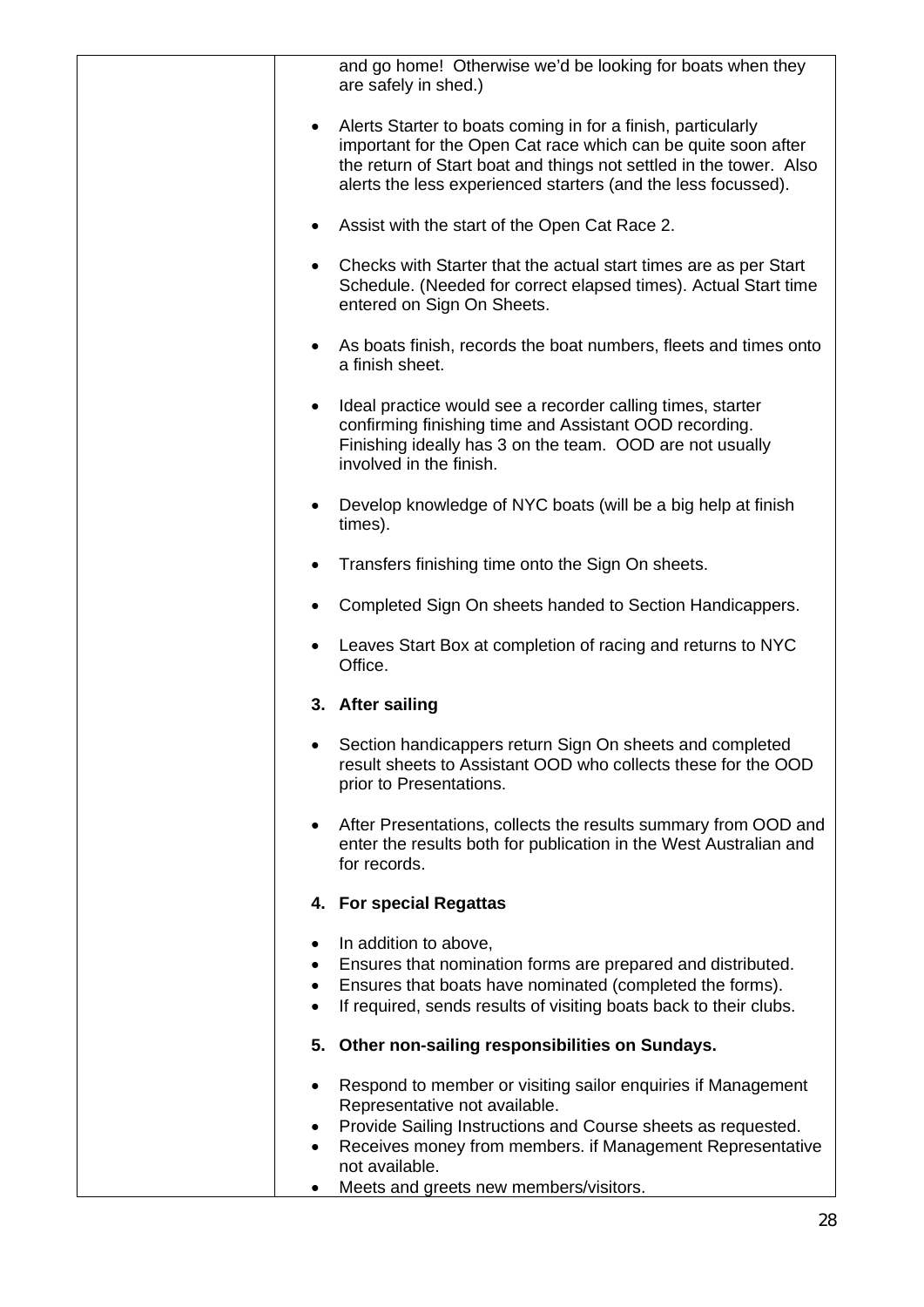|                              | Assist OOD / management Representative as required. |
|------------------------------|-----------------------------------------------------|
| 2021 - 2022 Office<br>holder | Rear Commodore: Julia Cheong, to appoint.           |

| <b>Management</b>                           | <b>Purpose</b>                                                                                                                                                                                                                                                                                                                                                                                                                                                                                                                                                                                                               |
|---------------------------------------------|------------------------------------------------------------------------------------------------------------------------------------------------------------------------------------------------------------------------------------------------------------------------------------------------------------------------------------------------------------------------------------------------------------------------------------------------------------------------------------------------------------------------------------------------------------------------------------------------------------------------------|
| Representative                              | Represent the Management Committee on normal sailing days.                                                                                                                                                                                                                                                                                                                                                                                                                                                                                                                                                                   |
| <b>Roles and</b><br><b>Responsibilities</b> | • Assists the OOD and Race Control Officer on the day where<br>needed but does not over-rule them.<br>• Places club notices and crew wanted whiteboard on club<br>veranda.<br>Signs up Members' Guests and assists them<br>$\bullet$<br>• Ensures that the clubhouse, storage sheds and gates are locked<br>at the end of sailing<br>• Note: The Management Representative is not expected to give<br>up sailing on the day as he/she will only be required if there is<br>an urgent problem which the OOD cannot solve or needs a<br>higher authority.<br>Must be a current member of the Management Committee<br>$\bullet$ |
|                                             |                                                                                                                                                                                                                                                                                                                                                                                                                                                                                                                                                                                                                              |

| <b>Starter</b>                          | Main Purpose of the position of Starter                                                                                                                                                                                                                           |
|-----------------------------------------|-------------------------------------------------------------------------------------------------------------------------------------------------------------------------------------------------------------------------------------------------------------------|
|                                         | To ensure that racing at NYC is possible by the provision of<br>٠<br>appropriate start and finishing procedures.<br>To maintain control of the fleets racing at NYC from the time that<br>٠<br>the Start line is in place until all fleets have commenced racing. |
| Duties (Roles) of the<br><b>Starter</b> | Ensure that the Race C'tee is present for OOD briefing,<br>٠<br>Check that there are adequate flag pullers and recorders for<br>$\blacksquare$                                                                                                                    |
|                                         | racing.                                                                                                                                                                                                                                                           |
|                                         | Confer with OOD re the course to be called,<br>٠                                                                                                                                                                                                                  |
|                                         | Before going out on water, check that the flags are on the Start<br>$\blacksquare$<br>Boat,                                                                                                                                                                       |
|                                         | Ensure Start boat skipper knows that the Start Boat is to be on<br>٠                                                                                                                                                                                              |
|                                         | station (with start line in place) 10 minutes prior to the                                                                                                                                                                                                        |
|                                         | commencement of the start sequence for the first fleet,                                                                                                                                                                                                           |
|                                         | Ensure that Support Boat 1 has the appropriate buoy for the pin<br>٠<br>end of start line.                                                                                                                                                                        |
|                                         | Instruct Start Boat skipper where to position start boat,<br>$\blacksquare$                                                                                                                                                                                       |
|                                         | Set the start line. Support Boat 1 positions the pin end of the<br>٠<br>start line under instruction of the Starter,                                                                                                                                              |
|                                         | Progress through the start sequence.<br>٠                                                                                                                                                                                                                         |
|                                         | Record numbers of boats starting in each Fleet.<br>٠                                                                                                                                                                                                              |
|                                         | Record the identity of OCS boats that have not exonerated<br>٠                                                                                                                                                                                                    |
|                                         | themselves and other boats that are DSQ.                                                                                                                                                                                                                          |
|                                         | At the completion of the start sequence and after all fleets have<br>п<br>commenced racing, go off station, return to the club, ensure that                                                                                                                       |
|                                         | flag pullers return to Start Box, thank Start Boat skipper and                                                                                                                                                                                                    |
|                                         | await the commencement of the recording finishing times.                                                                                                                                                                                                          |
|                                         | Starter times the finishes and sounds horn where appropriate.<br>٠<br>$\blacksquare$                                                                                                                                                                              |
|                                         | Starter, OOD, flag deck officer, flag pullers and recorders<br>comprise the Race Committee on duty on any race day.                                                                                                                                               |
|                                         | Starter can stand down at the completion of racing and after<br>٠                                                                                                                                                                                                 |
|                                         | protests (if any) are resolved.                                                                                                                                                                                                                                   |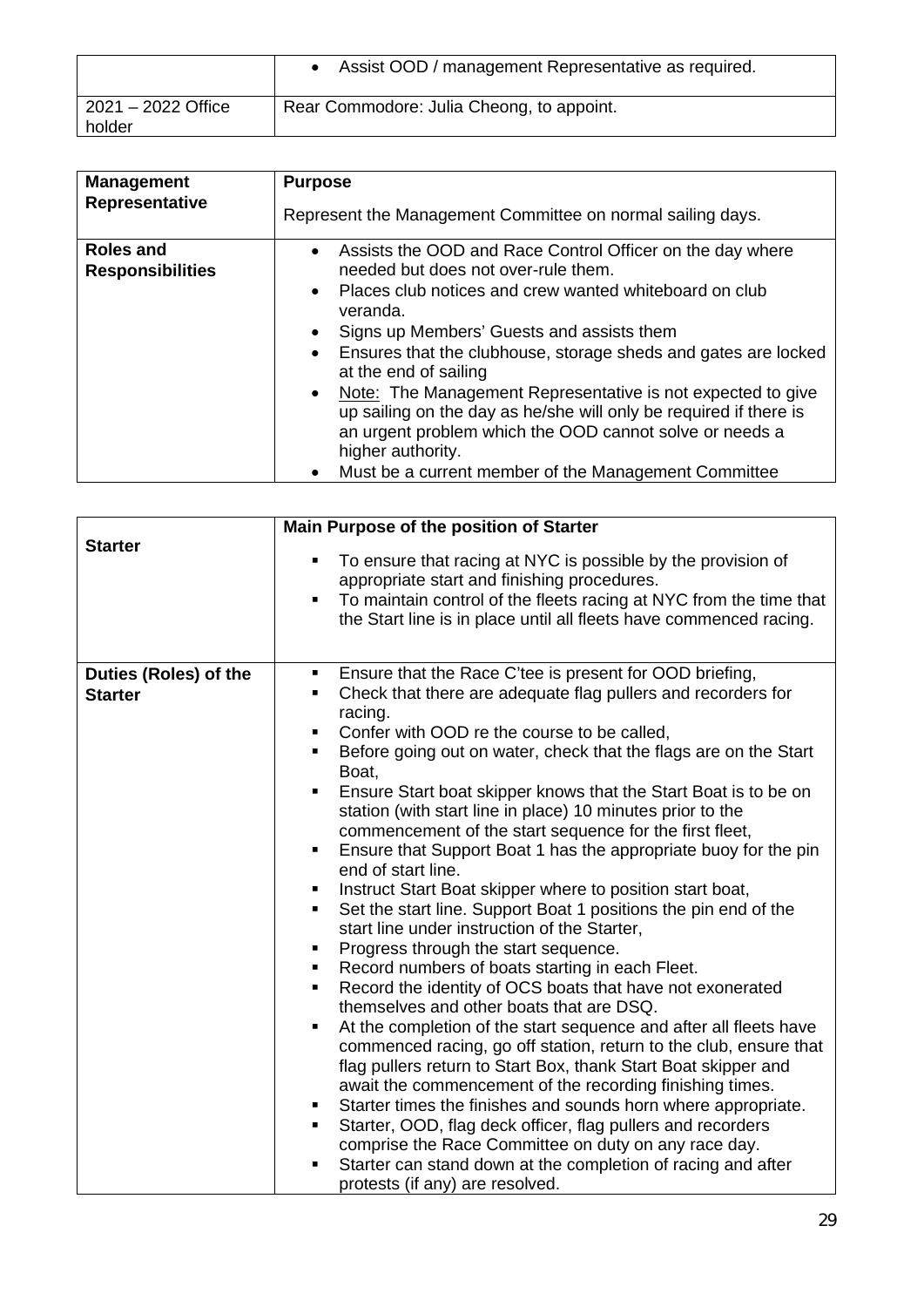| <b>Flag Deck Staff/flag</b> | Provide support to the Starter / Race Control Officer.                                                                                                                                                                                                                                                                                                                                                                                                                                                                                                                                                                                                                        |
|-----------------------------|-------------------------------------------------------------------------------------------------------------------------------------------------------------------------------------------------------------------------------------------------------------------------------------------------------------------------------------------------------------------------------------------------------------------------------------------------------------------------------------------------------------------------------------------------------------------------------------------------------------------------------------------------------------------------------|
| pullers/recorders           | A minimum of two are required for the start of each race.<br>$\blacksquare$<br>Before each race assemble on the flag deck and attach to the<br>$\blacksquare$<br>hoists all signal flags required for starting a race.<br>• For boat starts, meet at Start Boat no later than 12:50 to allow a<br>timely departure from the jetty<br>• Under instructions from the Race Control Officer (Starter) they<br>raise and lower the flags.<br>• After all races have started they return the flags to their storage<br>locations.<br>• After start of race, flag pullers and recorders return to the tower<br>to assist in monitoring the water space and record finishing<br>times |

| <b>Section Handicappers</b> | <b>Purpose</b>                                                                                                                                                                                                                                                                                                                                                                                                                                                                                                                                                                                                                                                                                                                                       |
|-----------------------------|------------------------------------------------------------------------------------------------------------------------------------------------------------------------------------------------------------------------------------------------------------------------------------------------------------------------------------------------------------------------------------------------------------------------------------------------------------------------------------------------------------------------------------------------------------------------------------------------------------------------------------------------------------------------------------------------------------------------------------------------------|
|                             | To calculate and record the results after each event for notification to<br>the OOD prior to the presentation of awards and pennants after each<br>days racing.                                                                                                                                                                                                                                                                                                                                                                                                                                                                                                                                                                                      |
|                             | Calculate and record the results for their section after each<br>event<br>Ensures that the handicapping method used is approved by the<br>$\mathbf{m}$ , $\mathbf{m}$<br><b>Regatta Committee</b><br>■ Keeps a record of the elapsed times, corrected times, finishing<br>places and points scored for each Section boat in all<br>Consistency and Championship series races in accordance with<br>the Sailing Instructions 19 and 20.<br>Calculates the total points and places at the end of the<br>$\mathbf{r}$<br>Consistency and Championship series and notifies the Trophy<br>Officer of the first, second and third place getters for the purpose<br>of having trophies made for the Club Consistency and Club<br>Championship presentation. |

| <b>Protest/Mediation</b>                | <b>Purpose</b>                                                                                                                                                                                             |
|-----------------------------------------|------------------------------------------------------------------------------------------------------------------------------------------------------------------------------------------------------------|
| <b>Committee Section</b><br><b>Reps</b> | To serve on a Mediation Committee if called upon to do so by the OOD.                                                                                                                                      |
|                                         | • A good understanding of the "Sailing Instructions" and the "AYF<br>Racing Rules of Sailing".<br>• Good listening and interpretive skills.<br>Good common sense.<br>п.<br>• Sense of procedural fairness. |

| <b>Start Boat Skipper</b> | <b>Purpose</b><br>To provide an on-water platform for the management of racing through<br>the provision of a correctly positioned start boat. |
|---------------------------|-----------------------------------------------------------------------------------------------------------------------------------------------|
|                           | Role and responsibility for start boat skippers<br>Prepares and checks the start boat for operation (see separate<br>٠<br>checklists).        |